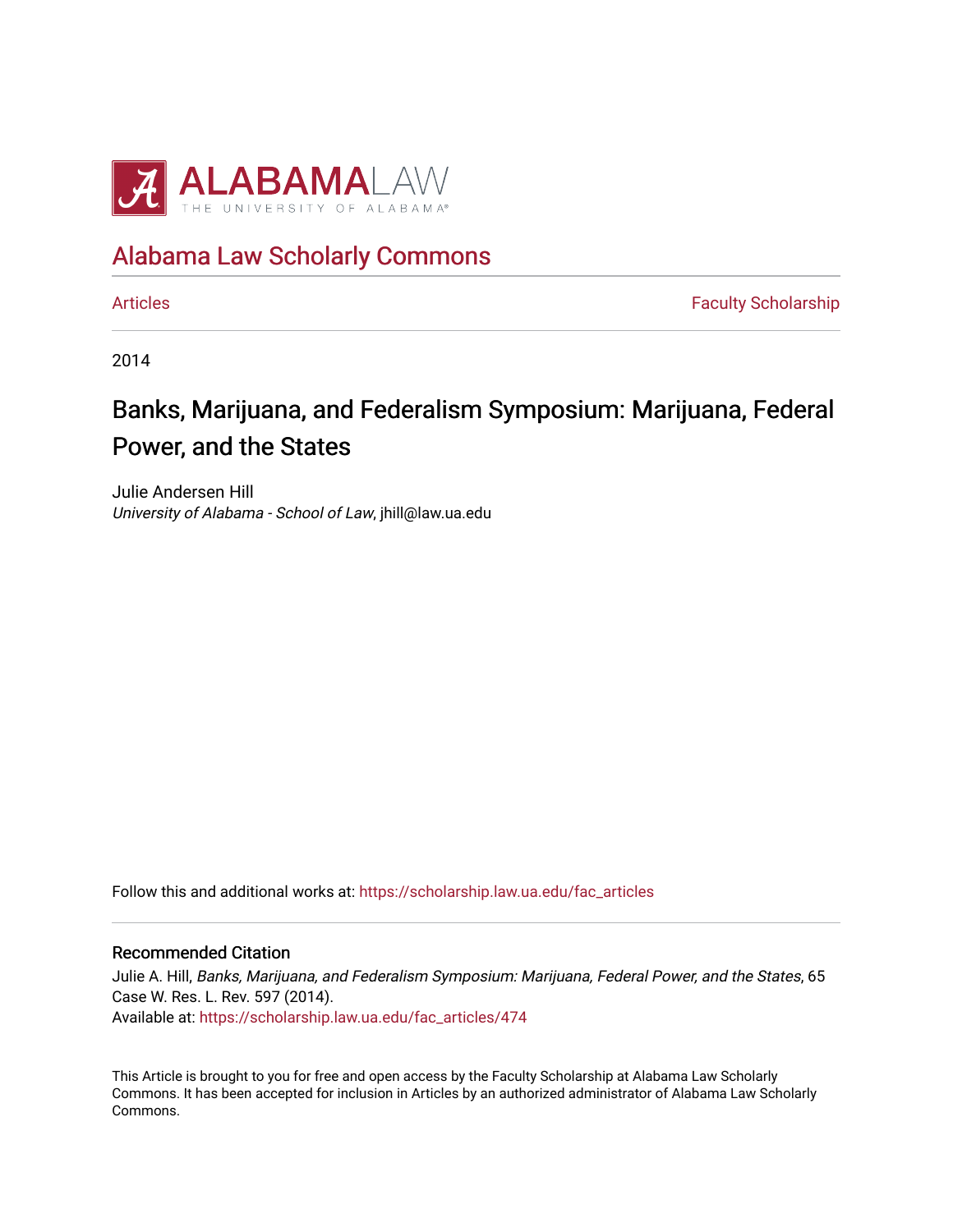## **BANKS, MARIJUANA, AND** FEDERALISM

## *Julie Andersen Hillt*

## **ABSTRACT**

Although marijuana is illegal under federal law, twenty-three states have legalized some marijuana use. The state-legal marijuana industry is flourishing, but marijuana-related businesses report difficulty accessing banking services. Because financial institutions will not allow marijuana-related businesses to open accounts, the marijuana industry largely operates on a cash-only basis-a situation that attracts thieves and tax cheats.

This Article explores the root of the marijuana banking problem as well as possible solutions. It explains that although the United States' dual banking system comprises both federal- and statechartered institutions, when it comes to marijuana banking, federal regulation is pervasive and controlling. Marijuana banking access cannot be solved **by** the states acting alone for two reasons. First, marijuana is illegal under federal law. Second, federal law enforcement and federal financial regulators have significant power to punish institutions that do not comply with federal law. Unless Congress acts to remove one or both of these barriers, most financial institutions will not provide services to the marijuana industry. But marijuana banking requires more than just congressional action. It requires that federal financial regulators set clear and achievable due diligence requirements for institutions with marijuana-business customers. As long as financial institutions risk federal punishment for any marijuana business customer's misstep, institutions will not provide marijuana banking.

t **Associate Professor of Law, University of Alabama School of Law. This Article was presented at the Marijuana, Federal Power, and the States Symposium hosted by Case Western Reserve School of Law. The comments I received from symposium participants were invaluable. I am also grateful to Michael Hill for his helpful comments on this Article. To ward off marijuana jokes from my family and friends, I note that I have never used marijuana and do not intend to start.**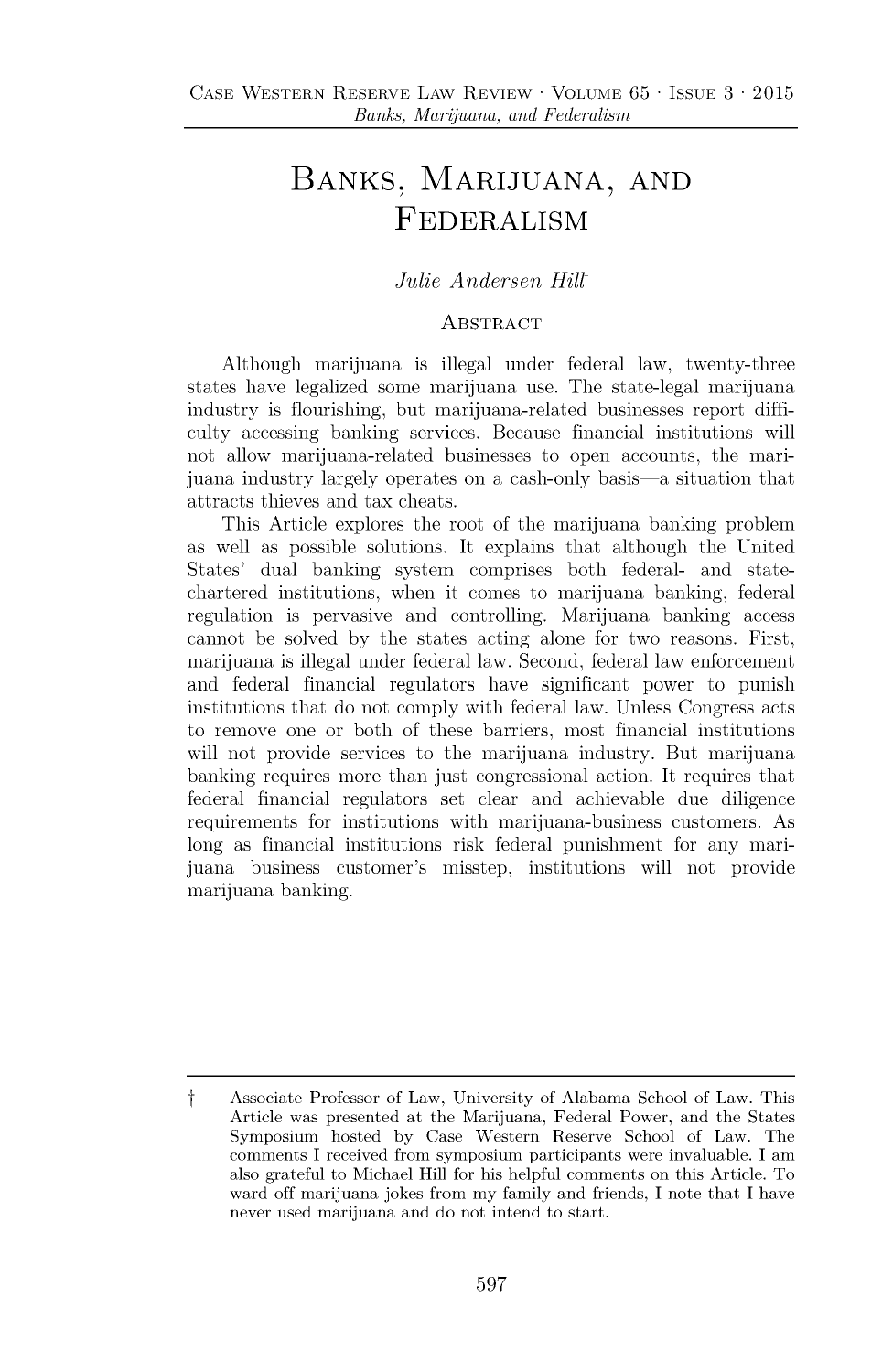#### **CONTENTS**

| T.  |  |  |
|-----|--|--|
|     |  |  |
|     |  |  |
|     |  |  |
|     |  |  |
|     |  |  |
|     |  |  |
|     |  |  |
| H.  |  |  |
|     |  |  |
|     |  |  |
| TH. |  |  |
|     |  |  |
|     |  |  |
|     |  |  |

#### **INTRODUCTION**

Marijuana is illegal under federal criminal law.' Notwithstanding the federal ban, twenty-three states and the District of Columbia have legalized medical marijuana use.<sup>2</sup> Some states have moved

**<sup>1.</sup>** 21 **U.S.C. §** 841(a)(1) (2012) (making it unlawful "to manufacture, distribute, or dispense **. . .** a controlled substance"); *id.* **§ 802(6)** (defining controlled substance to include drugs in "schedule **I");** *id.* **§ 812** (classifying marijuana as a schedule **I** drug).

<sup>2.</sup> **ALASKA STAT. § 17.37.030** (2012); ARIZ. REV. **STAT. ANN. § 36-2811** (2014); **CAL.** HEALTH **&** SAFETY **CODE § 11362.5** (West **2007); COLO. CONST.** art. XVIII, **§** 14; **CONN. GEN. STAT. §** 21a-408a (West Supp. 2014); **DEL. CODE ANN.** tit. **16, §** 4903A (Supp. 2014); **D.C. CODE § 7- 1671.02** (2012); HAW. REV. **STAT. § 329-125** (2014); 410 ILL. COMP. **STAT. 130/25** (West Supp. 2014); ME. REV. **STAT. ANN.** tit. 22, **§** 2423-A (Supp. 2014); MD. **CODE ANN., HEALTH-GEN. § 13-3313** (West Supp. 2014); **MASS. GEN.** LAWS **ANN.** ch. 94C **App., § 1-3** (West Supp. 2014); MICH. COMP. LAWS **ANN. §** 333.26424 (West Supp. 2014); **MINN. STAT. ANN. § 152.32** (West 2014); **MONT. CODE ANN. §** 50-46- **319 (2013); NEV.** REV. **STAT. §** 453A.200 (Lexis-Nexis Supp. **2013); N.H.** REV. **STAT. ANN. §** 126-X:2 (Supp. 2014); **N.J. STAT. ANN. §** 24:61-6 (West Supp. 2014); **N.M. STAT. ANN. §** 26-2B-4 (2014); N.Y. **PUB.** HEALTH LAW **§ 3362** (McKinney 2014); OR. REV. **STAT. ANN. § 475.319** (West Supp. 2014); R.I. **GEN.** LAWS **§** 21-28.6-4 (2014); VT. **STAT. ANN.** tit. **18, §** 4474b (2014); WASH. REV. **CODE § 69.51A.040 (2015).** Additional states allow oil derived from marijuana to treat seizures. **ALA. CODE ANN. §** 13A-12-214.2 (2014); **FLA. STAT. ANN. § 381.986** (West 2014); IOWA **CODE §** 124D **(2015);** Ky. REV. **STAT. ANN. § 218A.010(21)(b)** (West 2014); MIss. **CODE ANN. §** 41-29-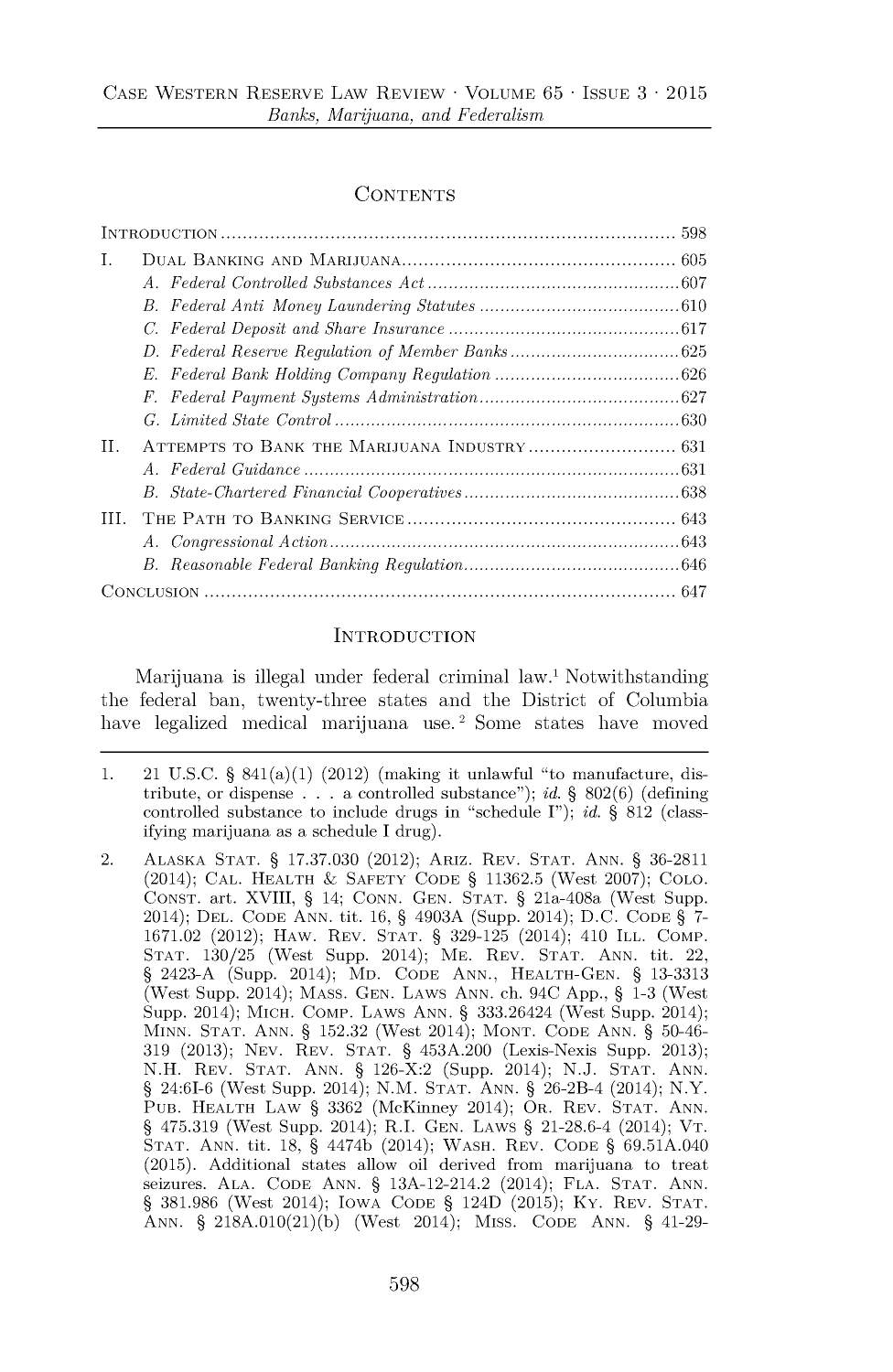beyond medical marijuana to recreational marijuana. Colorado and Washington first allowed recreational marijuana use.<sup>3</sup> Alaska, Oregon, and the District of Columbia now also allow recreational marijuana. Whether for medicinal or recreational use, state legalization of marijuana conflicts with the federal ban. This tension has been called "one of the most important federalism disputes in a generation."

Yet many are willing to declare that, at least for practical purposes, the marijuana federalism battle has been won **by** the states. They conclude that "[t]he reality on the ground today is that the federal ban on marijuana is largely toothless."' Because the federal government lacks (or refuses to deploy) law enforcement resources, people are largely free to grow, sell, and use marijuana so long as they act consistently with state law.' But this narrative largely overlooks

136(4)(2014); Mo. REV. **STAT. § 195.207** (2014); **TENN. CODE ANN. § 39-17-402(16)(A)-(B)** (2014); **UTAH CODE ANN. § 58-37-4.3** (Lexis-Nexis Supp. 2014); Wis. **STAT. §** 961.14(4)(t) (2014).

- **3. COLO. CONST.** art. XVIII, **§ 16;** WASH. REV. **CODE § 69.50.401(3)** (West Supp. 2014).
- 4. Alaska Ballot Measure 2: An Act to Tax and Regulate the Production, Sale and Use of Marijuana (2014) (to be codified at **ALASKA STAT. §§ 17.38.010** to **.900)** (taking effect in February **2015);** Oregon Ballot Measure **91:** Control, Regulation, and Taxation of Marijuana and Industrial Hemp Act (2014) (allowing home possession and cultivation beginning in July **2015** and allowing marijuana business applications beginning in January **2016);** Washington, **D.C.** Initiative **71:** Legalization of Possession of Minimal Amounts of Marijuana for Personal Use Act of 2014 (taking effect after a thirty-day review period). *But see* Consolidated and Further Continuing Appropriations Act of **2015,** Pub. L. No. **113-235** div. **E,** tit. VIII, **§ 809** (denying funding to Washington, **D.C.** for implementing a marijuana regulation system).
- **5.** Robert **A.** Mikos, *On the Limits of Supremacy: Medical Marijuana and the States' Overlooked Power to Legalize Federal Crime,* **62 VAND.** L. REV. 1421, 1425 **(2009);** *see also* David **S.** Schwartz, *High Federalism: Marijuana Legalization and the Limits of Federal Power to Regulate States,* **35** CARDOZO L. REV. **567, 569 (2013)** ("Marijuana legalization **by** the states presents the most pressing and complex federalism issue of our time.").
- **6.** Robert **A.** Mikos, *Medical Marijuana and the Political Safeguards of Federalism,* **89 DENV. U.** L. REV. **997, 998** (2012); *see also* Todd Grabarsky, *Conflicting Federal and State Medical Marijuana Policies: A Threat to Cooperative Federalism,* **116** W. VA. L. REV. **1, 15 (2013)** (concluding that federal enforcement of a marijuana ban "is not likely to make a sizable dent in the reduction of medical marijuana usage"); Darrell **G.** Ford **&** Marty Ludlum, *Medical Marijuana and Employment Discrimination,* **23** So. **L.J. 289, 309 (2013)** ("Federal enforcement may be irrelevant in any event since only **1%** of marijuana arrests occur at the federal level.").
- **7.** Grabarsky, *supra* note **6,** at **15** (" [T]he federal government hardly has the resources or know-how to pursue local drug crimes **. . . .");** Mikos,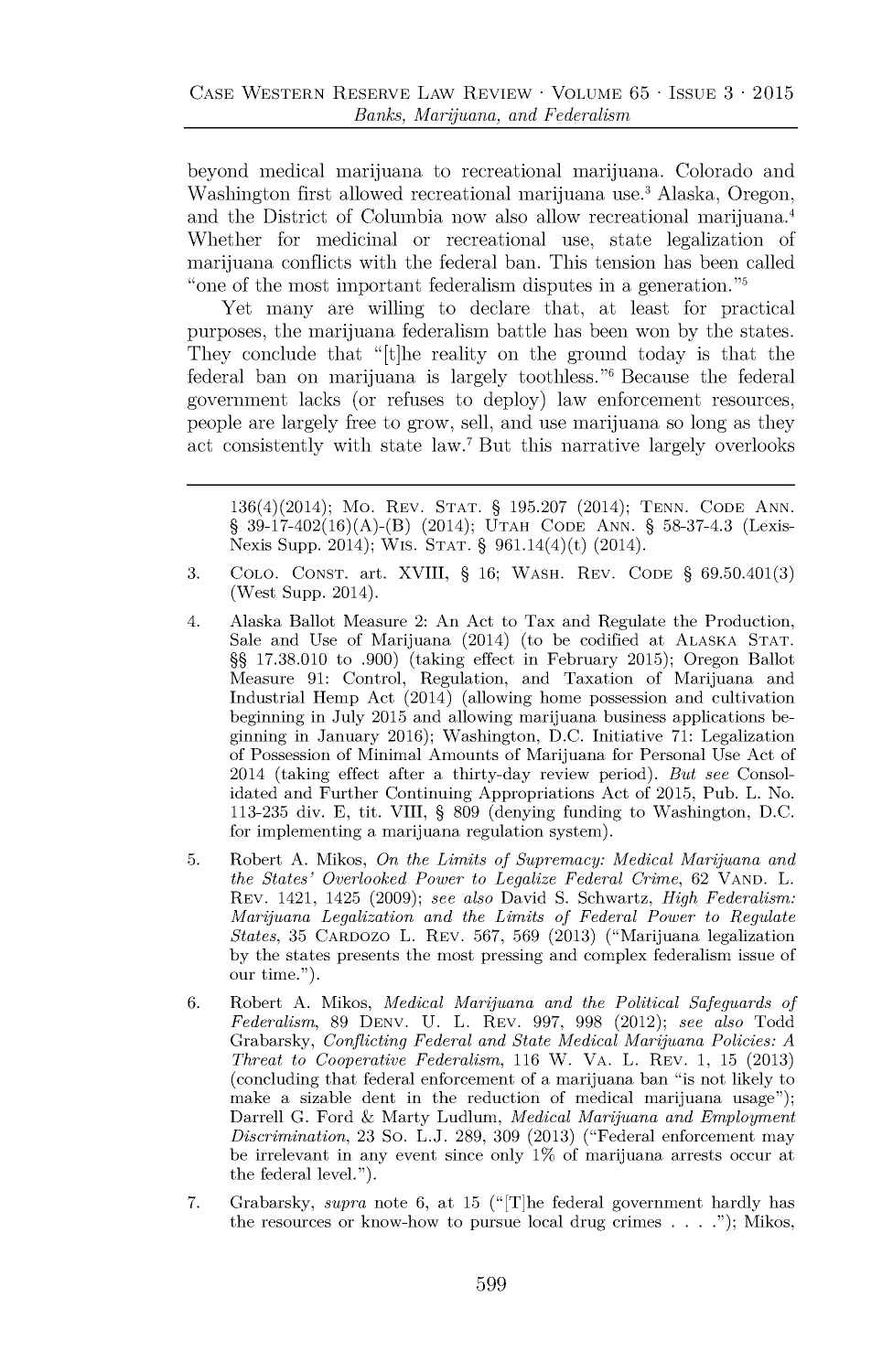the federal government's substantial power to conscript private parties hito its law enforcement efforts. Perhaps nowhere is the federal government's indirect law enforcement power greater than in the area of banking.

It is well documented that marijuana-related entities in states where marijuana is legal have difficulty obtaining banking services.<sup>9</sup> The banking drought extends beyond bushiesses that directly handle marijuana. For example, Wells Fargo Bank closed the account of Marijuana Ventures, a magazine aimed at cannabis growers and retailers.<sup>10</sup>When the marijuana industry asks federal and state financial institutions why they will not provide banking services, the institutions point to federal law. $11$ 

Lack of banking services stands as a formidable barrier to growth of the state-legal marijuana hidustry. Without access to banking services, marijuana businesses must conduct transactions in cash and

*supra* note **6,** at **1009** ("Today **. . .** the federal government lacks the fiscal and political capital needed to enforce [the marijuana] ban aggressively and to quash the burgeoning medical marijuana movement.").

- **8.** Other indirect ways to limit the growth of the state-legal marijuana industry include taxing marijuana businesses and restricting marijuana growers' access to water from federal irrigation projects. *See* Benjamin Moses Leff, *Tax Planning for Marijuana Dealers,* **99** IOWA L. REV. **523, 525** (2014); Nicholas K. Geranios, *Feds Don't Want Irrigation Water Used to Grow Pot,* **SEATTLE** TIMES, May 21, 2014, at B8, *available at* 2014 WLNR 13714405.
- **9.** *See, e.g.,* Sam Kamin, *The Limits of Marijuana Legalization in the States, 99* IOWA L. REV. **BULL. 39,** 47 (2014) ("One of the most universally acknowledged problems with the current state of affairs, however, is the difficulty that marijuana businesses have in obtaining basic banking services.").
- **10.** Marc Stiles, *Bank Terrified by Even the Mention of the Word Marijuana,* **PUGET SOUND** Bus. **J.,** June **25,** 2014, *available at* 2014 WLNR **16832820.** After press reports of Marijuana Ventures's banking travails, Wells Fargo agreed to accept the business's deposits. Marc Stiles, *Bank Isn't Afraid of the Word "Marijuana" After* **All, PUGET SOUND** Bus. **J.,** Jun. **23,** 2014, *available at* 2014 WLNR **17057524.**
- **11.** *See, e.g.,* David Migoya, *Financing for Shop Lessors Could Lessen,* DENVER **POST,** Feb. **19,** 2014, at **Al** ("'Our policy of not banking marijuana-related businesses **. . .** is based on applicable federal laws,' [Wells Fargo Bank] spokeswoman Christie Drumm said in an e-mail."); Steven **A.** Rosenberg, *Marijuana Businesses May Be Cash Only; Banks Cite US Law in Shunning State's Industry,* **BosToN GLOBE,** Aug. **10,** 2014, at Zi ("'As a federally regulated financial institution, we abide **by** federal law and do not bank marijuana-related businesses,' said Mark Pipitone, a spokesman for Bank of America."); David Pierson, *Cash Crop Shunned by Banks, Legitimate Pot Sellers Must Deal in Currency, Posing Safety and Logistical Problems,* **L.A. TIMES,** Nov. **28,** 2014, at 1 ("Representatives for Wells Fargo, Bank of America, and **JP** Morgan Chase said they adhere to federal laws when choosing customers.").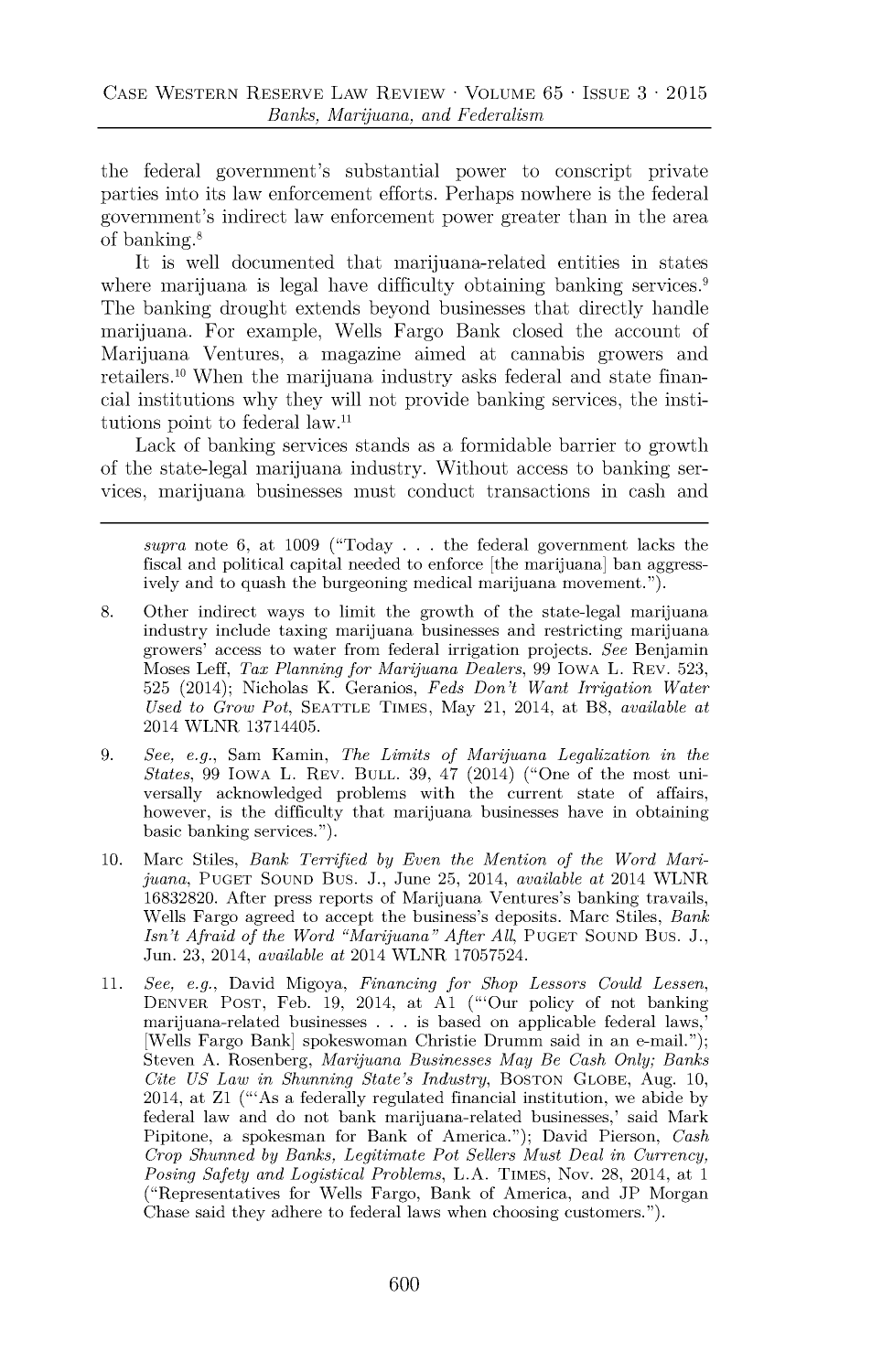spend an inordinate amount of time and resources on cash management. From vaults, to cameras, to security personnel, to finding suppliers that accept cash payment, managing cash can quickly become a logistical and security nightmare.<sup>12</sup> In Colorado, the controller of one recreational marijuana retailer described cash management as "a fulltime job."<sup>13</sup> Stories abound concerning marijuana retailers attempting to surreptitiously drive large quantities of concealed cash across town just to pay tax bills.<sup>14</sup>

At the same time, lack of banking services equates to a lack of capital for the marijuana industry. Banks are the traditional backbone of small business financing,<sup>15</sup> but banks will not lend to marijuanarelated businesses.<sup>16</sup> The state-legal marijuana industry must instead "rely on short-term loans from individuals, usually with higher interest rates. "17 Even if a marijuana-related business finds financing, there is still the problem of not having a bank account. As a marijuana retailer hoping to finance the one-million-dollar purchase of a new building explains, "What do you say? . . . I want it in cash, guys?"<sup>18</sup>

The banking problem also raises hurdles for states seeking to allow but regulate marijuana use. Notwithstanding the security efforts of marijuana businesses themselves, the combination of marijuana and cash raises local law enforcement concerns.19 Even federal officials re-

- 12. Alex Altman, *Pot's Money Problem,* TIME, Jan. **27,** 2014, at **32** (describing how "marijuana moguls" "lease secret off-site warehouses to store their money and pay employees with cash-stuffed envelopes").
- **13.** Eric Gorski, *Herb Empire: A Series About the Recreational Marijuana Industry Holding the Bags,* DENVER **POST,** June **15,** 2014, at **1A.**
- 14. *See id.* (delivering \$122,000 to tax authorities); Serge F. Kovaleski, *Banks Say No to Marijuana Money, Legal or Not,* N.Y. **TIMES,** Jan. **11,** 2014, at **Al** (delivering **\$51,000** to tax authorities).
- **15.** *See* **NAT'L SMALL** Bus. Ass'N, **SMALL** BUSINESS ACCESS TO **CAPITAL SURVEY** 4 (2012), *available at* http://www.nsba.biz/wp-content/uploads /2012/07/Access-to-Capital-Survey.pdf (reporting that within the last twelve months, 43% of small business survey respondents used a revolving line of credit from a bank, **37%** used credit cards, and **29%** used a bank loan).
- **16.** Kovaleski, *supra* note 14 (" [L]egal marijuana operations, for the most part, cannot get bank loans **. . . ..**
- **17.** *Id.*
- **18.** Gorski, *supra* note **13.**
- **19.** *See, e.g.,* Steven **A.** Rosenberg, *Security Will Be Key at Medical Marijuana Sites: One Chief Voices Fear Police Can't Handle All Criminal Threats,* **BOSTON GLOBE,** Feb. **13,** 2014, at Reg. 1 ("Several [police] chiefs, including Plymouth's Michael Botieri and Lowell Police Superintendent William Taylor, are concerned about the amount of cash dispensaries will generate."); Gorski, *supra* note **13** (reporting that "the Denver Police Department warned marijuana business couriers of a plot to rob them").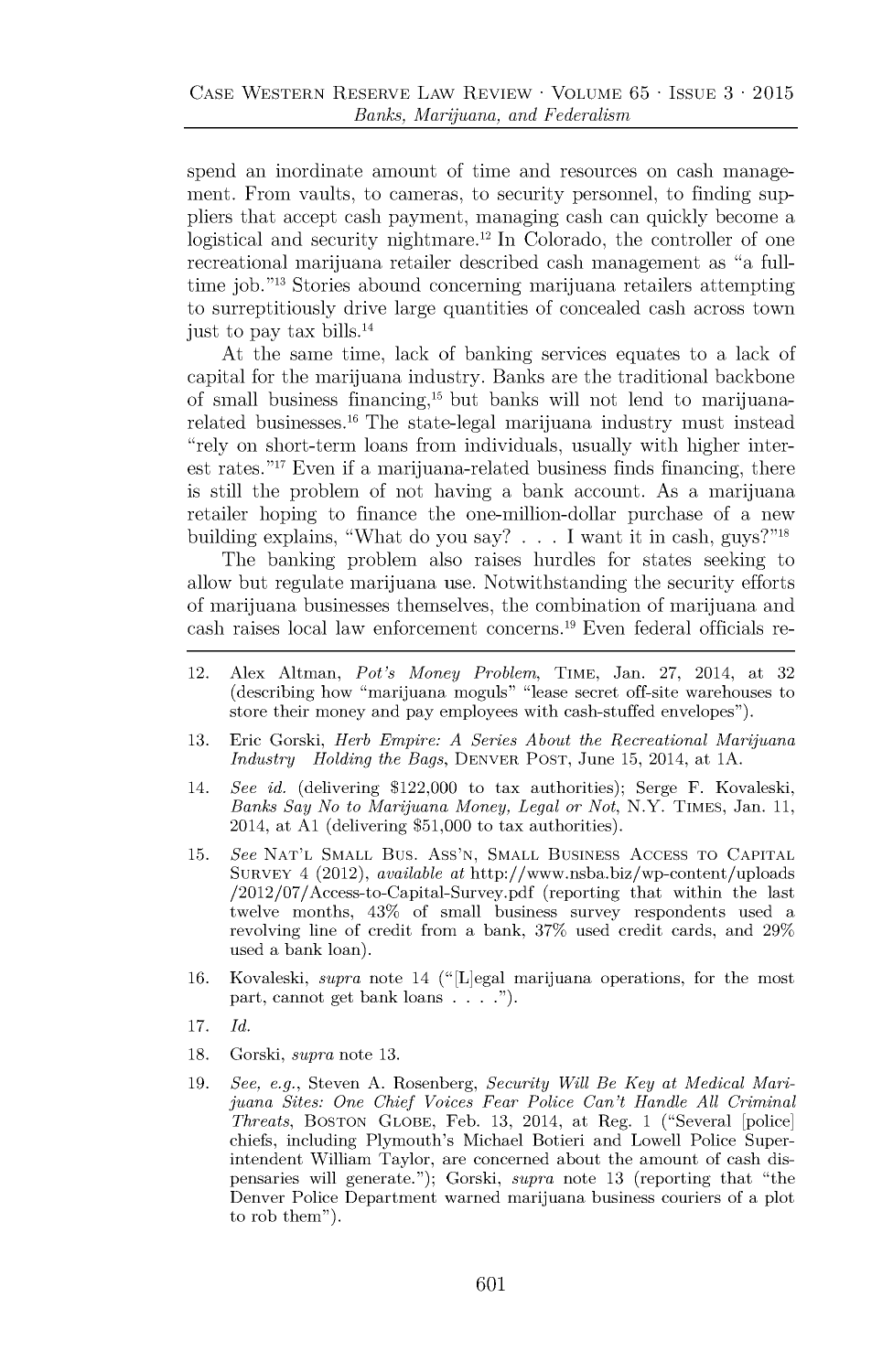cognize the "public safety" concern caused **by** "[s]ubstantial amounts of cash, just kind of lying around with no place for it to be appropriately deposited."<sup>20</sup> So far media reports of successful robberies and related violence are limited but chilling.<sup>21</sup>

Perhaps more importantly from a public policy standpoint, $22$  when marijuana-related businesses are outside the banking system, those businesses are harder to tax and regulate.<sup>23</sup> Colorado and Washington allow recreational marijuana use but regulate marijuana similarly to alcohol. They prohibit the sale of marijuana to minors, $24$  require that businesses be registered,  $25$  and take other regulatory measures designed to keep the marijuana industry separate from other illegal drugs.<sup>26</sup> Both states plan to fund the monitoring and registration of

- 20. *American Forum: A Conversation with Attorney General Eric Holder* (Miller Center, University of Virginia PBS television broadcast April **23,** 2014), *available at* http://millercenter.org/events/2014/a-conversationwith-eric-holder.
- 21. Altman, *supra* note 12, at 34 ("In July, a medical-marijuana-dispensary owner and a security guard were shot and killed during an apparent robbery in Bakersfield, Calif. In October 2012 the industry was shaken **by** the grisly tale of three people who allegedly kidnapped the owner of a lucrative dispensary in Orange County. According to court documents, the assailants zip-tied the victim, tortured him and drove him to a patch of desert where they believed he had buried large sums of money. When the kidnappers could not find it, they allegedly burned him with a blowtorch, cut off his penis and doused him with bleach before dumping him along the side of a road. (He survived.)").
- 22. Other cash-intensive businesses find ways to successfully manage their robbery risk, typically through a combination of security measures and insurance. Unless somehow constrained, a cash-intensive marijuana industry would eventually do the same. While this would probably be less efficient for the marijuana industry than just contracting with banks, it may suggest that in the long-term, public safety concerns are not paramount.
- **23.** *See* Kamin, *supra* note **9,** at *47* **("If** marijuana exists as a cash only business, the risk of illegal diversion and non-payment of taxes is necessarily magnified."); Steve Lynn, *Cash-Only Pot Sales Irk State, Owners,* BIZWEST (Apr. *4,* 2014), http://bizwest.com/cash-only-potsales-irk-state-owners/.
- 24. **COLO. CONST.** art. **18, § 16(1)(b)(J);** WASH. REV. **CODE ANN. § 69.50.357** (West Supp. **2015)** ("Licensed marijuana retailers shall not employ persons under twenty-one years of age or allow persons under twenty-one years of age to enter or remain on the premises of a retail outlet."); *id.* **§ 69.50.360** (providing no criminal or civil safe harbor for retailers that sell marijuana to those under twenty-one).
- **25. COLO.** REV. **STAT. §** 12-43.4-401 (2014); WASH. REV. **CODE ANN. § 69.50.325** (West Supp. **2015).**
- **26.** *See, e.g.,* **CoLO.** REV. **STAT. §** 12-43.4-306 (2014) (prohibiting individuals "whose criminal history indicates that he or she is not of good moral character" from owning or financing marijuana businesses);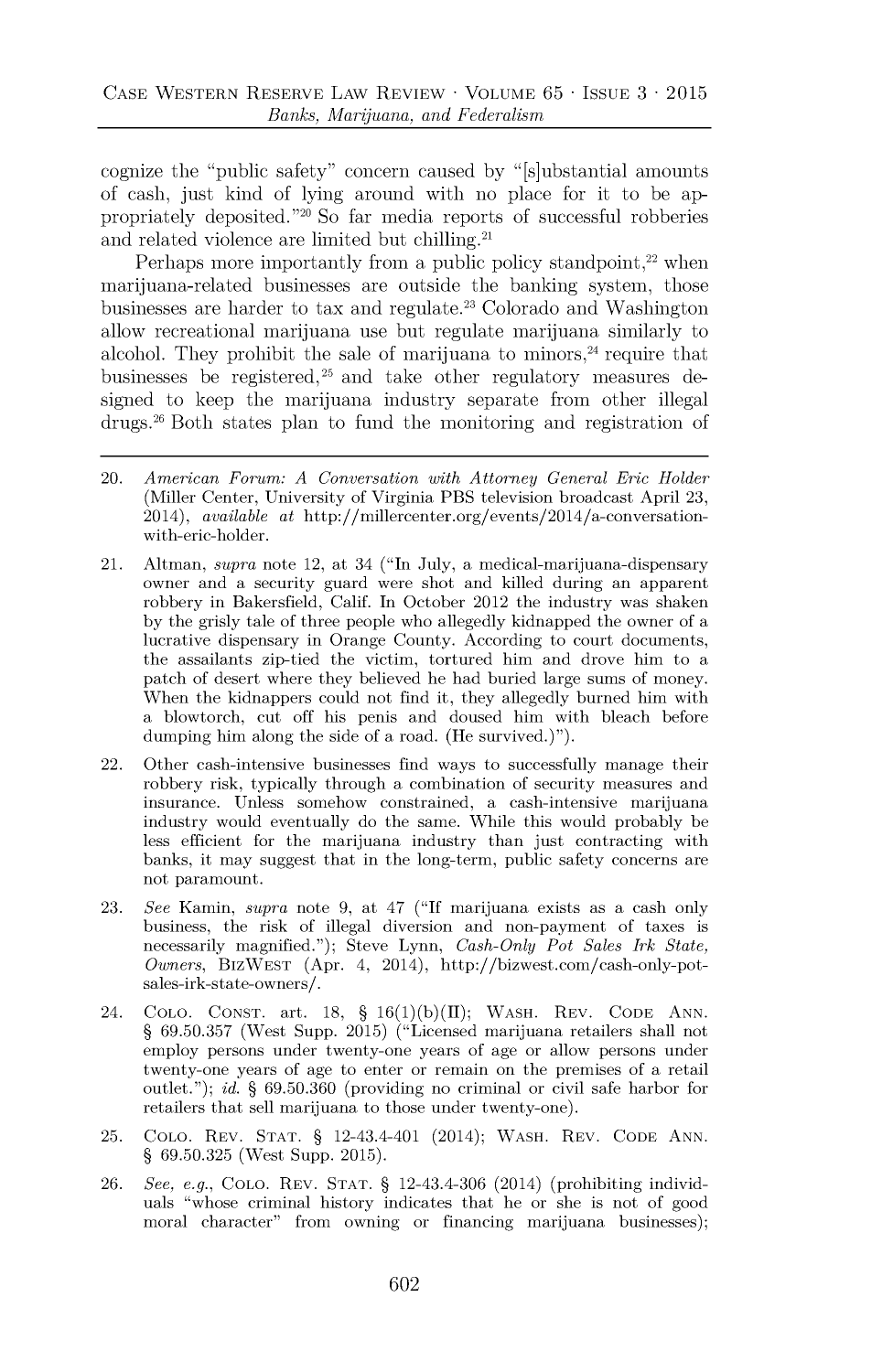growers, distributors, retailers, and medical users **by** taxing the marijuana industry itself.<sup>27</sup> But cash businesses have opportunities and incentives to underreport taxes.<sup>28</sup> Without anticipated tax revenues, states could potentially have trouble funding their regulatory structures. Cash businesses may also be more likely to funnel earnings to illicit activities.<sup>29</sup> Finally, tax authorities (including federal tax authorities) prefer to be paid **by** check, credit card, or electronic deposit, rather than with bags of cash smelling of weed.<sup>30</sup>

In short, it is unsurprising that banking has been described as "the most urgent issue facing the legal cannabis industry today." $31$ 

WASH. REV. **CODE § 69.50.331(9)** (2014) (allowing the state to consider "chronic illegal activity associated with the applicant's operations" in issuing or renewing a marijuana business permit).

- **27.** *See* **COLO.** REV. **STAT. §§** 12-43.3-501(1), **39-28.8-501** (2014); WASH. REV. **CODE §** 69.50.540(4) (2014).
- **28.** Leandra Lederman, *The Interplay Between Norms and Enforcement in Tax Compliance,* 64 OHIO **ST. L.J.** 1453, 1504 **05 (2003)** ("Cash businesses present not only great opportunities for tax evasion but also a strong financial incentive to do so."); Susan Cleary Morse, Stewart Karlinsky & Joseph Bankman, *Cash Businesses and Tax Evasion, 20* **STAN.** L. & POL'Y REV. **37 (2009)** (concluding that small cash businesses tend to evade taxes because the likelihood of being caught is low and because others in the same position also evade taxes). The tax collection problem could extend well beyond marijuana businesses themselves. For example, if a marijuana dispensary pays employees and suppliers in cash, tax authorities might have trouble tracking and taxing those payments.
- **29.** *See* Aloke Chakravarty, *Feeding Humanity, Starving Terror: The Utility of Aid in a Comprehensive Antiterrorism Financing Strategy,* **32** W. NEW **ENG.** L. REV. **295, 307** n.35 (2010) (noting that "cash businesses" are one source of funding for "terrorist organizations").
- **30.** Lynn, *supra* note **23.** The IRS has assessed a **10%** penalty to legal marijuana businesses that pay quarterly employee withholding taxes **by** cash rather than **by** wire through the Electronic Federal Tax Payment System. David Migoya, *IRS Fining Firms for Paying in Cash,* DENVER **POST,** July **3,** 2014, at **1A.** After one marijuana business challenged the penalty in tax court, the IRS agreed to refund its penalties. David Migoya, *IRS Deal Will Refund Fines to Denver Pot Shop,* DENVER **POST,** Mar. 20, **2015,** at **10A.** However, "[i]t remains unclear whether the IRS settlement will extend to other marijuana businesses." *Id.*
- **31.** Kovaleski, *supra* note 14 (quoting Aaron Smith, executive director of the National Cannabis Industry Association in Washington, **D.C.);** *see also* Trish Regan, *Dazed, Confused About Pot at Bank: Federal Moves Unlikely to Open Many Doors for Marijuana Dispensaries,* **USA** TODAY, Feb. **19,** 2014, at lB (calling "lack of access to banks" "the biggest challenge facing the almost-legal marijuana industry"); Walter Hickey, *Legalized Pot: Our Exclusive Look Inside America's Emerging Marijuana Industry,* Bus. **INSIDER,** Aug 14, **2013,** http://www.business insider.com/legal-marijuana-in-colorado-2013-8 (identifying "banking re-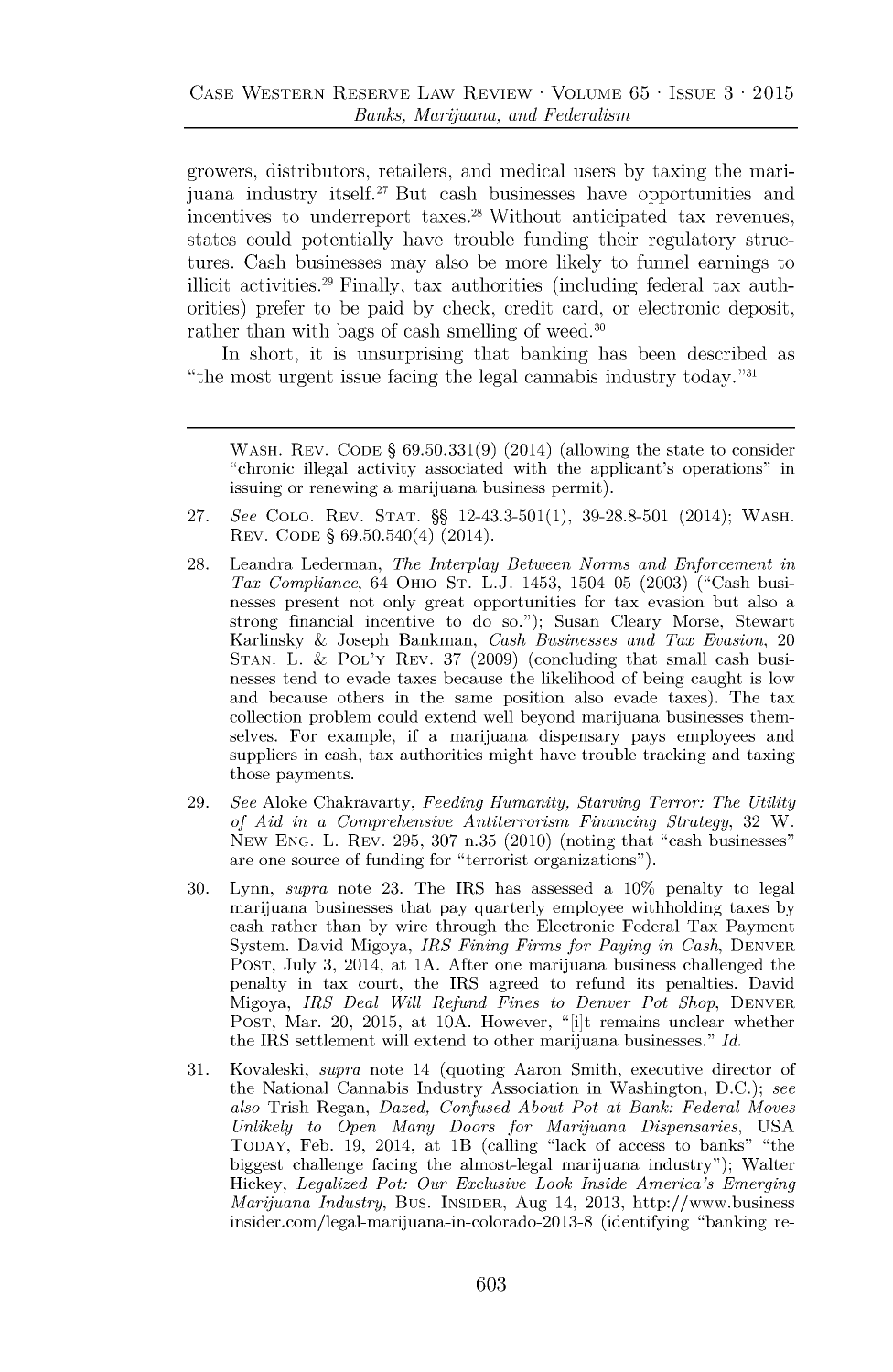At its root, the issue of marijuana banking—like the issue of state legalization of marijuana more broadly-is a federalism issue. Since **1863,** the United States has had a dual banking system with both federal- and state-chartered financial institutions.<sup>32</sup> Yet, states often have little power in this dual banking system. This Article catalogs pervasive federal control over virtually all financial institutions. Federal control has important implications for how the marijuana industry can secure banking services.

As Part **I** explains, current criminal law gives federal authorities broad power to punish financial institutions that do business with the marijuana industry. In addition, federal banking regulators have expansive powers to discipline financial institutions, even state-chartered institutions, for providing services to the marijuana industry. States, **on** the other hand, have comparatively little power. States cannot stop the federal government from choosing to enforce federal criminal law, and they have little say in what activities federal regulators determine are too risky for financial institutions.

Notwithstanding this broad federal control, some proposals for banking the marijuana industry stop short of major revisions to federal law. First, federal agencies have issued guidance for financial institutions and the marijuana industry. The guidance explains that the agencies do not prioritize punishment of banks servicing statelegal marijuana businesses.<sup>33</sup> But the guidance is not binding and reiterates the need for expansive compliance measures. Second, Colo-

strictions" as one of "the biggest challenges facing entrepreneurs in the Colorado marijuana industry").

- **32.** *See* National Currency Act of **1863,** ch. **58,** 12 Stat. **665 (1863);** National Bank Act of 1864, ch. **106, 13** Stat. **99** (1864) (allowing the federal government to charter and regulate national banks). Before **1863** financial institutions were only chartered under state law. *See generally* 1 **JERRY** W. **MARKHAM, A FINANCIAL HISTORY OF THE UNITED STATES: FROM CHRISTOPHER COLUMBUS TO THE ROBBER BARONS** (1492 **1900),** at **170, 217** (2002).
- **33.** *See* Memorandum from James M. Cole, Deputy Att'y Gen., to United States Att'ys, Guidance Regarding Marijuana Enforcement (Aug. **29, 2013),** *available* at http://www.justice.gov/iso/opa/resources/305201382 **9132756857467.pdf** [hereinafter Cole Marijuana Enforcement Memorandum **2013]; FIN.** CRIMES **ENFORCEMENT NETWORK, DEP'T OF THE TREASURY, FIN-2014-G001, BSA EXPECTATIONS REGARDING MARI-JUANA-RELATED BUSINESSES** (2014), http://www.fincen.gov/statutesregs/guidance/pdf/FIN-2014-G001.pdf [hereinafter **FINCEN MARI-JUANA-RELATED BUSINESSES GUIDANCE];** Memorandum from James M. Cole, Deputy Att'y Gen., to United States Att'ys, Guidance Regarding Marijuana Related Financial Crimes (Feb. 14, 2014), *available* at http:// www.justice.gov/usao/waw/press/newsblog%20pdfs/DAG%20Memo%20 -%20Guidance%20Regarding%20Marijuana%20Related%20Financial%20 Crimes%202%2014%2014%20(2).pdf [hereinafter Cole Marijuana Related Financial Crimes Memorandum].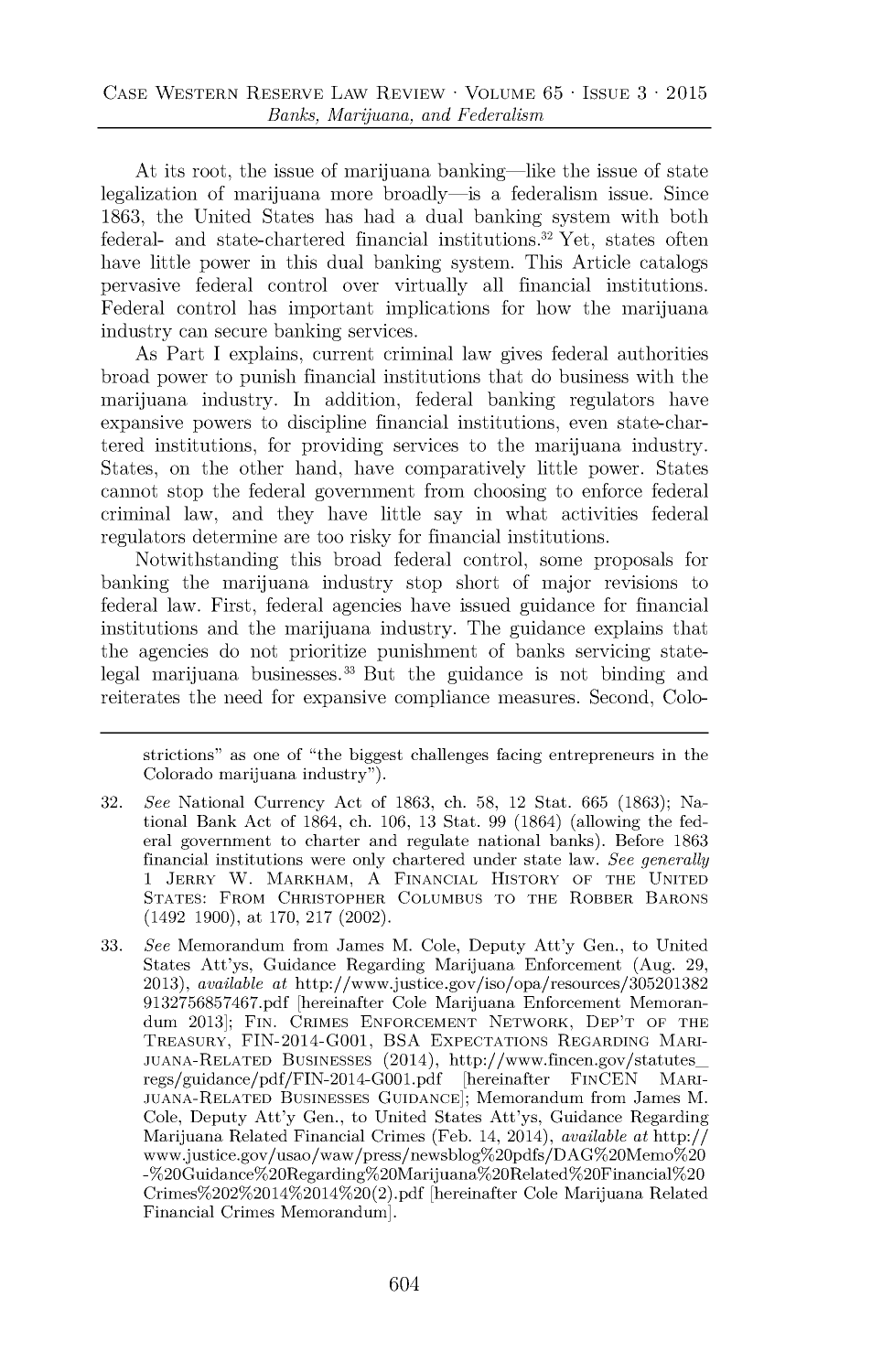rado passed legislation authorizing financial cooperatives to bank marijuana businesses.<sup>34</sup> The cooperatives, however, are not beyond the federal government's reach. In fact, the state statute requires approval from the Board of Governors of the Federal Reserve before any cooperative begins operations. $35$  Part II of the Article discusses these proposed avenues for banking the marijuana industry and explains why they fall short.

Given the pervasive nature of federal criminal and banking laws, Part **III** argues that widespread banking access for the marijuana industry is unlikely unless Congress acts. However, even if Congress acts, federal financial regulators will retain significant power to discourage banks from servicing the marijuana industry. **If** federal financial regulators insist that proper risk management requires institutions to confirm that marijuana business customers are fully compliant with every aspect of state and federal law, then few banks will offer marijuana banking. For marijuana banking to flourish, federal financial regulators must ensure that their efforts do not practically prevent banks from servicing the marijuana industry.

## **I. DUAL BANKING AND MARIJUANA**

The United States has a dual banking system: banks can choose a federal charter issued **by** the Office of the Comptroller of the Currency or a state charter from a state banking regulator.<sup>36</sup> Likewise, credit unions can generally choose a federal charter from the National Credit Union Administration **(NCUA)** or a state charter from a state credit union regulator.<sup>37</sup>Indeed, the federalism represented **by** the

<sup>34.</sup> **COLO.** REV. **STAT. §§ 11-33-101** to **-128** (2014).

**<sup>35.</sup>** *Id.* **§** 11-33-104(4)(a).

**<sup>36.</sup>** *See* 12 C.F.R. **§ 5.20** (2014) (describing the Office of the Comptroller of the Currency's process for chartering a national bank); 12 **U.S.C.** §  $1813(a)(2)$  (2012) (defining the term "[s]tate bank" as "any bank  $\ldots$ incorporated under the laws of any State"); **ALA. CODE §§ 5-5A-1** to **5- 5A-16** (2014) (describing the process for chartering a state bank in Alabama).

**<sup>37.</sup>** *See 12* **U.S.C. §§ 1753, 1752(6)** (2012) (describing the NCUA's requirements for a federally chartered credit union and defining "state credit union" as "a credit union organized and operated according to the laws of any State **. . .** which laws provide for the organization of credit unions similar in principle and objectives to Federal credit unions"); **ALA. CODE § 5-17-2** (2014) (describing the procedure for chartering a state credit union in Alabama). Delaware, South Dakota, and Wyoming do not have state credit union acts and do not charter state credit unions. Michael Edwards, *The Changing Landscape of Financial Services Law in 2009: Federal Preemption, Credit Rating Agency Liability, and Regulatory Reform Legislation,* **6** Bus. L. BRIEF., 34 n.40 (Fall/Winter **2009** 2010).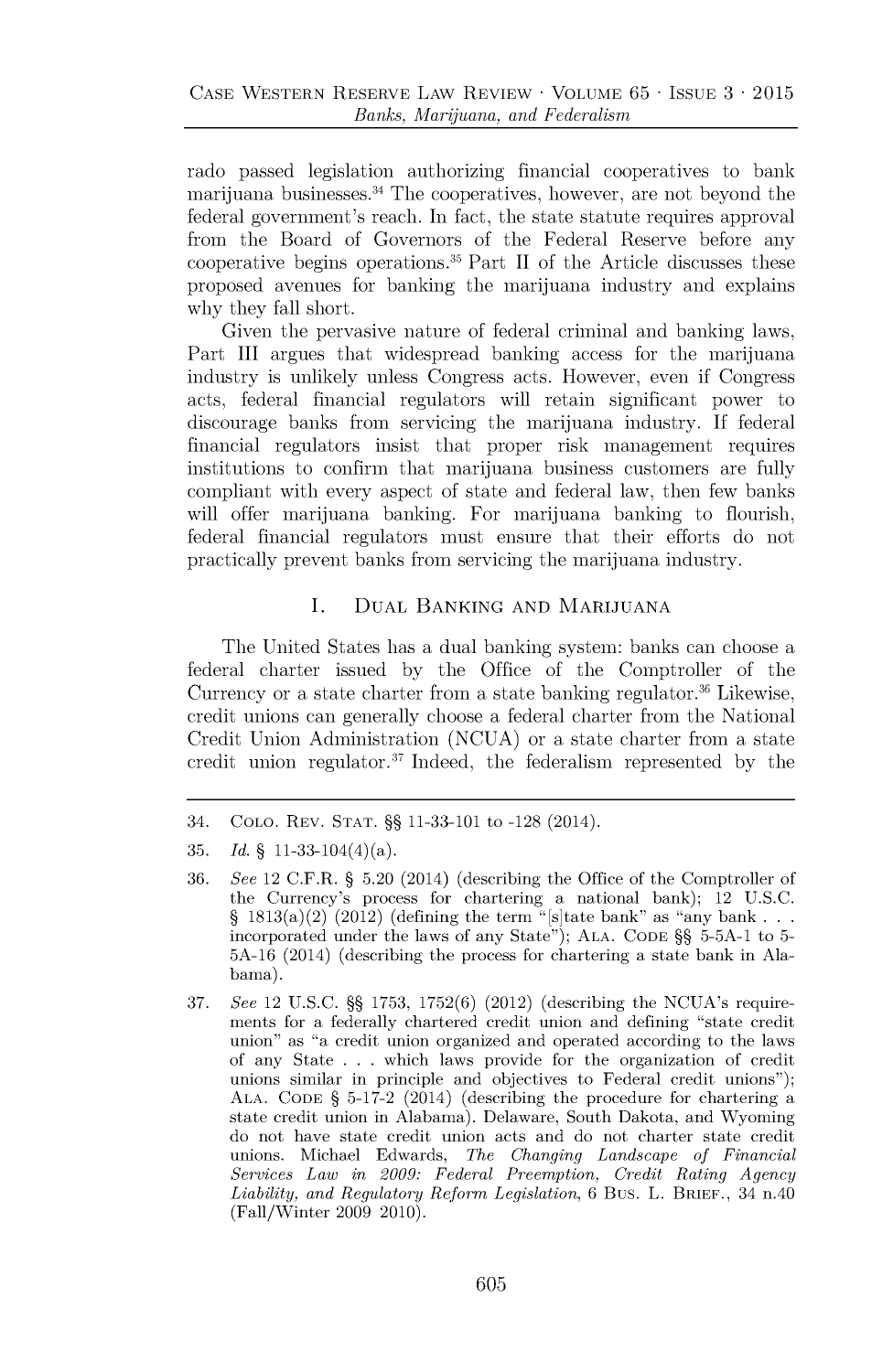dual banking system has been described as "competitive" because regulators compete to charter institutions. **38** In general, national financial institutions must follow a set of federal laws while state institutions must follow state law. **If** the dual banking system were truly dichotomous (federal law only regulated national institutions and state law only regulated state institutions), the answer for marijuana banking would be clear: state-chartered institutions in states where marijuana is legal would be free to provide banking services to marijuana-related entities.

But state and federal financial institution regulators do not "operate in distinct spheres."<sup>39</sup> The federal government has some regulatory control over state institutions, and state government has some control over federal institutions.<sup>40</sup> It is not uncommon for federal and state regulators to coordinate their enforcement efforts.<sup>41</sup> Thus, some describe banking federalism as "cooperative." $42$ 

Others still have proclaimed the "dual banking system" dead, arguing that the current banking regulatory scheme is so pervaded **by**

- **38.** *See, e.g.,* Helen **A.** Garten, *Devolution and Deregulation: The Paradox of Financial Reform,* 14 YALE L. **&** POL'Y REV. **65, 65 66 (1996)** (" [B]ank regulation is characterized **by** an uneasy sharing of power among competing regulatory authorities."); Kenneth **E.** Scott, *The Dual Banking System: A Model of Competition in Regulation,* **30 STAN.** L. REV. **1, 8 (1977)** (arguing that "regulatory diversity in effect allows **. .** banks to choose the set of laws and administrators under which they will operate").
- **39.** Cassandra Jones Havard, *"Goin' Round in Circles"* . . . *and Letting the Bad Loans Win: When Subprime Lending Fails Borrowers: The Need for Uniform Broker Regulation,* **86 NEB.** L. REV. **737, 766 (2008).**
- 40. Robert F. Roach, *Bank Mergers and the Antitrust Laws: The Case for Dual State and Federal Enforcement,* **36** Wm. **&** MARY L. REV. **95, 119** (1994) (stating that dual banking "is a symbiotic system with state regulatory control over federal banks as well as federal regulatory control over state banks").
- 41. Havard, *supra* note **39,** at **766** (noting that "federal and state banking regulation co-exist with cooperation between the regulators").
- 42. *See, e.g.,* Henry **N.** Butler **&** Jonathan R. Macey, *The Myth of Competition in the Dual Banking System,* **73** CORNELL L. REV. **677, 679 (1988)** ("The regulatory outcomes generated **by** the dual banking system appear to be cooperative rather than competitive, because Congress has divided up the regulatory turf of the relevant state and federal agencies in the way most beneficial to the groups that the system regulates."); *Bush Task Group Report on Regulation of Financial Services: Blueprint for Reform (Part 1): Hearings Before a Subcomm. of the H. Comm. on Gov't Operations,* 99th Cong., **339 (1985)** ("Because it has served the financial needs of the nation so well over time, state participation in the chartering and regulation of financial institutions can genuinely be regarded as one of the finest examples of cooperative federalism in the nation's history.").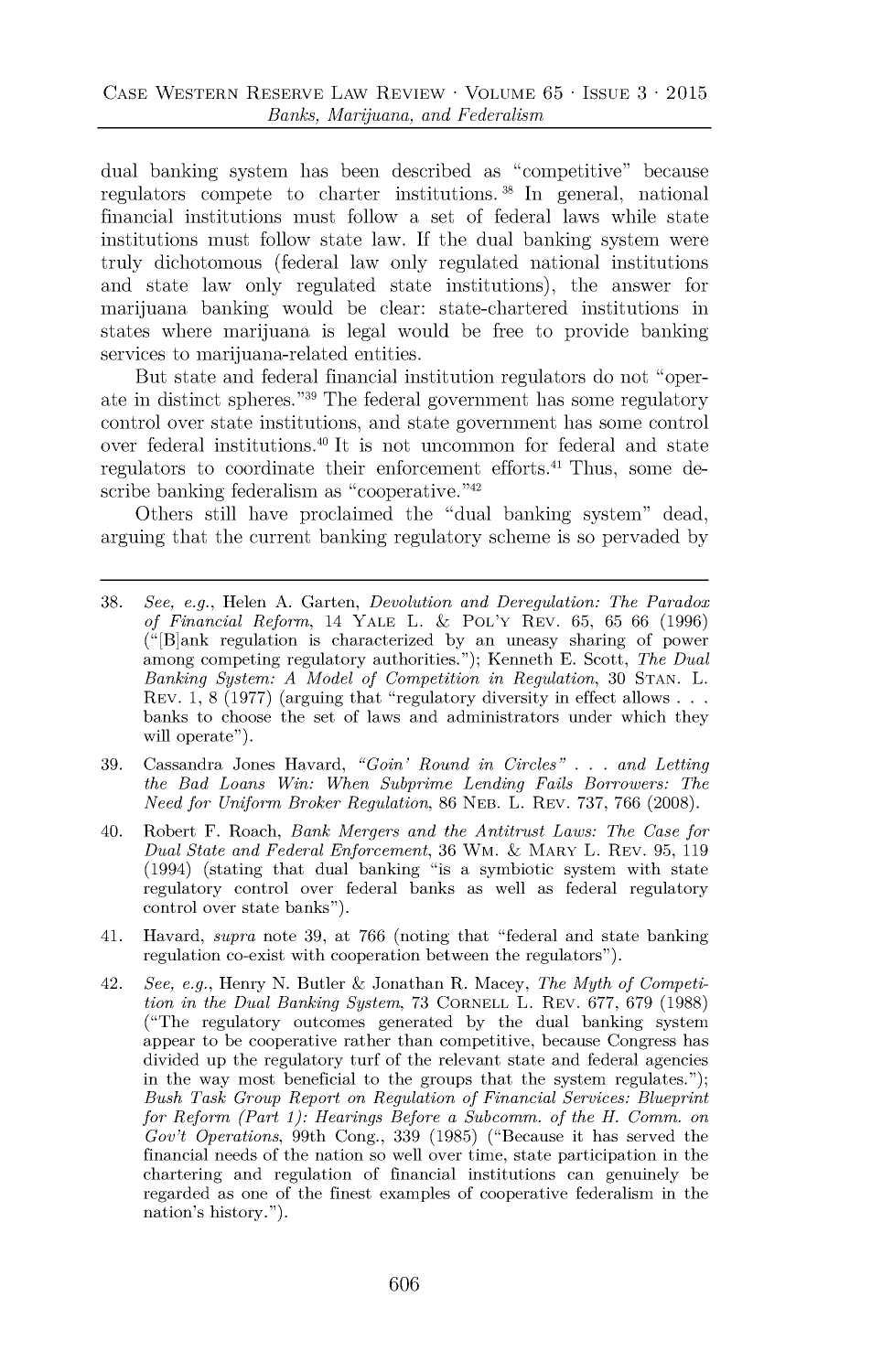federal regulation that the availability of a state bank charter has little impact on the banking system.<sup>43</sup>

This section explores the dual banking system through the lens of state legalization of marijuana. It shows that when considering the marijuana question, federal control is pervasive. As an initial matter, federal and state financial institutions, like other businesses and individuals, must comply with lawfully enacted federal criminal laws.<sup>44</sup> In addition, through federal deposit insurance, federal holding company regulation, and federally administered payment systems, federal financial regulators have significant oversight of state-chartered banks and credit unions. This federal oversight currently leaves little room for marijuana banking.

#### *A. Federal Controlled Substances Act*

The federal Controlled Substances  $Act^{45}$  prohibits manufacturing, distributing, or dispensing marijuana.<sup>46</sup> Federal law also criminalizes conduct beyond directly handling marijuana. It is illegal to aid and abet the manufacture, distribution, or dispensing of marijuana.<sup>47</sup>It **is** illegal to conspire to manufacture, distribute, or dispense marijuana.<sup>48</sup> **And** federal law punishes accessories after the fact.<sup>49</sup>**If** the quantity of

- *44.* **U.S. CONST.** art. VI, cl. 2 (providing that "[t]his Constitution, and the Law of the United States which shall be made in Pursuance thereof **. .** shall be the supreme Law of the Land; and the Judges in every State shall be bound thereby, any Thing in the Constitution or Laws of any State to the Contrary notwithstanding").
- 45. 21 **U.S.C. §§ 801** 904 (2012).
- *46. Id.* **§§** 841(a)(1), **802(6), 812.** There are only two minor exceptions: one for federally sanctioned drug trials and one for a federal program that provides medical marijuana to a total of eight patients. *See* Mikos, *supra* note **5,** at 1433 34.
- 47. **18 U.S.C. §** 2 (2012) ("Whoever ... aids, abets, counsels, commands, induces or procures" a federal crime, or "causes" a federal criminal act to be done, "is punishable as a principal.").
- 48. *Id.* § **371.**
- 49. *Id.* § **3** ("Whoever, knowing that an offense against the United States has been committed, receives, relieves, comforts or assists the offender in order to hinder or prevent his apprehension, trial or punishment, is an accessory after the fact.").

<sup>43.</sup> *See, e.g.,* Carl Felsenfeld **&** Genci Bilali, *Is There a Dual Banking System?,* 2 **J.** Bus. **ENTREPRENEURSHIP &** L. **30 (2008);** *see also* Khalil Nicholas Maalouf, Note, *Impediments to Financial Development in the Banking Sector: A Comparison of the Impact of Federalism in the United States and Germany,* **28** MICH. **J. INT'L** L. 431, 440 41 **(2007)** ("Given the powerful trump that **U.S.** federalism allocates to the federal government, federal regulators have significant power over their state counterparts, undermining any notion of regulatory parity that the dual banking system's history may intimate.").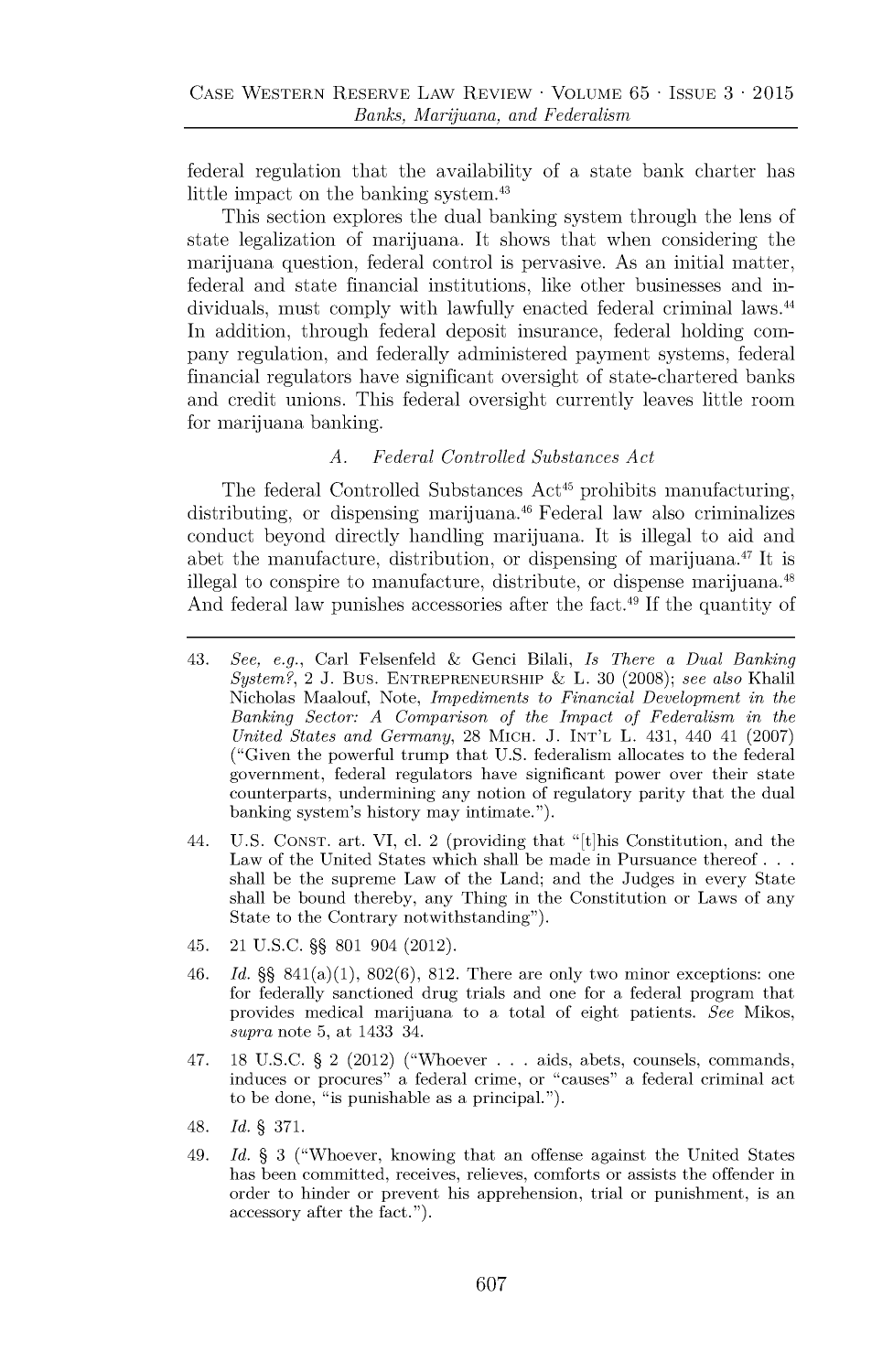marijuana involved is large, prison time and fines for violations of the Controlled Substances Act are substantial.<sup>50</sup> The Supreme Court has upheld the federal government's authority to criminalize marijuana, even in the face of contrary state law.<sup>51</sup>

It is not hard to imagine how a financial institution and its employees could run afoul of these laws **by** providing banking services to a marijuana dispensary. Suppose a marijuana entrepreneur in Colorado comes to a financial institution and forthrightly explains her proposed bushiess. Her bushiess needs a small inventory loan, a checkhig account, and credit card payment processing services. **By** providing the loan and placing the proceeds in the checking account, the institution would be conspiring to distribute marijuana.<sup>52</sup> By facilitating customers' credit card payments, the institution would be aiding and abetting the distribution of marijuana.<sup>5</sup> <sup>3</sup>And **by** knowingly accepting deposits consisting of revenue from the sale of marijuana, the institution may be acting as an accessory after the fact.<sup>54</sup>

- **50.** *See* 21 **U.S.C. § 841(b)(1)(A)** (2012) (providing that cases involving more than **1,000** kilograms of marijuana or **1,000** marijuana plants carry a mandatory minimum sentence of ten years in prison). Simple possession of marijuana is a less serious federal crime. *See id.* **§** 844.
- **51.** *See* United States v. Oakland Cannabis Buyers' Coop., **532 U.S.** 483, 489 **95** (2001) (holding that medical necessity was not a defense to the Controlled Substances Act); Gonzales v. Raich, 545 **U.S. 1, 23 33 (2005)** (holding that the federal government's Commerce Clause power was broad enough to criminalize the cultivation of a small amount of medicinal marijuana for personal use).
- **52.** *Cf.* United States v. Jobe, **101 F.3d** 1046 (5th Cir. **1996)** (upholding bank employees' convictions for conspiracy to commit bank fraud when employees processed fraudulent transactions after receiving enough information to conclude that the payments were fraudulent); Conant v. Walters, **309 F.3d 629, 636** (9th Cir. 2002) (explaining that a doctor would conspire to violate the Controlled Substances Act if the "doctor [had] knowledge that a patient intends to acquire marijuana, agree<sup>[d]</sup> to help the patient acquire marijuana, and intend[ed] to help the patient acquire marijuana").
- **53.** *Cf* United States v. Speer, 40 **M.J. 230 (C.M.A.** 1994) (holding that the defendant aided and abetted the offense of drug distribution **by** accepting cash payment from the buyer, even though the delivery of the drugs had been completed, because the defendant facilitated the "financial climax of the deal"); United States v. Burroughs, 12 **M.J. 380, 381 (C.M.A. 1982)** (upholding a criminal conviction for aiding and abetting the sale of marijuana when the defendant was "merely present at the scene of the crime and made change for the twenty dollar bill" used to purchase the marijuana); *Conant,* **309 F.3d** at **636** (noting that "[a] doctor would aid and abet **by** acting with the specific intent to provide a patient with the means to acquire marijuana").
- 54. *Cf.* Neal v. United States, 102 **F.2d** 643, 646 (8th Cir. **1939)** (explaining that a defendant would be guilty of aiding and abetting a crime if **(1)** a crime was committed **by** the principal, (2) the defendant knew that the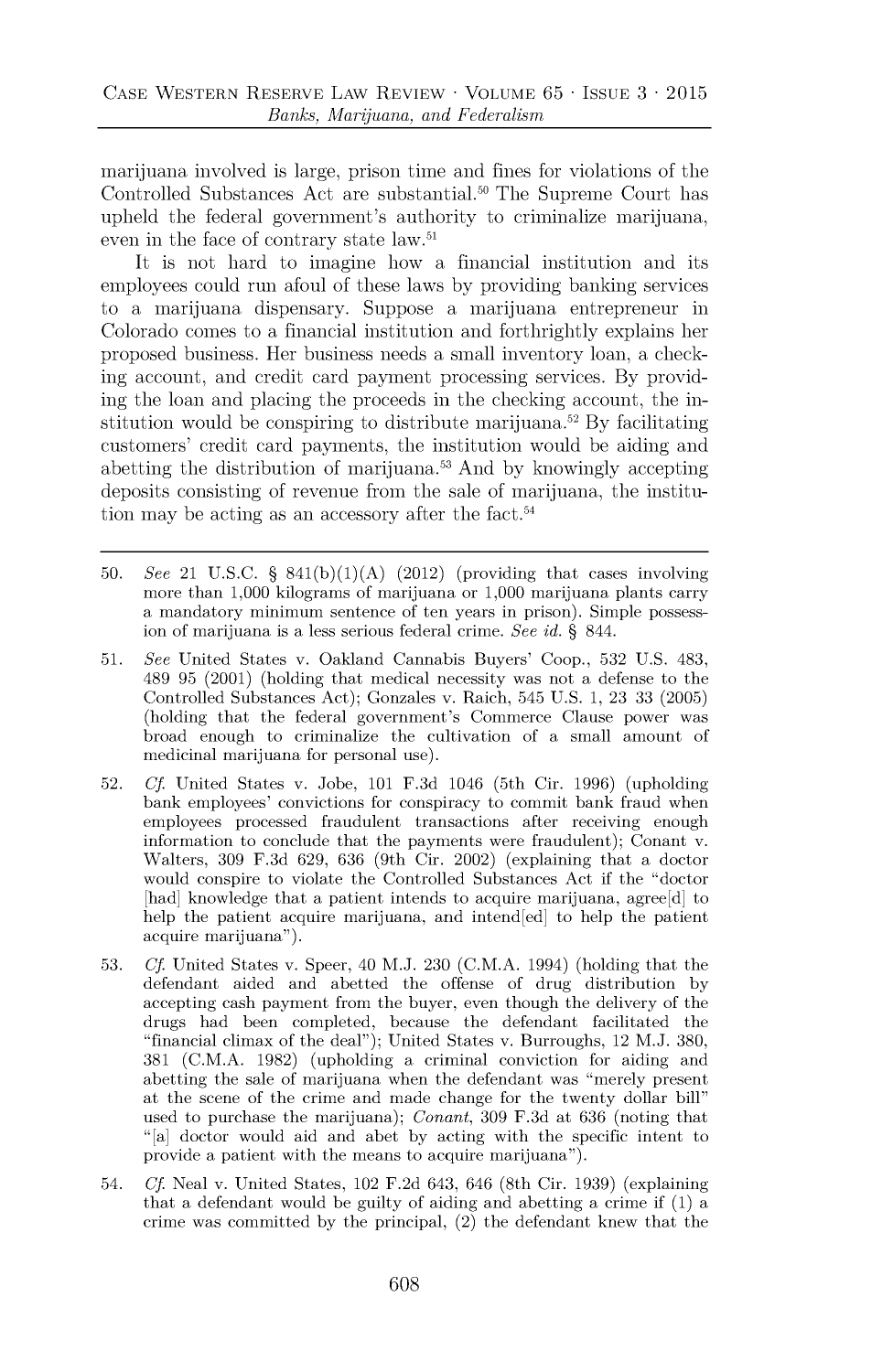The Department of Justice has warned that "[p]ersons who are in the business of cultivating, selling or distributing marijuana, and those who knowingly facilitate such activities, are in violation of the Controlled Substances Act, regardless of state law."<sup>55</sup> Moreover, "[s]tate laws or local ordinances are not a defense to **. . .** criminal enforcement of federal law **. . .** including enforcement of the **[Con**trolled Substances Act]."56

At the same time, the Department of Justice has acknowledged its "limited investigative and prosecutorial resources" and suggested that the federal government may ignore some Controlled Substances Act violations in states that legalize and regulate marijuana use.<sup>57</sup> In a **2013** memorandum, Deputy Attorney General James M. Cole laid out the following federal law enforcement priorities:

\* Preventing the distribution of marijuana to minors;

• Preventing revenue from the sale of marijuana from going to criminal enterprises, gangs, and cartels;

\* Preventing the diversion of marijuana from states where it is legal under state law in some form to other states;

\* Preventing state-authorized marijuana activity from being used as a cover or pretext for the trafficking of other illegal drugs or other illegal activity;

\* Preventing violence and the use of firearms in the cultivation and distribution of marijuana;

• Preventing drugged driving and the exacerbation of other adverse public health consequences associated with marijuana use;

principal committed the crime, and **(3)** "having such knowledge, the defendant aided and assisted the principal to escape punishment **by** suppressing important evidence **. . . [by]** conceal[ing] **. . .** the fruits and proceeds of the offense").

**57.** Cole Marijuana Enforcement Memorandum **2013,** *supra* note **33,** at **1.**

**<sup>55.</sup>** Memorandum from James M. Cole, Deputy Att'y Gen., to United States Att'ys, Guidance Regarding the Ogden Memo in Jurisdictions Seeking to Authorize Marijuana for Medical Use 2 (June **29,** 2011), *available at* http://www.justice.gov/oip/docs/dag-guidance-2011-for-medical-marijua na-use.pdf [hereinafter Cole Memorandum 2011].

**<sup>56.</sup>** *Id. See also* Cole Marijuana Enforcement Memorandum **2013,** *supra* note **33,** at *4* (stating that no "state or local law provides a legal defense to a violation of federal law, including any civil or criminal violation of the [Controlled Substances Act]").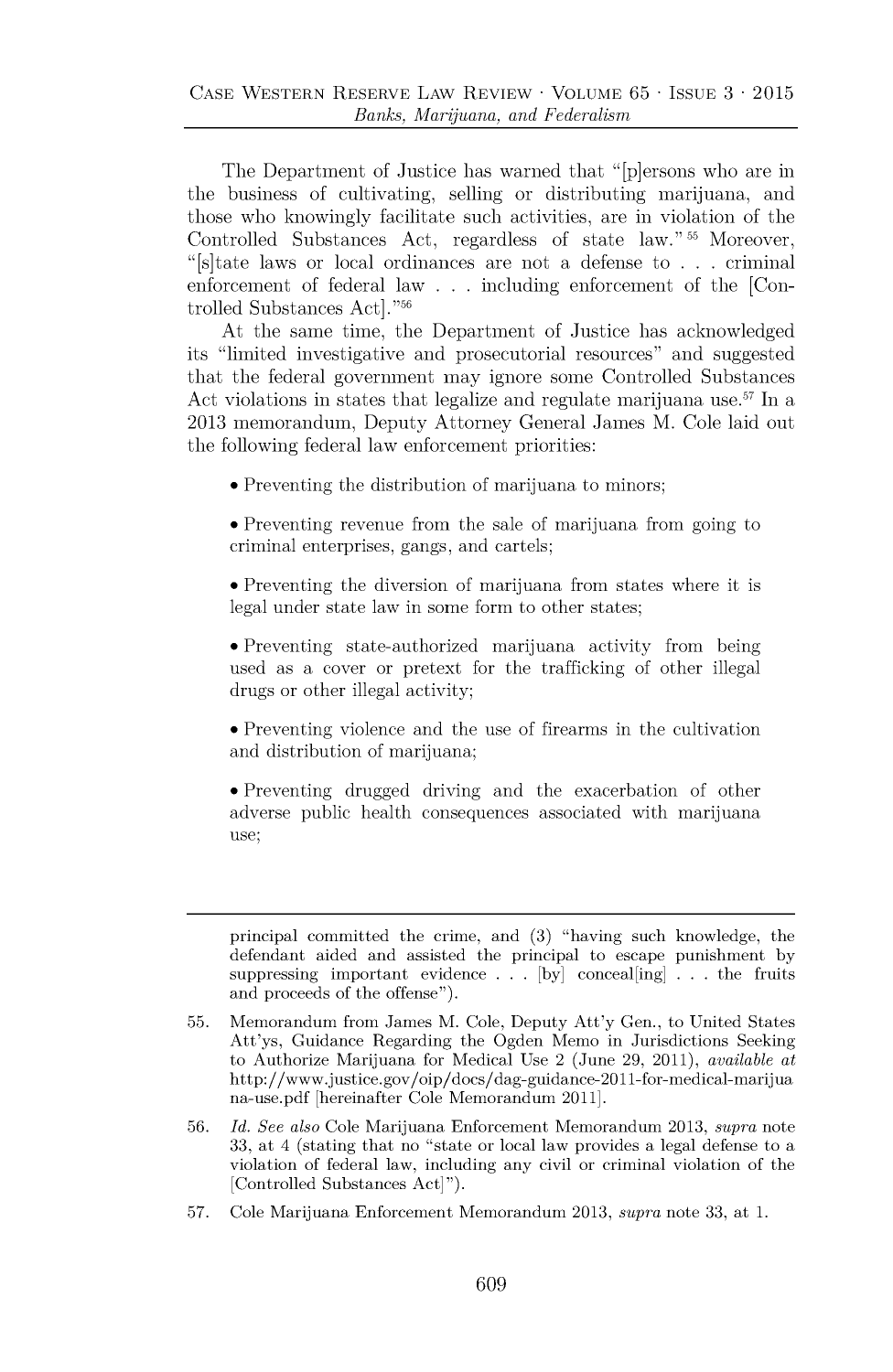\* Preventing the growing of marijuana on public lands and the attendant public safety and environmental dangers posed **by** marijuana production on public lands; and

#### \* Preventing marijuana possession or use on federal property.<sup>58</sup>

The memorandum further explains that "[i]n jurisdictions that have enacted laws legalizing marijuana in some form and that have also implemented strong and effective regulatory and enforcement systems **. . .** conduct in compliance with those laws and regulations is less likely to threaten the federal priorities."<sup>59</sup>

The federal government, however, did not promise immunity from federal law. Regardless of state law, individuals, businesses, and financial institutions that violate the Controlled Substances Act can be prosecuted under federal law. $60$  Even if the federal government does not prosecute financial institutions directly, institutions risk losing money as a result of criminal and civil forfeiture laws allowing federal officials to seize marijuana-related property, including bank ac $counts.<sup>61</sup>$ 

#### *B. Federal Anti Money Laundering Statutes*

Federal law, however, expects financial institutions to do more than merely avoid assisting those who manufacture, distribute, or dispense marijuana. Financial institutions must discover illegal activity, report it to federal officials, and prevent wrongdoers from accessing the banking system.

The Money Laundering Control  $Act^{62}$  makes individuals and entities subject to criminal liability for money laundering. There are several ways to commit the offense of money laundering, but two are especially relevant to financial institutions considering marijuana banking. First, a financial institution commits money laundering **by** conducting a financial transaction involving the proceeds of a known

- **61.** *See* 21 **U.S.C. §§ 853,** 881(a)(6) (2012) (providing for criminal and civil forfeitures); *see also* Michael M. O'Hear, *Federalism and Drug Control,* **57 VAND.** L. REV. **783, 815 18** (2004) (discussing the use of federal criminal and civil forfeiture statutes in the enforcement of federal drug laws).
- **62. 18 U.S.C. §§ 1956 57** (2012).

**<sup>58.</sup>** *Id. at* **1** 2 (quoting bullet points exactly as found in the Cole Marijuana Enforcement Memorandum **2013).**

**<sup>59.</sup>** *Id. at* **3.**

**<sup>60.</sup>** *Id. at* 4 (explaining that nothing in the memorandum "precludes investigation or prosecution, even in the absence of any one of the [priority] factors listed [in the memorandum], in particular circumstances where investigation and prosecution otherwise serves an important federal interest").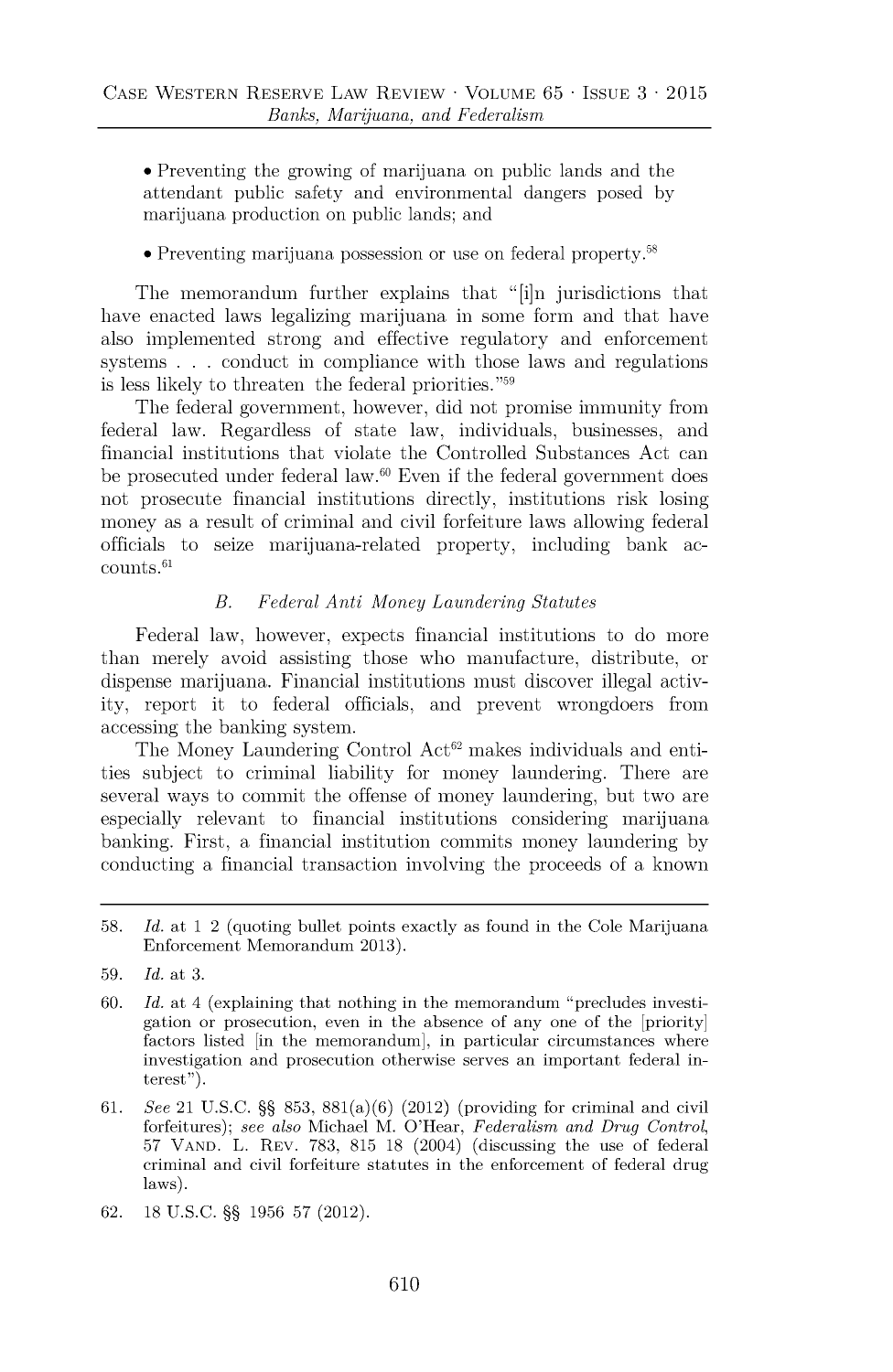"specified unlawful activity" while "knowing that the transaction is designed in whole or in part to conceal or disguise the nature, the location, the source, the ownership or the control of the proceeds of specified unlawful activity or to avoid a transaction reporting requirement under State or Federal law."<sup>63</sup> Second, a financial institution commits money laundering if it "knowingly engages or attempts to engage in a monetary transaction in criminally derived property of a value greater than **\$10,000."6** Lest there be any doubt, the "manufacture, importation, sale, or distribution of a controlled substance," **including** marijuana, is a "specified unlawful activity" under the money laundering statute.<sup>65</sup> Both types of money laundering can result in substantial fines and imprisonment.<sup>66</sup>

Press reports suggest that because financial institutions are well aware of the anti-money laundering laws, some marijuana businesses attempt to gain access to banking services **by** disguising the nature of their business. As one owner of medical marijuana dispensaries in Washington explains, "Your savvy business owners know how to open a holding company, get a banking account through that holding company, and put their assets underneath that holding company. **. .** The only way to really get banking is to not give the bank the entire story. **"67**

**Of** course, these surreptitious businesses may be subject to money laundering charges themselves.<sup>68</sup> Moreover, it is far from clear that such measures result in long-term access to the banking system; banking law does not allow financial institutions to simply take customer assertions at face value.

- **63.** *Id.* **§** 1956(a)(1)(B).
- *64. Id.* **§** 1957(a).
- **65.** *Id.* **§§** 1956(c)(7), **1957(f)(3);** *see also* **Cole Memorandum 2011,** *supra* **note 55, at 2 ("Those who engage in transactions involving the proceeds of [the cultivation, sale, or distribution of marijuana] may also be in violation of federal money laundering statutes . . . .").**
- **66.** *Id.* **§ 1956(a) (allowing "a fine of not more than \$500,000 or twice the value of the property involved in the transactions, whichever is greater, or imprisonment for not more than twenty years, or both");** *id.* **§ 1957(b) (allowing for a fine and "imprisonment for not more than ten years or both").**
- **67. Jacob Sullum,** *Marijuana Money in the Mattress,* **REASON, July 2014, at 32 33.**
- **68. Sam Kamin,** *Cooperative Federalism and State Marijuana Regulation,* **85 U. COLO. L. REV. 1105, 1115 (2014) (noting that when marijuana** businesses "attempt to bank surreptitiously, through the use of their personal accounts or holding companies designed to purge the taint of **marijuana transactions[,]" those businesses become open to the "threat of money-laundering charges").**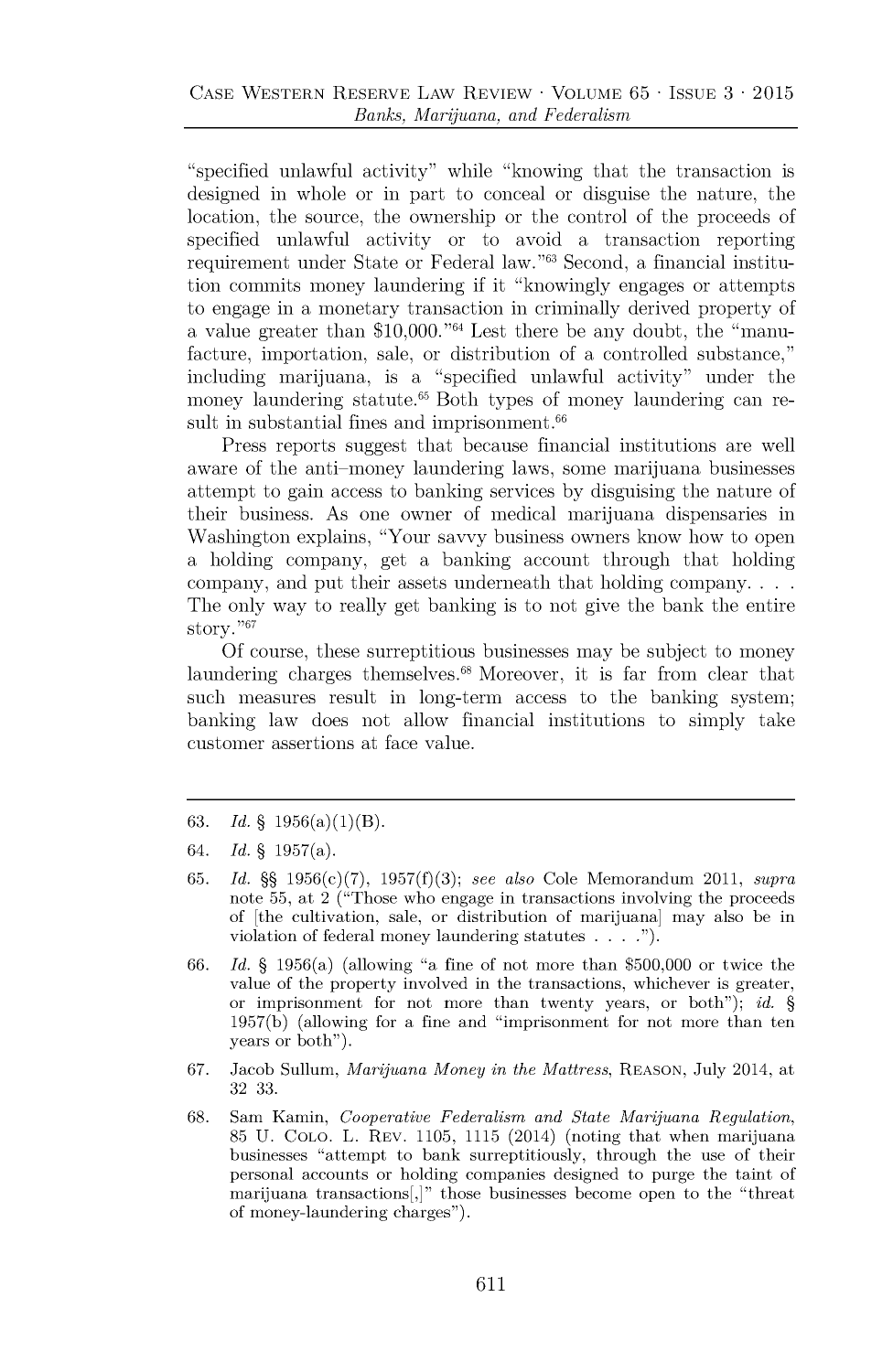Under the Bank Secrecy Act<sup>69</sup> and the USA PATRIOT Act,<sup>70</sup> financial institutions<sup> $71$ </sup> must maintain robust programs designed to prevent money laundering.<sup>72</sup> Every financial institution must implement a customer identification program to make reasonable efforts to "verify the identity of any person seeking to open an account."<sup>73</sup> Even when the "person" opening an account is a business, a financial institution must verify the identity of the prospective accountholder.<sup>74</sup>

Verifying the identity of the customer is only the beginning. Federal regulators expect institutions to undertake sufficient due diligence on each customer to adequately assess the risk associated with that customer.<sup>75</sup> For "higher-risk" accounts (like accounts belonging to

- **69.** Pub. L. No. **91-508,** 84 Stat. 1114 **(1970)** (codified as amended in scattered sections of the **U.S.C.).**
- **70.** Uniting and Strengthening America **by** Providing Appropriate Tools Required to Intercept and Obstruct Terrorism **(USA** PATRIOT) Act, Pub. L. No. **107-56, 115** Stat. **272** (2001) (codified as amended in scattered sections of the **U.S.C.).**
- **71.** The Bank Secrecy Act applies broadly to all banks, credit unions, and a number of other entities that may facilitate money laundering. *See 31* **U.S.C. § 5312** (2012) (defining the term "financial institution" broadly).
- **72.** *Id.* **§ 5318(h)** (requiring that financial institutions have **(1)** "internal [anti money laundering] policies, procedures, and controls," (2) a "compliance officer," **(3)** "ongoing employee training," and (4) "an independent audit function to test programs").
- **73.** *Id.* **§ 5318(1); 31** C.F.R. **§** 1020.220 (2014). These are commonly referred to as "know your customer" requirements.
- 74. *See, e.g.,* **31** C.F.R. **§** 1020.220(a)(2)(ii)(C) (providing that an institution's customer identification program "must address situations where, based on the bank's risk assessment of a new account opened **by** a customer that is not an individual, the bank will obtain information about individuals with authority or control over such account, including signatories, in order to verify the customer's identity").
- **75.** This due diligence is not specifically required **by** either the Bank Secrecy Act or the **USA** PATRIOT Act. *See* Mark **E.** Plotkin **& B.J.** Sanford, *The Customer's View of "Know Your Customer" Section 326 of the USA PATRIOT Act,* 1 BLOOMBERG CORP. **L.J. 670, 677 (2006)** ("[ Customer Due Diligence] is not strictly required **by** Section **326** of the Patriot Act. Indeed, it is not mentioned in any law or regulation, but rather is imposed on banks **by** their regulators as part of the supervisory process."). Regulators, however, believe that due diligence is required in order for financial institutions to satisfy the mandate to report suspicious transactions. *See infra* note **79** and accompanying text (describing the suspicious activity reporting requirements); **FED. FIN. INST.** EXAMI-**NATION COUNCIL,** BANK SECRECY **ACT/ANTI-MONEY LAUNDERING** EXAMINATION MANUAL 63 65 (2010), http://www.ffiec.gov/bsa\_aml\_ infobase/documents/bsa aml **man\_2010.pdf** [hereinafter **BSA/AML EXAMINATION MANUAL** (tasking bank examiners with "[a]ssess[ing] the appropriateness and comprehensiveness of the bank's customer due diligence policies, procedures, and processes for obtaining customer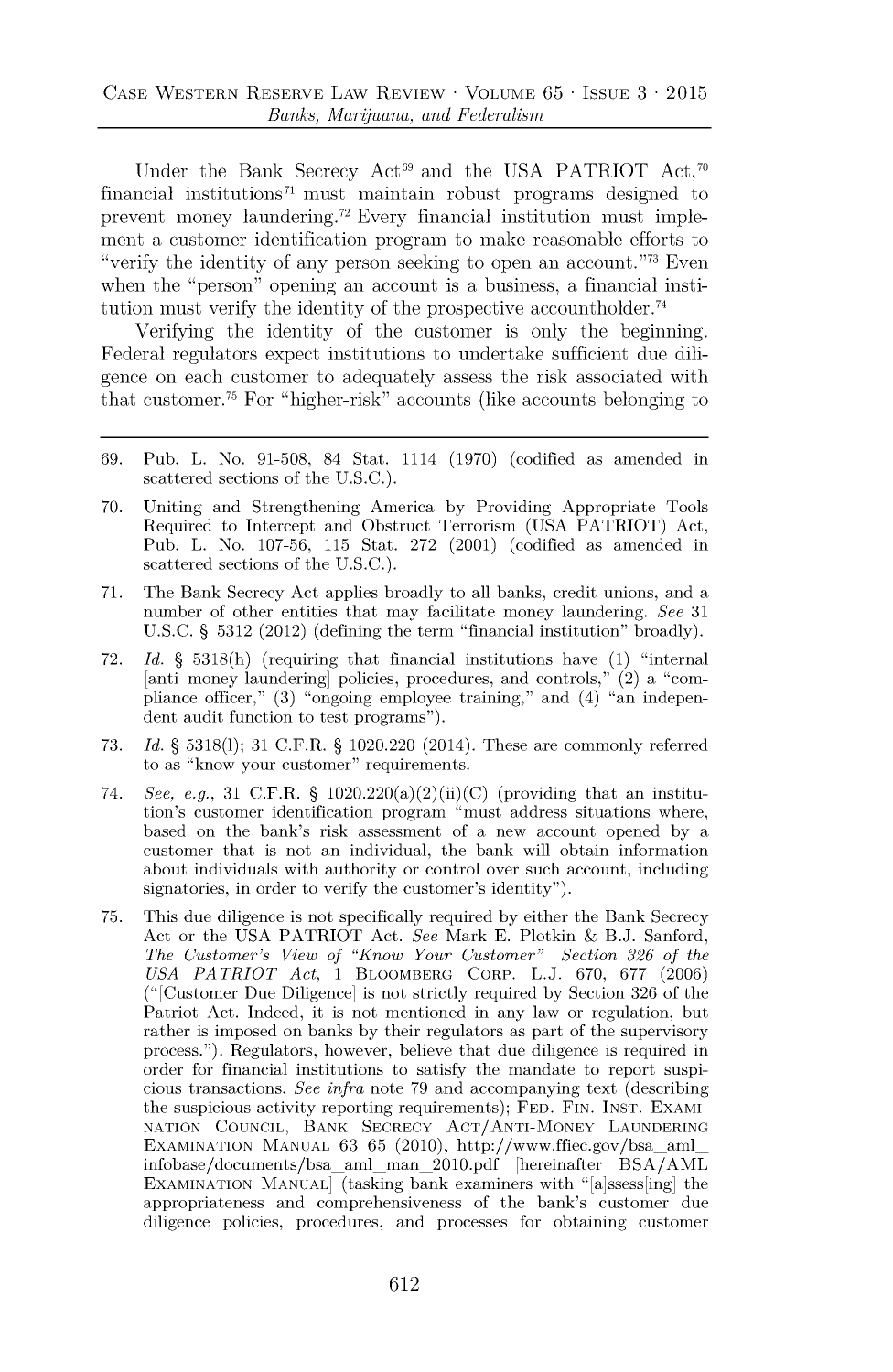"cash-intensive businesses"), financial institutions must know the purpose of each account, the source of funds in the account, and the customer's primary trade area.<sup>76</sup>

Armed with information about the normal business of each customer, financial institutions are then tasked with identifying suspicious transactions. The Bank Secrecy Act requires that financial histitutions report illegal and suspicious activities to the federal Financial Crimes Enforcement Network (FinCEN).<sup>77</sup> Institutions must file currency transaction reports for any transaction that involves more than \$10,000 in cash.<sup>78</sup> Financial institutions must also provide suspicious activity reports for transactions involving "at least **\$5,000** in funds or other assets" if the bank knows, suspects, or has reason to suspect the following:

(i) The transaction involves funds derived from illegal activities or is intended or conducted in order to hide or disguise funds or assets derived from illegal activities (including, without limitation, the ownership, nature, source, location, or control of such funds or assets) as part of a plan to violate or evade any Federal law or regulation or to avoid any transaction reporting requirement under Federal law or regulation;

(ii) The transaction is designed to evade any requirements of this chapter or of any other regulations promulgated under the Bank Secrecy Act; or

(iii) The transaction has no business or apparent lawful purpose or is not the sort in which the particular customer would normally be expected to engage, and the bank knows of no reasonable explanation for the transaction after examining the available facts, including the background and possible purpose of the transaction.<sup>79</sup>

Recent FinCEN guidance makes it clear that virtually every transaction conducted **by** a state-legal marijuana business "involve[s] funds derived from illegal activities" as described in the Bank Secrecy

information and assess[ing] the value of this information in detecting, monitoring, and reporting suspicious activity").

- **78. 31 U.S.C. §** 5313(a) (2012); **31** C.F.R. **§ 1010.311** (2014).
- **79. 31** C.F.R. **§** 1020.320(a)(2).

**<sup>76.</sup> BSA/AML EXAMINATION MANUAL,** *supra* note **75,** at **25, 65.**

**<sup>77.</sup>** "FinCEN, a bureau of the **U.S.** Treasury, is the delegated administrator of the [Bank Secrecy Act]." *Id.* at **9.** FinCEN issues rules and regulations interpreting the Act and "provid[es] investigative case support to law enforcement." *Id.*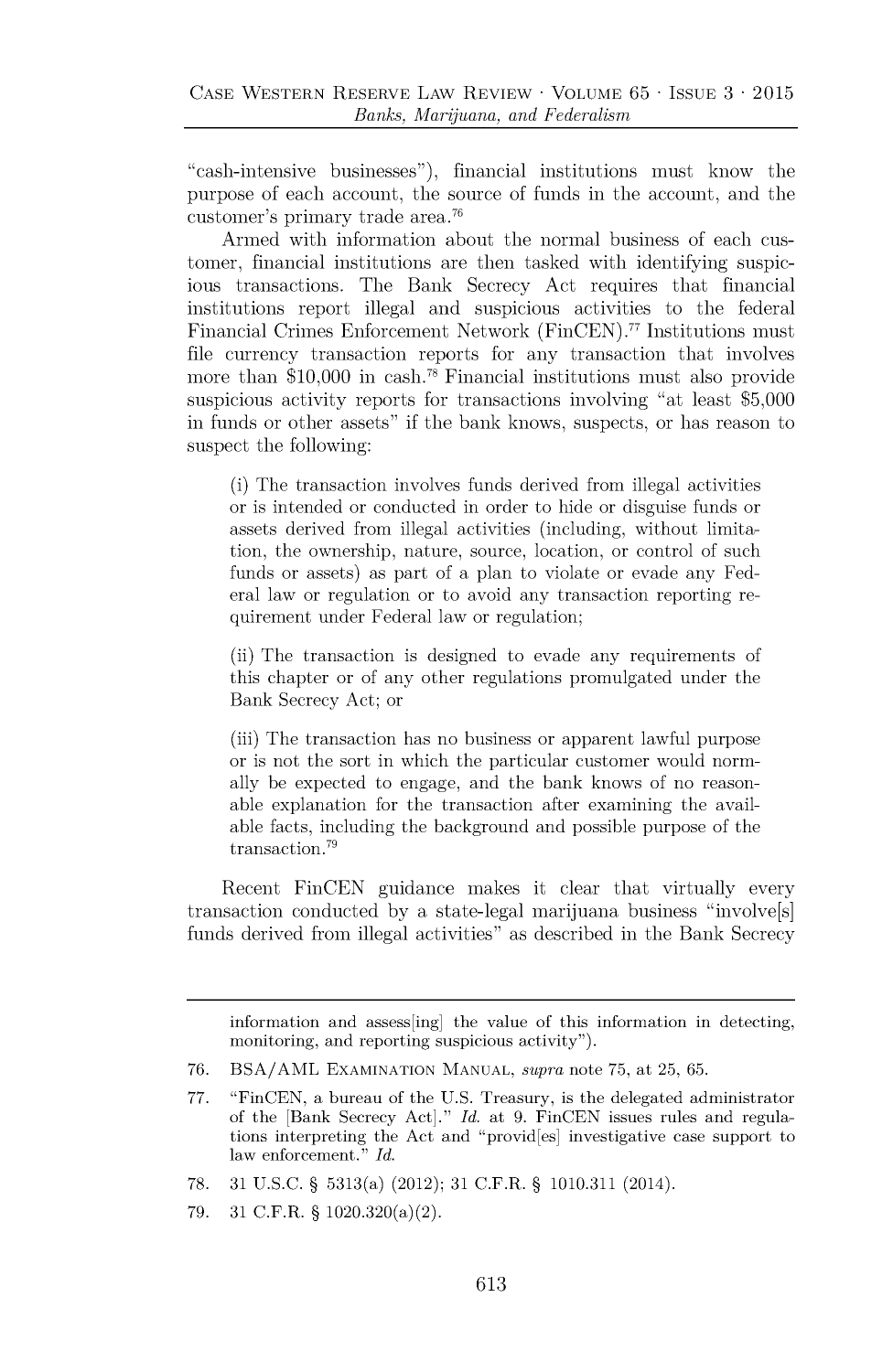Act regulations.<sup>80</sup> Thus, banks must prepare suspicious activity reports for most marijuana-related business transactions.<sup>81</sup>

Run-of-the-mill marijuana-related transactions warrant only "Marijuana Limited" suspicious activity reports. These reports identify the parties involved, state that "the filing institution is filing the [report] solely because the subject is engaged in a marijuana-related business," and represent that "no additional suspicious activity has been identified. "82

However, FinCEN expects financial institutions to conduct due diligence to determine whether the marijuana-related transactions implicate any of the Department of Justice's Controlled Substances Act enforcement priorities or state law.<sup>83</sup>**If** an institution discovers transactions that might violate those priorities or state law, the institution must file a "Marijuana Priority" suspicious activity report.<sup>84</sup> Recognizing that "a financial institution filing a [report] on a marijuana-related business may not always be well positioned to determine whether the business implicates one of the [Department of Justice] priorities or violates state law," FinCEN provides a long, but not exhaustive, list of "red flags" that could indicate improper conduct.85

Among those red flags are the following:

• The business is unable to demonstrate that its revenue is derived exclusively from the sale of marijuana in compliance with state law, as opposed to revenue derived from (i) the sale of other illicit drugs, (ii) the sale of marijuana not in compliance with state law, or (iii) other illegal activity.

- **81.** Suspicious activity reports that identify only continuing activity of a previously filed report must be reported every ninety days. **BSA/AML EXAMINATION MANUAL,** *supra* note **75,** at **76.**
- **82. FINCEN MARIJUANA-RELATED BUSINESSES GUIDANCE,** *supra* note **33,** at 4. Financial institutions should file continuing activity reports for as long as these routine transactions occur. *Id.*
- **83.** *Id.; see supra* note **58** and accompanying text (listing the Department of Justice enforcement priorities).
- 84. **FINCEN MARIJUANA-RELATED BUSINESSES GUIDANCE,** *supra* note **33,** at 4 (emphasizing that the report "should include comprehensive detail" including identifying information and addresses of involved parties, the dates and amounts of transactions, and the reason the institution believes a "Marijuana Priority" report is warranted).
- **85.** *Id.* at *4* **5.**

**<sup>80.</sup> FINCEN MARIJUANA-RELATED BUSINESSES GUIDANCE,** *supra* note **33,** at **3** ("Because federal law prohibits the distribution and sale of marijuana, financial transactions involving a marijuana-related business would generally involve funds derived from illegal activity.").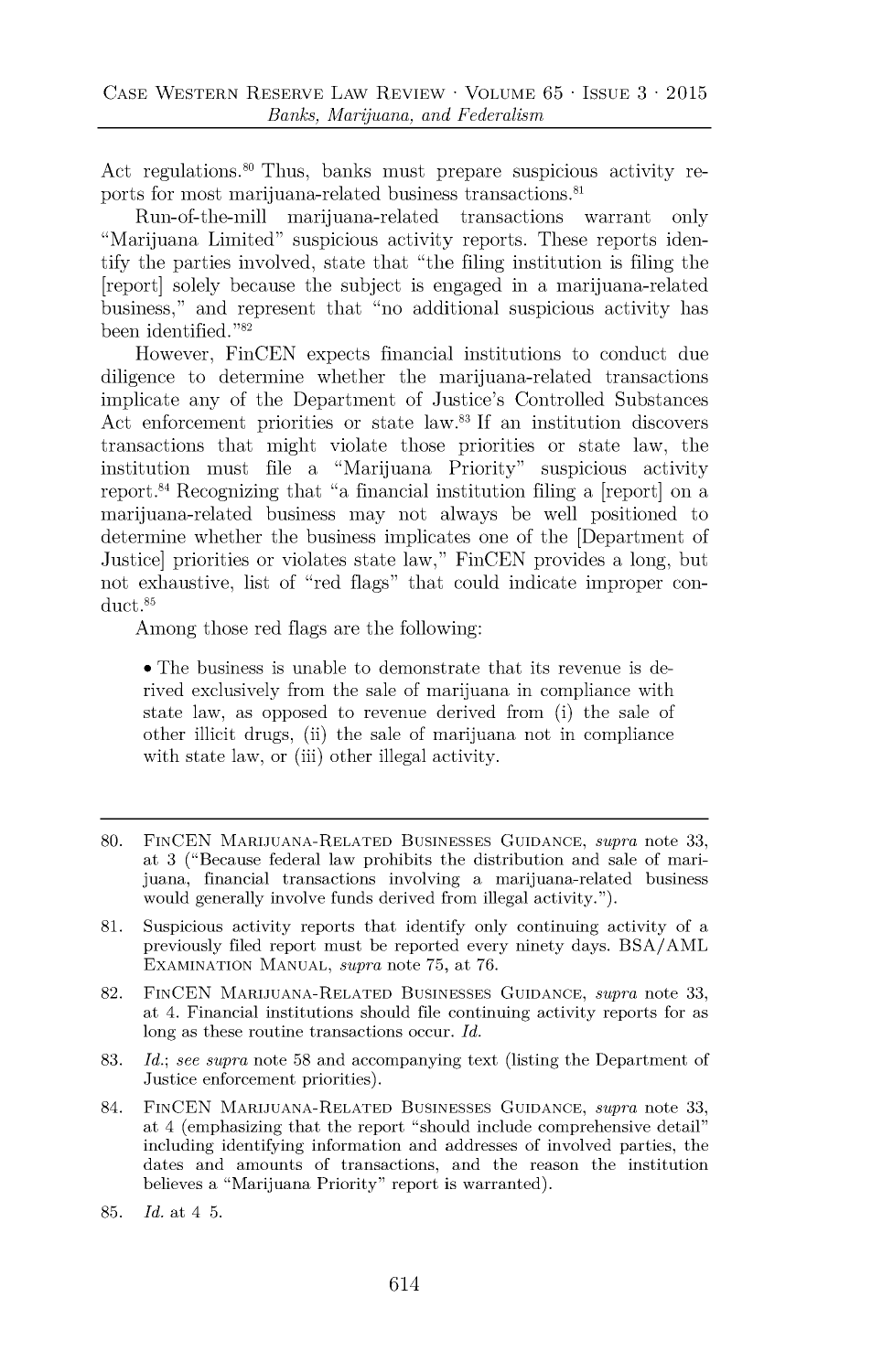\* **A** customer seeks to conceal or disguise involvement in marijuana-related business activity. For example, the customer may be using a business with a non-descript name (e.g., a "consulting," "holding," or "management" company) that purports to engage in commercial activity unrelated to marijuana, but is depositing cash that smells like marijuana.<sup>86</sup>

Finally, a financial institution must provide a "marijuana termination" suspicious activity report when the institution determines "it necessary to terminate a relationship with a marijuana-related business in order to maintain an effective anti-money laundering compliance program."<sup>87</sup> When an institution learns that a terminated "marijuana-related business seeks to move to a second financial institution," FinCEN encourages the first institution to voluntarily alert the second institution of its concerns.<sup>88</sup>

FinCEN has authority to seek substantial civil money penalties from financial institutions and individuals who violate the Bank Secrecy Act.<sup>89</sup> Such fines often reach well into the millions of dollars.<sup>90</sup> Federal officials also have an even bigger hammer: criminal prosecution.<sup>91</sup>

For example, a person, including a bank employee, willfully violating the **BSA** or its implementing regulations is subject to a criminal fine of up to **\$250,000** or five years in prison, or both. **A** person who commits such a violation while violating another

- **86.** *Id. at* **5 6** (quoting bullet points exactly as found in **FINCEN** MARI-**JUANA-RELATED BUSINESSES GUIDANCE).**
- **87.** *Id.* at 4 **5** (stating that the institution's report should "note in the narrative the basis for the termination").
- **88.** *Id.* at **5. USA** PATRIOT Act regulations provide a safe harbor from liability for institutions that share information about possible terrorist activity or money laundering. **31** C.F.R. **§** 1010.540 (2014).
- **89. 31 U.S.C. §** 5321(a)(2) (2012) (granting authority to the Secretary of the Treasury); **31** C.F.R. **§ 1010.810(d)** (2014) (delegating authority from the Secretary of the Treasury to FinCEN).
- **90.** *See, e.g.,* JPMorgan Chase Bank, **N.A.,** No. 2014-1 (Dep't of the Treasury, FinCEN Jan. **7,** 2014), *available* at http://www.fmcen.gov/ news\_room/ea/files/JPMorgan\_ASSESSMENT\_01072014.pdf (consenting to the assessment of a \$461 million civil penalty imposed **by** FinCEN for failing to report suspicious transactions associated with Bernard Madoff's Ponzi investment scheme).
- **91. 31 U.S.C. § 5322** (2012) (providing criminal penalties for persons and financial institutions that willfully violate the Bank Secrecy Act or its regulations); *id.* **§ 5324(d)** (providing criminal penalties for those who help structure transactions to evade Bank Secrecy Act reporting requirements).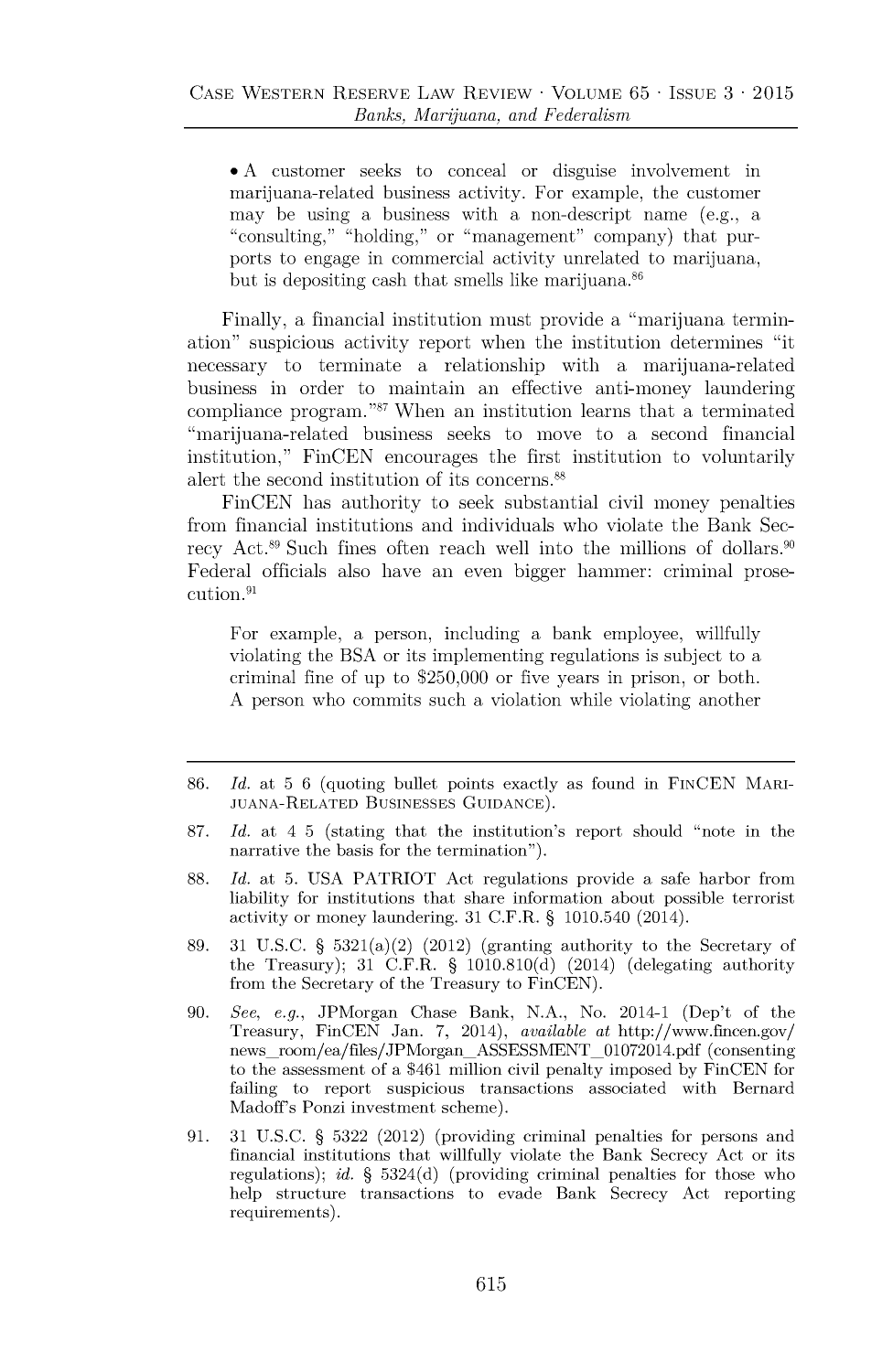**U.S.** law, or engaging in a pattern of criminal activity, is subject to a fine of up to  $$500,000$  or ten years in prison, or both.<sup>92</sup>

Institutions face criminal money penalties of "not less than 2 times the amount of the transaction, but not more than **\$1,000,000."93**

In connection with the FinCEN guidance, the Department of Justice issued guidance regarding marijuana-related financial crimes.<sup>94</sup> The Department reiterated its previous enforcement priorities, including preventing the sale of marijuana to minors and preventing the sale of marijuana in states where it is illegal under state law.<sup>95</sup> The new guidance stated that enforcement of marijuana-related financial crimes "should be subject to the same consideration and prioritization."96 Thus, "if a financial institution or individual offers services to a marijuana-related business whose activities do not implicate any of the eight priority factors, prosecution for [money-laundering] offenses may not be appropriate."" The guidance also warns that **fi**nancial institutions could face prosecution if their due diligence efforts fall short.

For example, if a financial institution or individual provides banking services to a marijuana-related business knowing that the business is diverting marijuana from a state where marijuana sales are regulated to ones where such sales are illegal under state law, or is being used **by** a criminal organization to conduct financial transactions for its criminal goals, such as the concealment of funds derived from other illegal activity or the use of marijuana proceeds to support other illegal activity, prosecution for violations of 18 **U.S.C. §§ 1956, 1957, 1960** or the **BSA** might be appropriate. Similarly, if the financial institution or individual is willfully blind to such activity **by,** for example, failing to conduct appropriate due diligence of the customers' activities, such prosecution might be appropriate.<sup>98</sup>

Like previous guidance, the memorandum further warns that the Department of Justice is not bound **by** the enforcement priorities and

- **93. 31 U.S.C. § 5322(d).**
- *94.* Cole Marijuana Related Financial Crimes Memorandum, *supra* note **33.**
- **95.** *Id.* at **1;** *see also supra* note **58** and accompanying text (listing all eight Department of Justice enforcement priorities).
- *96.* Cole Marijuana Related Financial Crimes Memorandum, *supra* note **33,** at 2.
- *97. Id.* at 2 **3.**
- **98.** *Id.* at 2.

**<sup>92.</sup> BSA/AML EXAMINATION MANUAL,** *supra* note **75,** at 14 (citing **31 U.S.C. § 5322).**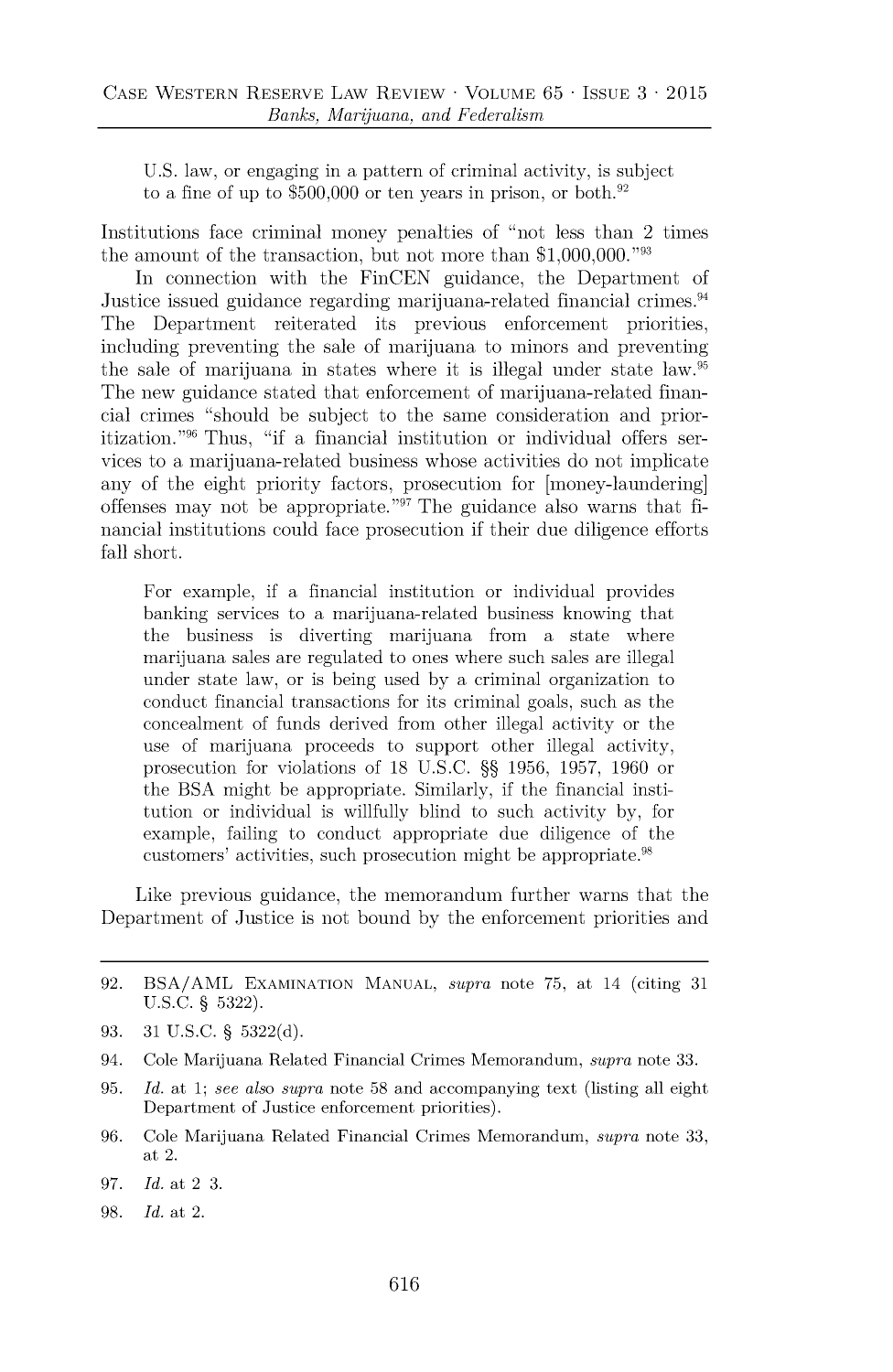can choose to investigate and prosecute anyone violating the money laundering laws.<sup>99</sup>

In sum, a financial institution that knowingly processes transactions for marijuana-related businesses commits the crime of money laundering. Even if financial institutions believe that prosecutorial discretion will spare them criminal penalties, the Bank Secrecy Act requires costly due diligence and reporting for all marijuana-related transactions. Ignoring Bank Secrecy Act obligations is a recipe for incurring civil and criminal penalties.

#### *C. Federal Deposit and Share Insurance*

The next tool of federal control in the banking system is the ubiquitous nature of federal deposit and share insurance. The vast majority of financial institutions, whether federal- or state-chartered, are federally insured. The Banking Act of **1933100** created the Federal Deposit Insurance Corporation and required that all national banks obtain **FDIC** insurance. **All** states subsequently required that their state banks obtain **FDIC** insurance.<sup>101</sup> The story is much the same for credit unions. In **1970,** Congress created the National Credit Union Share Insurance Fund to insure the shares (essentially the deposits) **of** federal- and state-chartered credit **unions.102** Federal credit unions must be insured **by** the **NCUA. <sup>103</sup>**Most states also require federal in-

- *99. Id. at* **3** (" [N]othing [in the guidance] precludes investigation or prosecution, even in the absence of any one of the [enforcement priority] factors **. . .** in particular circumstances where investigation and prosecution otherwise serves an important federal interest.").
- **100.** Pub. L. No. **73-66,** 48 Stat. **162 (1933)** (codified as amended in scattered sections of 12 **U.S.C.).**
- **101.** Christine **E.** Blair **&** Rose M. Kushmeider, *Challenges to the Dual Banking System: The Funding of Bank Supervision,* **18 FDIC BANKING** REV., no. **1, 2006** at **1, 3** n.3 ("While most states [quickly] required their banks to become federally insured, some states continued to charter banks without this requirement. Banks without federal deposit insurance continued to be supervised exclusively at the state level. After the savings and loan crises in Maryland and Ohio in the mid-1980s, when statesponsored deposit insurance systems collapsed, federal deposit insurance became a requirement for all state-chartered banks.").
- 102. Act of Oct. **19, 1970,** Pub. L. No. **91-468, §** 203(a), 84 Stat. 994, **999 1000** (codified as amended at 12 **U.S.C. § 1783** (2012)).
- **103.** *See* 12 **U.S.C. §** 1781(a) (2012) (providing that the federal share insurance "shall insure the member accounts of all Federal credit unions and it may insure the members accounts of **(1)** credit unions organized and operated according to the laws of any State, the District of Columbia, [and] the several territories **. . .** and (2) credit unions organized and operating under the jurisdiction of the Department of Defense").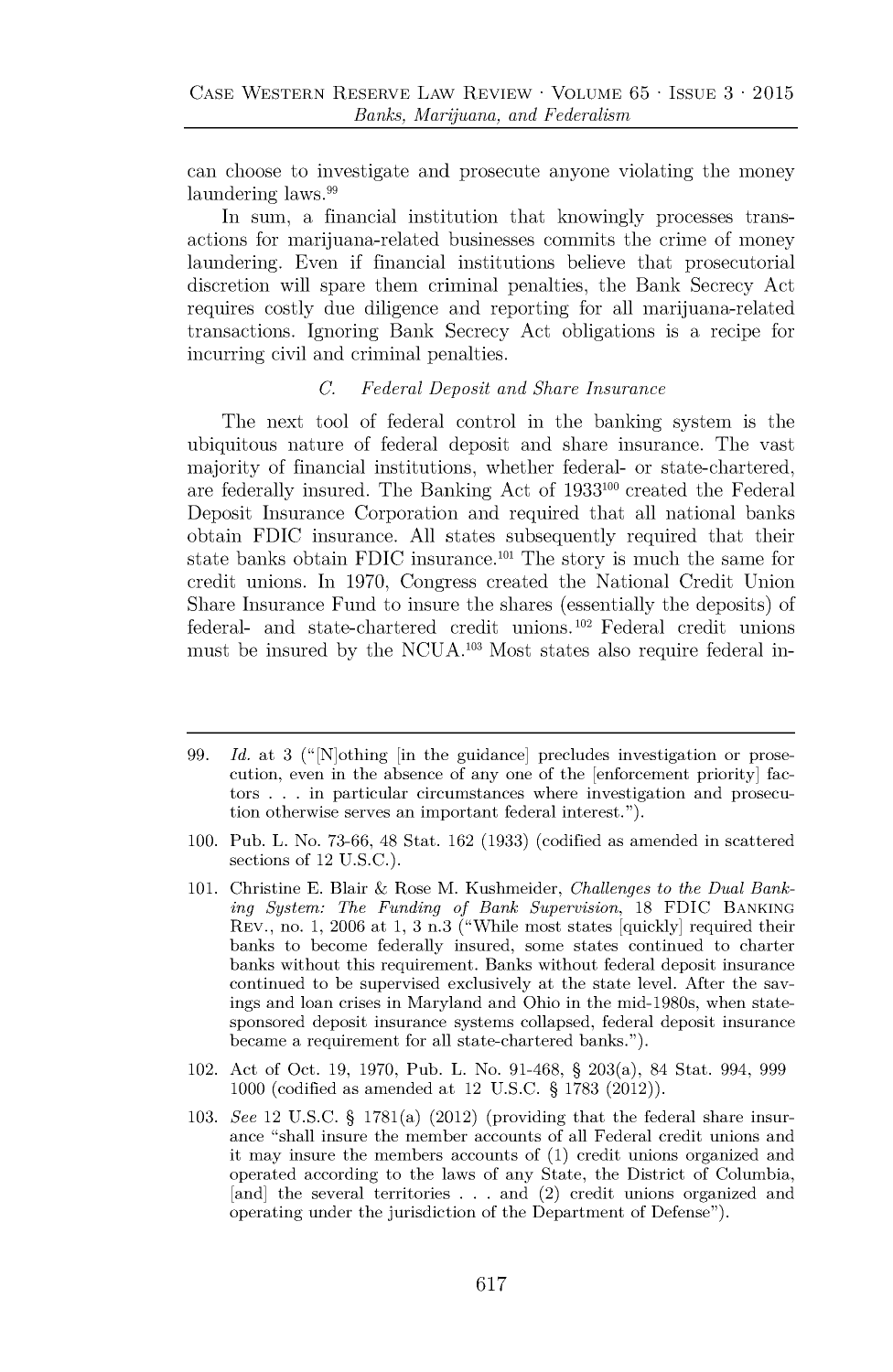surance for state-chartered credit unions, but a few states still allow their credit unions to purchase alternative private share insurance.<sup>104</sup>

With the benefit of federal insurance comes the burden of federal regulation.<sup>105</sup> In order to retain the federal insurance, financial institutions must comply with **FDIC** or **NCUA** restrictions. To ensure statechartered banks and credit unions comply with federal regulations, the FDIC and NCUA conduct regular examinations.<sup>106</sup>

Under the laws governing federal deposit and share insurance, financial institutions and related individuals face significant civil penalties for Bank Secrecy Act violations. **FDIC** and **NCUA** examinations scrutinize financial institution compliance with the  $Act.^{107}$  The federal insurers can bring civil money penalty actions for Bank Secrecy Act violations.108 Federal insurers can also impose the "death-

- **105.** *See* Weir v. United States, **92 F.2d** 634 (7th Cir. **1937)** (stating that the federal government can impose conditions applicable to institutions that receive federal deposit insurance); George H. Brown, *Financial Institution Lawyers as Quasi-Public Enforcers,* **7 GEO. J. LEGAL** ETHICS **637, 676 77** (1994) **("By** agreeing to participate in the federal deposit insurance scheme, the institution gains access to a vast supply of lowcost capital for itself in the form of government guaranteed deposits. In exchange for this enormous benefit, the institution and its directors and officers become bound **by** the laws, regulations, and policies imposed **by** law **. . ...**
- **106.** 12 **U.S.C. §§ 1820(b), 1784** (2012); 12 C.F.R. **§** 741.1 (2014). The **FDIC** serves as the primary federal regulator (and examiner) for statechartered banks that are not members of the Federal Reserve System. *Who Is the FDIC?,* **FDIC,** http://www.fdic.gov/about/learn/symbol/ WhoistheFDIC.pdf (last visited Jan. **23, 2015).** The Board of Governors of the Federal Reserve is the primary federal regulator for statechartered banks that have elected to be members of the Federal Reserve System. BD. OF GOVERNORS OF THE **FED.** RESERVE Sys., THE FEDERAL RESERVE SYSTEM: **PURPOSES & FUNCTIONS 59 60** (9th ed. **2005).** The National Credit Union Administration is the primary federal regulator for federally insured credit unions. *Frequently Asked Questions,* **NCUA,** http://www.ncua.gov/Resources/Cnsmrs/Pages/FAQ.asp x (last visited Jan. **23, 2015) ("All** federal credit unions and state credit unions that are federally insured must report to us. Some non-federally insured credit unions also report to **NCUA** at the request of their state regulator.").
- **107.** 12 **U.S.C. §§** 1818(s)(2), **1786(q)** (2012); **31** C.F.R. **§ 1010.810(b)** (2014); *see also* **BSA/AML EXAMINATION MANUAL,** *supra* note **75,** at **9** ("FinCEN relies on the federal banking agencies to examine banks within their respective jurisdictions for compliance with the [Bank Secrecy Act]."). The Federal Reserve examines state-chartered banks that are members of the Federal Reserve System for Bank Secrecy Act compliance. *See infra* note 144 and accompanying text.
- **108.** 12 **U.S.C. §** 1818(i) (granting authority to the "appropriate Federal banking agency"); *id.* **§ 1786(k)** (granting authority to the **NCUA** for credit unions); *see, e.g.,* **TCF** Nat'l Bank, **AA-EC-2012-155** (Dep't of

<sup>104.</sup> *See infra* note **129** and accompanying text.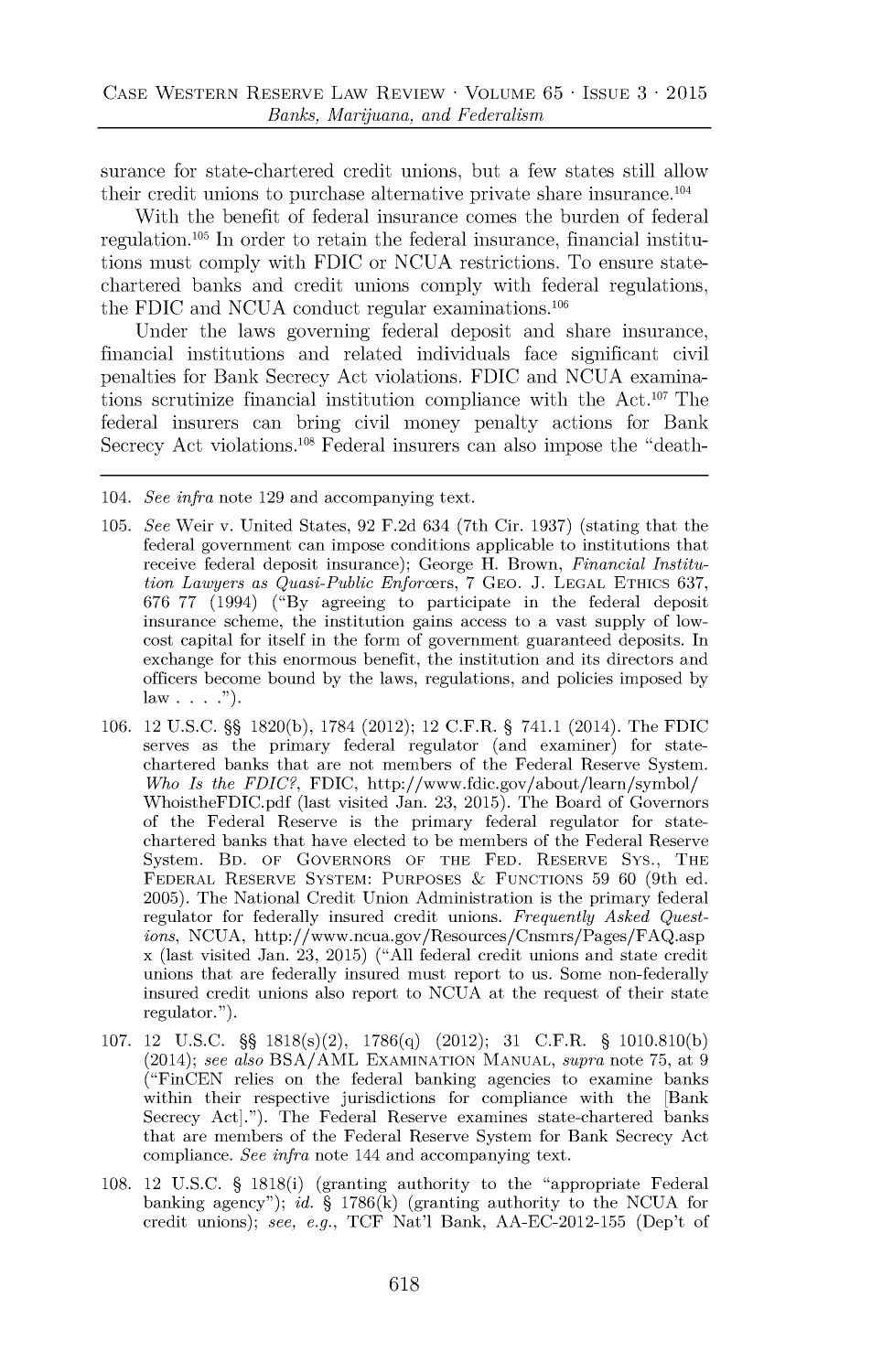penalty"-revocation of deposit insurance-effectively forcing the closure of any institution that is required to have federal insurance.<sup>109</sup> Finally, insured financial institution employees who violate money laundering laws or the Bank Secrecy Act face regulatory suspension or prohibition from the banking industry.110

Federal deposit insurance does more than provide federal regulators an additional avenue for enforcing already applicable federal laws (like the Bank Secrecy Act). Deposit insurance gives the federal insurers authority and motivation to manage risks that could result in losses for the federal insurance funds.

Increasingly the **FDIC** has become concerned about the risk, including the reputational risk<sup>111</sup> associated with payment processing.<sup>112</sup> For a time, the **FDIC** provided a non-exhaustive list of "high-risk"

the Treasury, Comptroller of the Currency, Jan. **25, 2013),** *available at* http://www.occ.gov/news-issuances/news-releases/2013/nr-occ-2013- 18a.pdf (order consenting to the assessment of a **\$10** million civil penalty for filing late suspicious activity reports and failing to maintain an adequate anti money laundering policy).

- **109.** 12 **U.S.C. §** 1818(a)(2) (providing that the **FDIC** Board may terminate deposit insurance for a bank if the "depository institution or the directors or trustees of the insured institution have violated any applicable law, regulation, order, condition imposed in writing **by** the **[FDIC]** in connection with the approval of any application or other request **by** the insured depository institution, or written agreement entered into between the insured depository institution and the **[FDIC]");** *id.* **§ 1786** (providing that the **NCUA** Board may terminate share insurance for a credit union that "is violating or has violated an applicable law, rule, regulation, order, or any condition imposed in writing **by** the Board"); *see also* Ernest L. Simons IV, Comment, *Anti-Money Laundering Compliance: Only Mega Banks Need Apply,* **17 N.C. BANKING INST.** 249, **259 (2013)** ("In November of 2012, First Bank of Delaware lost its charter (the so-called 'Death Penalty') for its [anti money laundering] failures.").
- **110.** 12 **U.S.C. §** 1818(e)(2); *see also* **BSA/AML EXAMINATION MANUAL,** *supra* note **75,** at 14 (" [I]ndividuals may be removed from banking [for Bank Secrecy Act violations], as long as the violation was not inadvertent or unintentional.").
- **111.** "Reputation risk is the risk arising from negative public opinion." **FDIC, FINANCIAL INSTITUTION** LETTER No. 44-2008, **GUIDANCE** FOR **MANAGING** THIRD-PARTY RISK **3 (2008),** http://www.fdic.gov/news/ news/financial/2008/fil08044a.pdf.
- 112. *Id.;* **FDIC, FINANCIAL INSTITUTION** LETTER No. **3-2012,** PAYMENT PROCESSOR **RELATIONSHIPS 1** (2012), http://www.fdic.gov/news/news /financial/2012/fill2003.pdf; **FDIC, FINANCIAL INSTITUTION** LETTER No. 43-2013, **FDIC** SUPERVISORY APPROACH TO PAYMENT **PROCESS-ING RELATIONSHIPS** WITH MERCHANT CUSTOMERS THAT **EN-GAGE IN** HIGHER-RISK **ACTIVITIES (2013),** http://www.fdic.gov/news/ news/financial/2013/fil3043.pdf.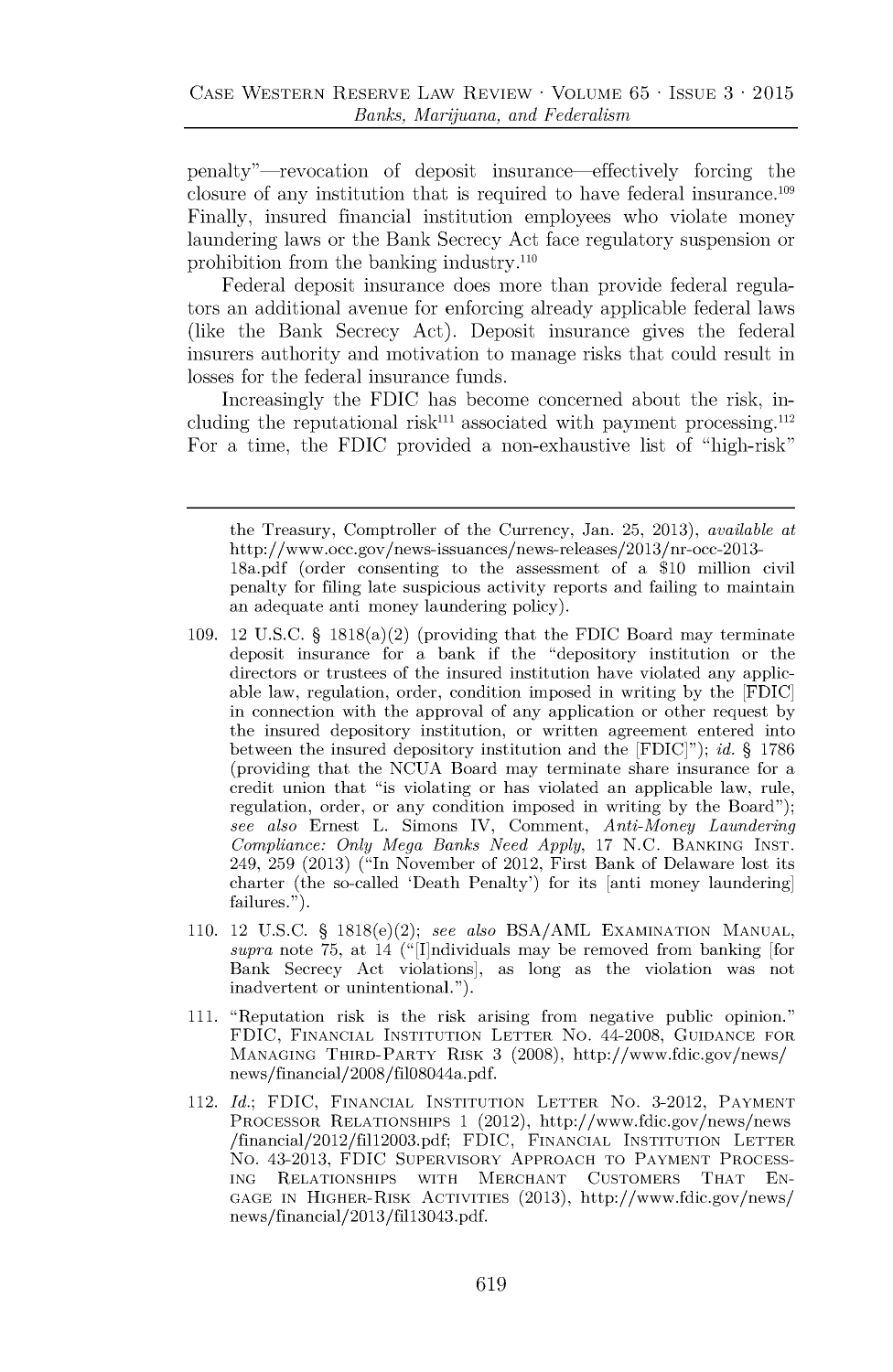businesses requiring additional due diligence.113 While the FDIC's high-risk list did **not** specifically mention the marijuana industry, it did identify unlawful Internet gambling and tobacco sales as risky.<sup>114</sup> **If** those industries present reputational risk, it seems likely the statelegal marijuana industry does as well. After the FDIC's high-risk list attracted complaints that it unfairly targeted lawful businesses, the **FDIC** eliminated the list." The **FDIC,** however, reiterated that banks need to "properly manage customer relationships."<sup>11</sup><sup>6</sup>

According to the **FDIC,** insured banks should focus their due diligence not only on bank customers but also on third-party payment processors who provide services to businesses. "Financial institutions that fail to adequately manage these relationships may be viewed as facilitating a payment processor's or merchant client's **. . .** unlawful activity and, thus, may be liable for such acts or practices. $"117$  In other words, an insured bank must not only know its customers; it must also know the customers of its customers.

What exactly should the due diligence entail? The **FDIC** provides few specifies but warns that "[f]inancial institutions need to assure themselves that they are not facilitating fraudulent or other illegal activity."<sup>118</sup> Reports suggest that rather than attempt to meet the FDIC's stringent but opaque standard, some financial institutions are closing accounts for high-risk businesses, including third-party payment processors, payday lenders, gun and ammunition retailers,

- **115.** *See* Rob Blackwell, *Takeaways from the "Hit List" Withdrawal,* AM. BANKER, July **29,** 2014, at **1.**
- **116. FDIC, FINANCIAL INSTITUTION LETTER** No. 41-2014, **CLARIFYING SUPERVISORY APPROACH TO INSTITUTIONS ESTABLISHING ACCOUNT RELATIONSHIPS WITH THIRD-PARTY PAYMENT PROCESSORS** (2014), https://www.fdic.gov/news/news/financial/2014/fill4041.html ("In fact, it is the FDIC's policy that insured institutions that properly manage customer relationships are neither prohibited nor discouraged from providing services to customers operating in compliance with applicable federal and state law."). Even though the **FDIC** no longer provides an official list of high-risk businesses, it seems likely that it and other regulators will subject some customer relationships, including those with state-legal marijuana businesses, to additional scrutiny.
- **117. FDIC, FINANCIAL INSTITUTION LETTER** No. **3-2012, PAYMENT PRO-CESSOR RELATIONSHIPS** 2 (2012), http://www.fdic.gov/news/news/fina ncial/2012/fill2003.pdf (emphasis omitted).
- **118. FDIC, FINANCIAL INSTITUTION LETTER** No. 43-2013, **FDIC SUPERVISORY APPROACH TO PAYMENT PROCESSING RELATIONSHIPS WITH MERCHANT CUSTOMERS THAT ENGAGE IN HIGHER-RISK ACTIVITIES 1 (2013),** http://www.fdic.gov/news/news/financial/2013 **/fi113043.pdf.**

**<sup>113.</sup> FDIC,** *Managing Risks in Third-Party Payment Processor Relationships,* **SUPERVISORY INSIGHTS,** Summer 2011, at **6.**

<sup>114.</sup> *Id.*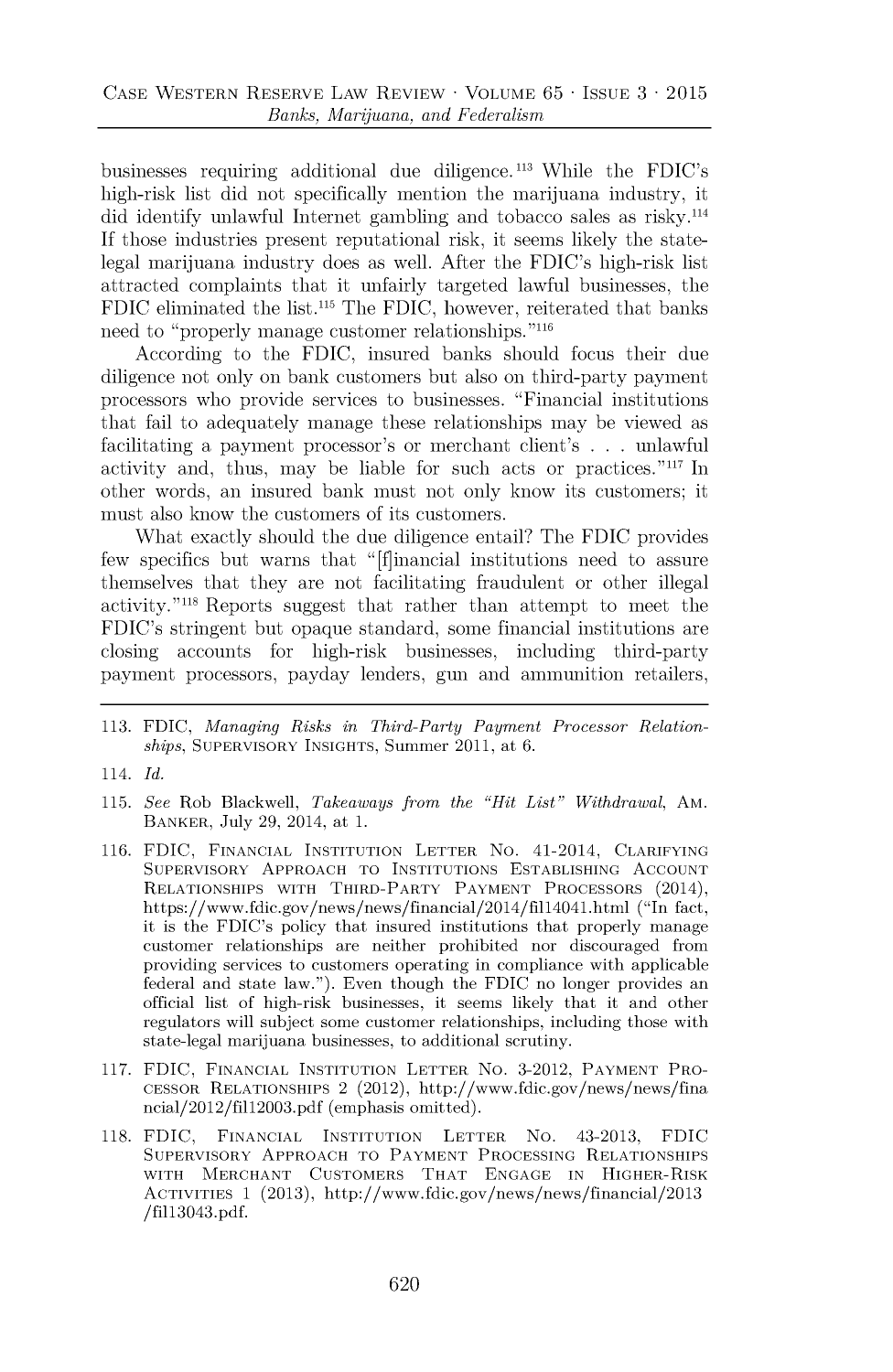and the adult entertainment industry.<sup>1</sup>**If** insured banks cannot meet the FDIC's regulatory due diligence requirements for these industries (which may or may not involve fraudulent or illegal conduct), it seems unlikely that they will meet the FDIC's regulatory hurdles for the marijuana industry (which clearly violates federal criminal law).120

**119.** *See, e.g.,* **STAFF** OF H. COMM. **ON** OVERSIGHT **AND** Gov'T REFORM, 113TH **CONG.,** THE DEPARTMENT OF **JUSTICE'S** "OPERATION CHOKE **POINT":** ILLEGALLY **CHOKING** OFF **LEGITIMATE BUSINESSES?** 2, **6** *7* (Comm. Print 2014), http://oversight.house.gov/wp-content/uploads/ 2014/05/Staff-Report-Operation-Choke-Pointl.pdf [hereinafter **HOUSE** OPERATION CHOKE **POINT** REPORT] (noting that accounts had been closed due to "heightened scrutiny required **by** our regulators" and "current regulatory trends affecting your industry").

In conjunction with the FDIC's increased interest in third-party payment processing, the Department of Justice implemented "Operation Choke Point" a series of investigations into insured banks under the Financial Institutions Reform, Recovery, and Enforcement Act of **1989** (FIRREA). *See* Memorandum from Michael **S.** Blume, Dir. Consumer Protection Branch, Dep't of Justice, to Stuart F. Delery, Ass't Att'y Gen., Civ. Div., Dep't of Justice (Sept. **9, 2013),** *available* at http:// oversight.house.gov/wp-content/uploads/2014/05/Appendix-1-of-2.pdf (HOGR-3PPP000329). FIRREA allows the **U.S.** Attorney General to seek civil penalties from entities and individuals that have committed fraud "affecting a federally insured financial institution." *Id.* (citing 12 **U.S.C. §** 1833a(c)(2) (2012)). These investigations may also have led banks to close accounts for some high-risk businesses. HOUSE OPERA-**TION** CHOKE **POINT** REPORT, *supra.*

120. The Department of Justice's position on bank processing of state-legal marijuana transactions under Operation Choke Point is less clear. FIRREA, the basis for Operation Choke Point, does not apply to transactions violating the Controlled Substances Act or money laundering laws. FIRREA applies to "fraudulent" transactions "affecting" insured financial institutions. *See* 12 **U.S.C. §** 1833a (2012). Marijuana transactions violate federal law but are not typically fraudulent. Critics have suggested that the Obama Administration might, therefore, be more lenient to banks that process marijuana transactions than it is to banks that process transactions for completely legal businesses. *See* William M. *Isaac, DOJ's "Operation Choke Point": An Attack on Market Economy,* AM. BANKER (Mar. 21, 2014, **10:00** AM), http://www.americanbanker. com/bankthink/dojs-operation-choke-point-an-attack-on-market-econom y-1066421-1.html ("Ironically, at the same time, government is making life miserable for businesses seeking to meet consumer needs for emergency funds it is encouraging banks to offer services to marijuana dealers. While marijuana sales are authorized in a few states, it remains a felony in most states and under federal law."); **HOUSE** OPERATION CHOKE **POINT** REPORT, *supra* note **119,** at 2 **3** ("[A]t the same time the Administration is pressuring banks to terminate relationships with legal industries, it is providing formal guidance to banks on how to provide financial services to the marijuana industry."). Others believe the marijuana industry also risks being swept up in Operation Choke Point enforcement. *See* Andrew Langer, *Obama's Operation Choke Point and the New American Legal System,* DAILY CALLER (May **13,** 2014, **5:06**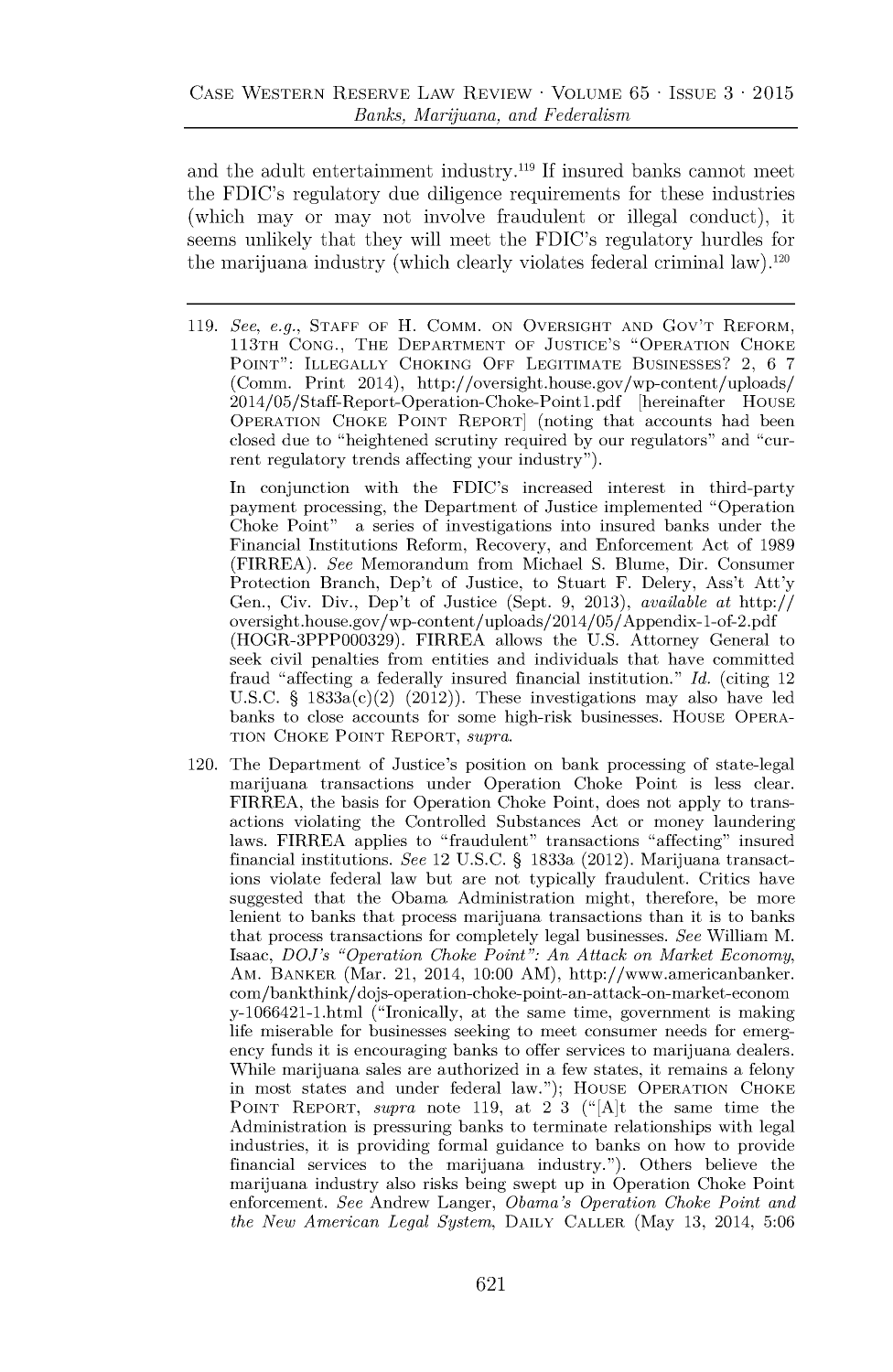Like the **FDIC,** the **NCUA** focuses its examination of insured credit unions on risk, including reputational risk.<sup>121</sup> However, the NCUA has not identified "high-risk" industries. Moreover, the **NCUA** does not pursue enforcement actions based solely on reputational risk.<sup>122</sup> Indeed, some reports suggest that the **NCUA** may welcome credit union participation in the payday lending market-a market that the **FDIC** believes warrants extra scrutiny.<sup>123</sup>Thus, it is possible that the **NCUA** would take a more favorable view of state-legal marijuana business than the **FDIC.**

Even if the **NCUA** views the marijuana industry favorably, credit unions may not be able to service the entire state-legal marijuana industry. Insured credit unions may generally only provide services to "members."<sup>124</sup> Members of nationally chartered credit unions must have a "common bond."<sup>125</sup> Many states also place limitations on credit union membership.<sup>126</sup> In addition, federally insured credit unions face

PM), http://dailycaller.com/2014/05/13/obamas-operation-choke-pointand-the-new-american-legal-system/ **("If** Operation Choke Point stands, there is nothing to prevent the targeting of legal dispensaries and growing operations having their bank accounts canceled or payment processing shut down.").

- 121. *See* **NCUA,** EXAMINER'S **GUIDE 1-5** to **1-8** (2004); Letter from Debbie Matz, Chairman, **NCUA,** to Jeb Hensarling, Chairman, House Comm. on Fin. Sercs. (June 12, 2014), *available* at http://www.nafcu.org/ News/2014\_News/June/Matz-Hensarlingreputationalriskreply/ [hereinafter Matz Reputational Risk Letter] (stating that the **"NCUA** does consider reputation risk along with six additional key risks in its supervision of federally insured credit unions").
- 122. Matz Reputational Risk Letter, *supra* note 121 **("NCUA** neither pursues enforcement nor otherwise takes action against supervised federally insured credit unions based on reputation risk alone. However, **NCUA** duly considers the impact reputation risk may have on the **CAMEL** ratings in concert with the six other risk factors.").
- **123.** Rachel Witkowski, *Bank, Credit Union Regulators Split Over Payday Loan Products,* AM. BANKER, May 2, 2014, at **1;** *see also* Matz Reputational Risk Letter, *supra* note 121 (stating that the **"NCUA** does not force an institution to change its business practices simply on a reputation risk matter").
- 124. 12 C.F.R. **§** 741.3(e) (2014).
- **125.** 12 **U.S.C. § 1759(b)** (2012).
- **126.** *See, e.g.,* **ALA. CODE § 5-17-5** (2014) ("Credit union organization shall be limited to groups, of both large and small membership, having a common bond of occupation or association or to groups within a well-defined neighborhood, community or rural district."). Statechartered credit unions without any common bond of membership risk their federal exemption from income tax under **26 U.S.C. §** 501(c)(14) (2012). La Caisse Populaire Ste. Marie v. United States, **563 F.2d 505** (1st Cir. **1977).**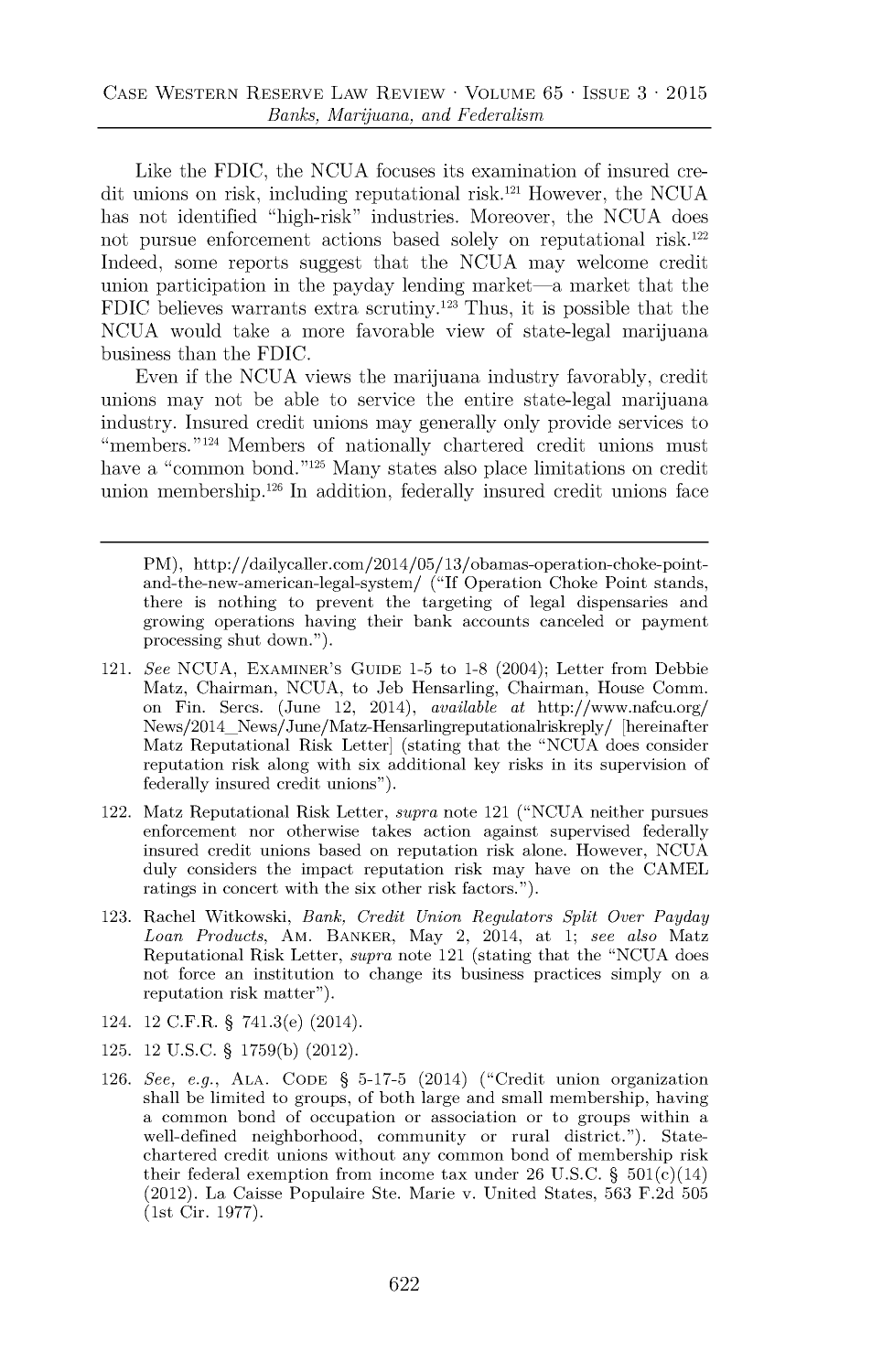restrictions on business lending. 127 These limitations may prevent some marijuana-related businesses from accessing credit union services.

**Of** course, state-chartered credit unions with private insurance escape **NCUA** regulation. The **NCUA** does not examine these institutions, and **NCUA** regulations are not binding on them. <sup>128</sup> However, only nine states currently have privately insured credit **unions, <sup>129</sup>**and there are only about **150** non-federally insured statechartered credit unions total.<sup>130</sup>**Of** the states allowing some marijuana use, only California, Illinois, Maryland, and Nevada have privately insured state-chartered credit unions. Even in these states, it is not clear that a private insurer would be willing to insure an institution with marijuana business. Providing insurance might subject the

- **127.** *See* 12 **U.S.C. §** 1757a (2012); 12 C.F.R. **§** 723.16(a) (2014) (restricting the total amount of business loans a credit union can make to "the lesser of **1.75** times the credit union's net worth or **12.25%** of the credit union's total assets").
- **128.** *Efforts to Ensure Compliance and Enforcement of the Bank Secrecy Act: Hearing Before the S. Comm. on Banking, Hous., 6 Urban Affairs,* 108th Cong. *77* (2004) (prepared statement of JoAnn M. Johnson, Chairman, **NCUA)** (stating that the **"NCUA** does not review examinations of privately insured credit unions and does not have enforcement authority for **BSA** compliance in those credit unions").
- **129.** Alabama, California, Idaho, Illinois, Indiana, Maryland, Nevada, Ohio, and Texas. **ALA. CODE § 5-17-19(b)** (2014); **CAL. FIN. CODE §** 16004 (Supp. 2014); **IDAHO CODE ANN. § 26-2153(1)** (2014); **205** ILL. COMP. **STAT. 305/58 (2007); IND. CODE §** 28-7-1-31.5(a) (West 2010); MD. **CODE ANN. FIN. INST. §** 6-701(a) (West 2002); **NEV.** REV. **STAT. ANN. § 678.750(3)** (Lexis-Nexis 2014); OHIO REV. **CODE ANN. § 1733.041** (West **2009);** TEX. **FIN. CODE ANN. §** 15.410 (West **2013);** *7* TEX. **ADMIN. CODE § 95.101** (2014); Disclosures for Non-Federally Insured Depository Institutions Under **FDICIA, 70** Fed. Reg. **12,823, 12,823** (proposed Mar. **16, 2005).** The remaining states either require federal insurance or simply do not have any privately insured credit unions. *See* **U.S. GENERAL ACCOUNTING OFFICE, GAO-03-971,** FEDERAL **DEPOSIT INSURANCE ACT: FTC BEST AMONG CANDIDATES** TO **ENFORCE CON-SUMER** PROTECTION PROVISIONS **7 (2003).** Currently, the only private insurer is American Share Insurance. Stephanie **0.** Crofton et al., *American Share Insurance: The Sole Surviving Private Deposit Insurer in the United States,* **28 ESSAYS IN ECON. &** Bus. HiST. **27** (2010).
- **130.** *See* **Ed** Roberts, *ASI-Insured to Pay 7.5 BP Premium,* CREDIT **UNION J.,** Sept. **15, 2013,** at **3** (reporting that American Share Insurance "provide[d] primary insurance (up to **\$250,000** per account) for 120 state-chartered credit unions"); Ray Birch, *Recent Converts to ASI Say Choice Remains a Wise One,* CREDIT **UNION J.,** Jan. **18,** 2010, at 1 (reporting that **155** credit unions had private primary share insurance); *see also* **NCUA,** *Frequently Asked Questions,* http://www.ncua.gov/ Resources/Cnsmrs/Pages/FAQ.aspx (last visited Jan. 21, **2015)** ("There are currently fewer than **500** non-federally insured state chartered credit unions.").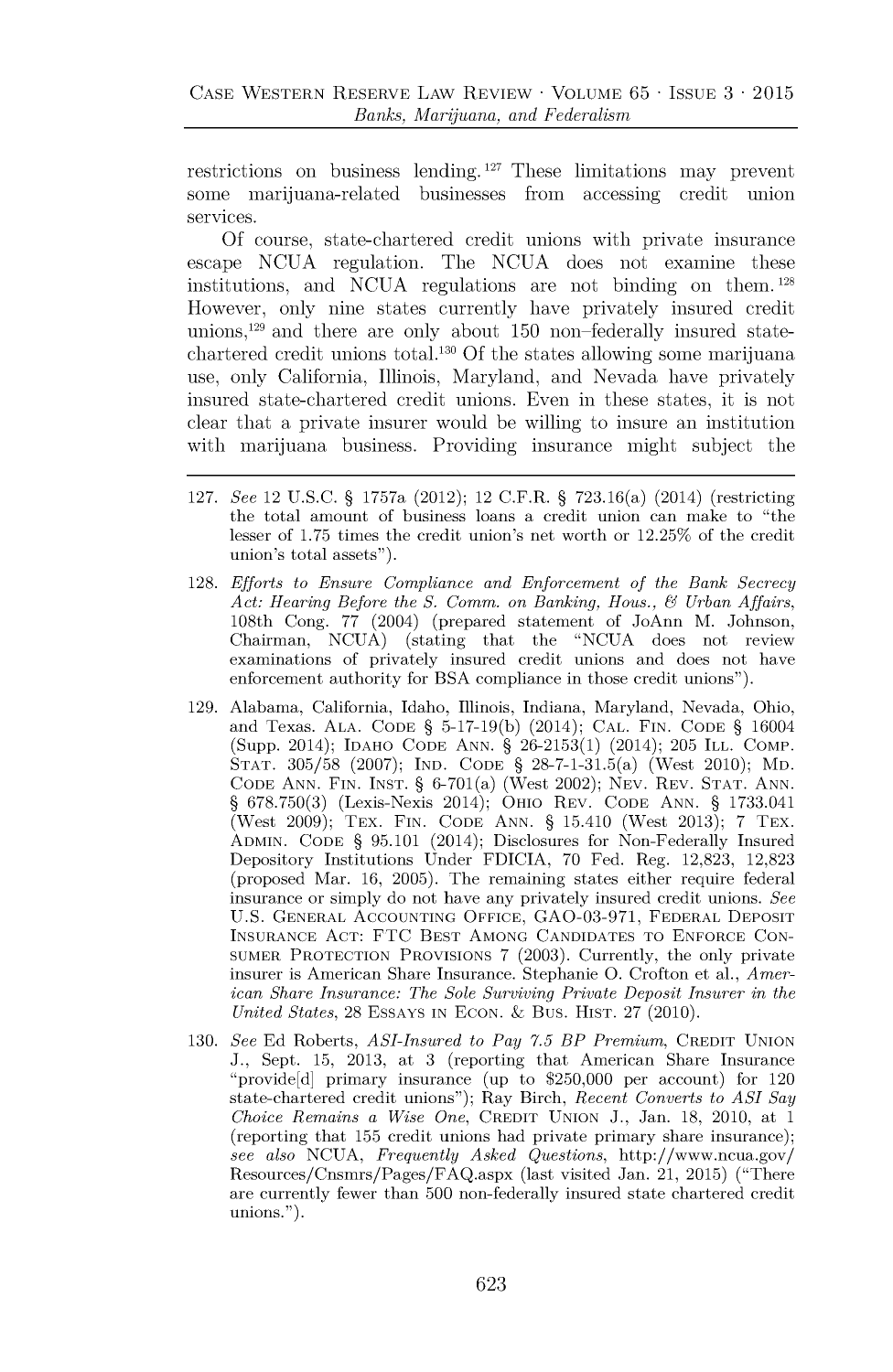insurer to punishment under the Controlled Substances Act or antimoney laundering laws.

Nevertheless, one group of financial institution organizers is betting that a credit union charter is the path to marijuana financial services. In November 2014, organizers convinced Colorado regulators to grant Fourth Corner Credit Union a state charter.<sup>131</sup> Marijuana businesses are specifically included as part of Fourth Corner's field of membership.<sup>132</sup> Fourth Corner Credit Union has also applied to the **NCUA** for share insurance. **If** the **NCUA** refuses to issue share insurance, Fourth Corner's organizers plan to request that Colorado consider chartering a credit union with private share insurance.<sup>133</sup> Assuming Fourth Corner can clear other regulatory hurdles,<sup>134</sup> Colorado might even allow the credit union to open before it gets insurance.<sup>135</sup>

- **131.** David Migoya, *Overlooked Colorado Law Opened Door,* DENVER **POST,** Nov. 24, 2014, at **1A.**
- **132.** *Id.* ("Any cannabis-related business can be a member, as well as anyone who is a member of a nonprofit group that supports legalized marijuana.").
- **133.** David Migoya, *Colorado Pot Credit Union Might Get State Approval If Feds Deny Insurance, Fourth Corner May Operate in the Private Sector,* DENVER **POST,** Dec. **1,** 2014, at **1A.** Colorado allows credit unions with federal share insurance "or comparable insurance approved **by** the commissioner." *Id.* (quoting Colo. Rev. Stat. **§ 11-30-117.5** (2014)). In **2003,** Colorado's Financial Services Commissioner issued an opinion stating that no private share insurance was comparable because the **NCUA** had "much greater borrowing authority to cover the liquidity needs of its insured credit unions." *Id.* Fourth Corner would likely have to convince the current commissioner to rethink this policy at least with respect to those credit unions unable to secure federal insurance. *Id.* Fourth Corner has mentioned Lloyd's of London as a possible insurer. Matt Richtel, *The First Bank of Bud,* N.Y. **TIMES,** Feb. **8, 2015,** at **BU1.**
- 134. Before Fourth Corner Credit Union can open, the Federal Reserve must grant it access to its payment system. *See* David Migoya, *Marijuana Business Owners Have No Dock to Bank Cash,* DENVER **POST,** Dec. **28,** 2014, at 20W ("'No financial institution can transact business unless they have [sic] access to the Federal Reserve System,' said Chris Mykelbust, **. . .** [Colorado's] commissioner of financial services **. . . .").** Part J.F of this Article discusses the Federal Reserve's control over payment systems and Fourth Corner's application for access.
- **135.** Aaron Passman, *New "Pot CU" Could Open Doors Without Insurance,* CREDIT **UNION J.,** Dec. **15,** 2014, at 1 **("A** loophole in Colorado's law allows credit unions to open as long as they have applied for insurance, even if it hasn't been approved **. . . ."); COLO. REV. STAT. § 11-30- 117.5(3)** (2014) ("No credit union shall be granted a charter **by** the commissioner unless such credit union has *applied* for insurance on its shares and deposits as provided in this section."(emphasis added)).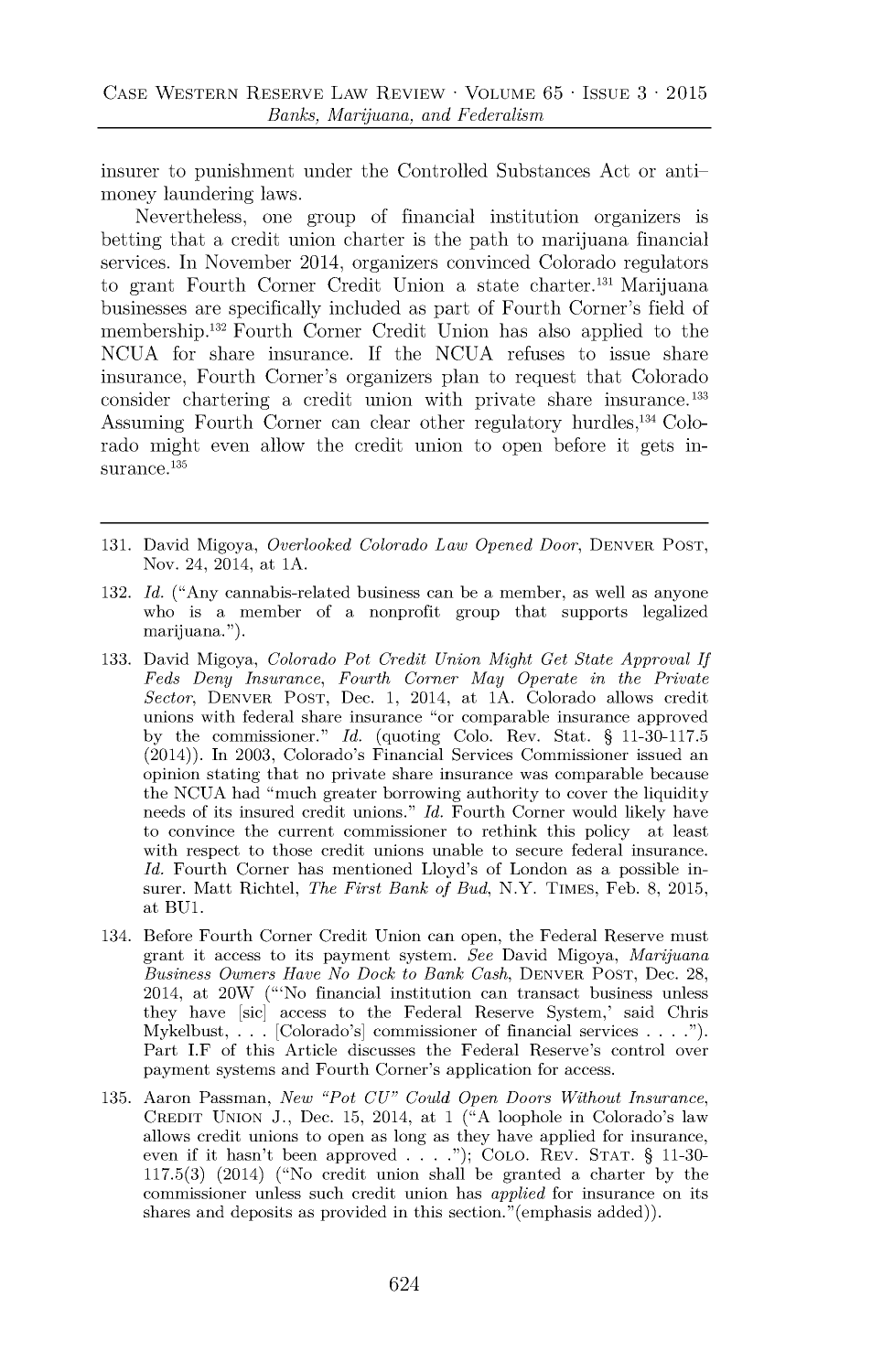At any rate, Fourth Corner's **NCUA** share insurance application may be a bellwether: if it succeeds in getting federal share insurance, that may be a reliable sign that share and deposit insurance regulators will not punish financial institutions who serve the marijuana industry. For now though, the vast majority of financial institutions are governed **by** federal deposit or share insurance regulations that discourage service to the marijuana industry.

## *D. Federal Reserve Regulation of Member Banks*

Just as state-chartered financial institutions subject themselves to federal regulation **by** using federal deposit or share insurance, state banks subject themselves to federal regulation if they choose to become members of the Federal Reserve System. **All** state-chartered banks (but not credit unions) are eligible to apply for Federal Reserve membership. <sup>136</sup>**In** order to become a member of the Federal Reserve System, a state-chartered bank must make an application<sup>137</sup> and must purchase stock in its regional Federal Reserve Bank. <sup>13</sup><sup>8</sup>There are currently **850** state member banks. <sup>13</sup><sup>9</sup>

Once a state bank becomes a member of the Federal Reserve, it must comply with federal laws governing member banks and regulations established **by** the Federal Reserve. <sup>1</sup>40 **A** Federal Reserve member bank must "at all times conduct its business and exercise its powers with due regard to safety and soundness."<sup>141</sup> In order to meet this safety and soundness requirement, a member bank must monitor " $[c]$ ompliance with applicable laws and regulations."<sup>142</sup>

- **136.** 12 **U.S.C. § 321** (2012) ("Any bank incorporated **by** special law of any State, **. . .** or organized under the general laws of any State or of the United States, including Morris Plan banks and other incorporated banking institutions engaged in similar business, desiring to become a member of the Federal Reserve System, may make application to the Board of Governors of the Federal Reserve System **. . . .");** *see also* 12 C.F.R. **§§ 208.2(f),** 208.3(a) (2014). National banks are required to become members of the Federal Reserve. 12 **U.S.C. §** 222 (2012).
- **137.** In deciding on applications, the Federal Reserve must "consider the financial condition of the applying bank, the general character of its management, and whether or not the corporate powers exercised are consistent with the purposes of [law creating the Federal Reserve System]." 12 **U.S.C.** § **322** (2012); *see also* 12 C.F.R. **§ 208.3** (2014).
- **138.** 12 **U.S.C.** §§ **321, 323** (2012).
- **139.** BD. **OF GOVERNORS OF THE FED. RESERVE Sys.,** 100TH **ANNUAL REPORT** 46 **(2013)** ("At the end of **2013, 2,003** banks (excluding nondepository trust companies and private banks) were members of the Federal Reserve System, of which **850** were state chartered.").
- 140. 12 **U.S.C.** §§ 324, **330** (2012).
- 141. 12 C.F.R. § **208.3(d).**
- 142. 12 C.F.R. pt. **208,** app. **D-1 § II.A.5** (2014).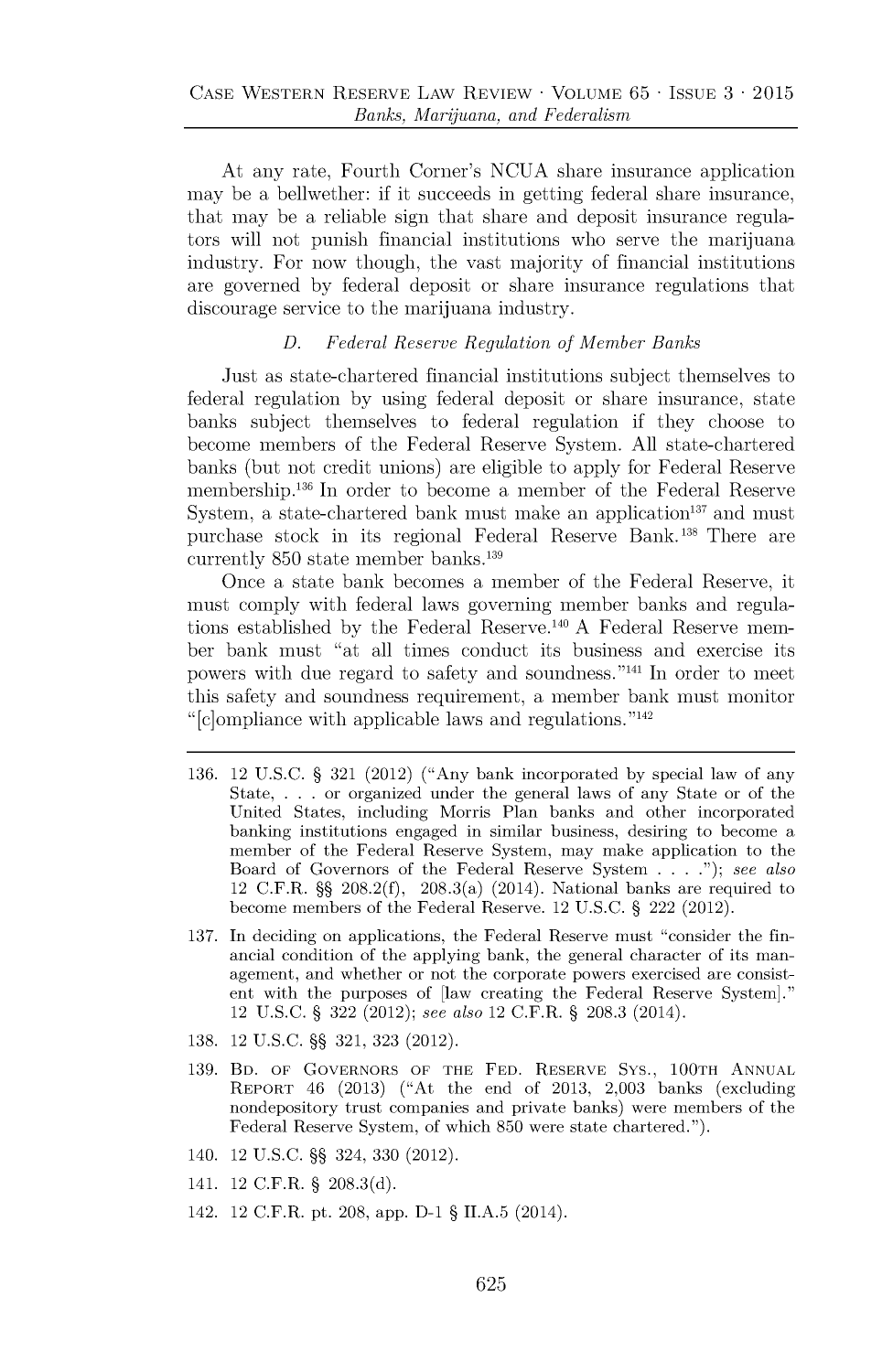The Federal Reserve regularly examines state member banks.<sup>143</sup> Among other things, the examination evaluates a bank's risk management practices and compliance with the Bank Secrecy Act.<sup>144</sup> The Federal Reserve's Commercial Bank Examination Manual instructs examiners to evaluate each state member bank's operations to ensure that the bank does not provide deposit or loan services to illegal enterprises. The Manual explains that a bank "should perform its due diligence **by** adequately and reasonably ascertaining and documenting that the funds of its **. . .** customers were derived from legitimate means.<sup>"145</sup> It further explains that "if accounts at U.S. banking entities are used for illegal purposes, the entities could be exposed to reputational risk and risk of financial loss as a result of asset seizures and forfeitures."<sup>146</sup> In addition, banks are warned that loans should only be provided "for legitimate purposes" and that loan collateral "derived from illegal activities **. . .** is subject to forfeiture through the seizure of assets by a government agency.<sup>"147</sup>

Unsurprisingly, the Federal Reserve's Commercial Bank Manual does not specifically address customer activities that are illegal under federal law but allowed under state law. Yet **it** is clear that the Federal Reserve, under its duty to enforce the Bank Secrecy Act and regulate member bank risk, has ample authority to impose civil penalties on state member banks that do business with the marijuana industry.

#### *E. Federal Bank Holding Company Regulation*

Next, the federal government regulates all bank holding companies. **A** bank holding company is simply a corporation that controls at least one bank.<sup>148</sup> Banks of all sizes choose a holding company structure for a variety of business and tax reasons.<sup>149</sup> Today about 80

- **143.** 12 **U.S.C. § 325** (2012).
- 144. **31** C.F.R. **§ 1010.810(b)(2)** (2014).
- 145. Div. **OF BANKING SUPERVISION & REGULATION, BD. OF GOVERNORS OF THE FED. RESERVE SYS., COMMERCIAL BANK EXAMINATION MANUAL** § **4128.1, at 10 (2014).**
- 146. *Id. at* **12.**
- **147.** *Id. at* **10.**
- 148. 12 **U.S.C.** § 1841 (2012).
- **149.** *See* **Joseph M. Ford,** *One-Bank Holding Companies for Community Banks,* **14 TEX. TECH L. REV. 739, 743 (1983); Donald M. Brown,** *The Effect of State Banking Laws on Holding Company Banks,* **FED. RESERVE BANK OF ST. LouIs REV.,** Aug./Sept. **1983, at 26. Because credit unions are owned cooperatively, they do not utilize holding company structures.**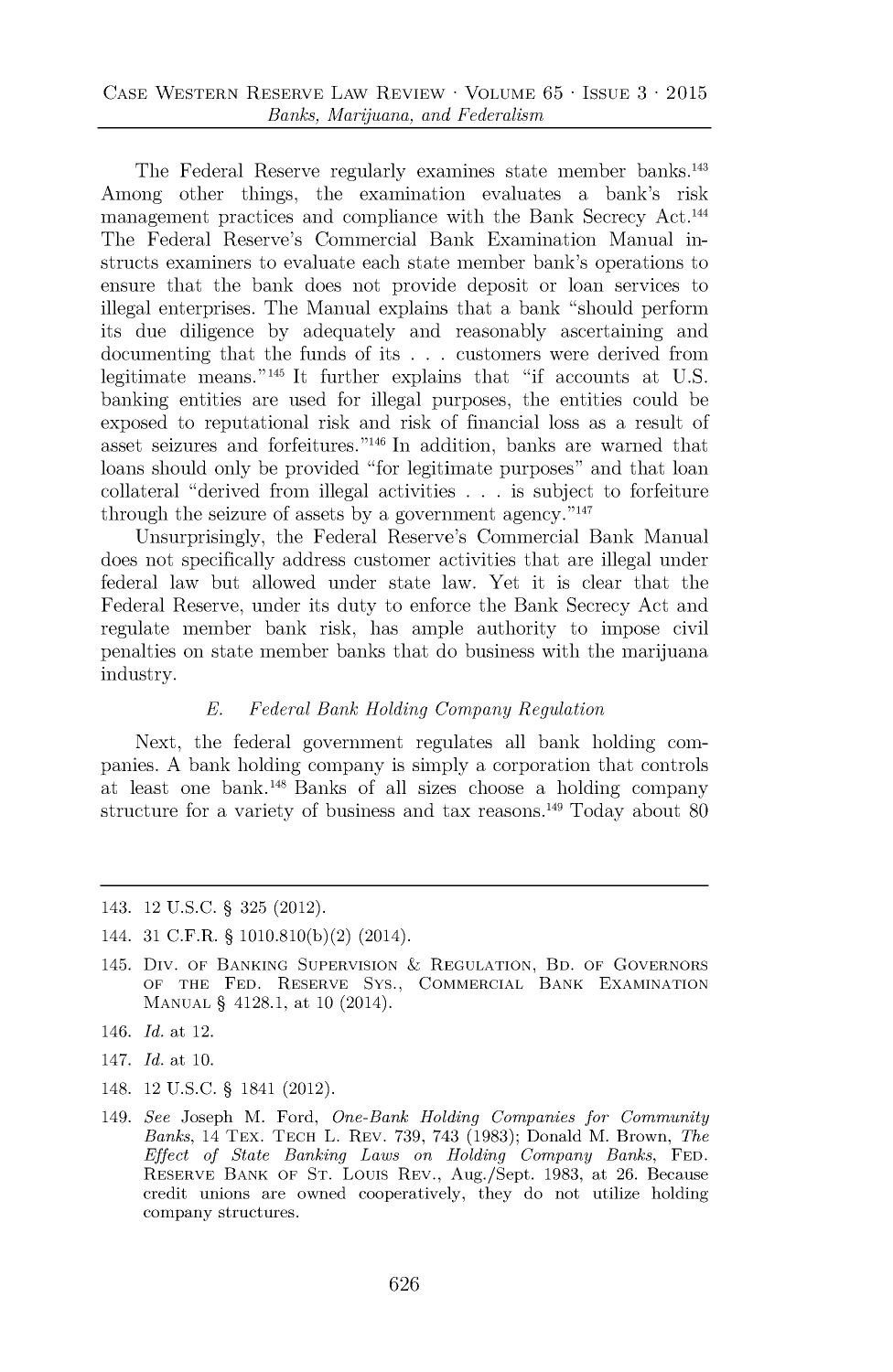percent of banks are controlled by holding companies.<sup>150</sup> At the end of **2013,** banks controlled **by** holding companies "held approximately **99** percent of all insured commercial bank assets in the United States."<sup>151</sup>

The federal government began regulating bank holding companies in earnest with the Bank Holding Company Act of **1956.152** Under the Act as amended, the Federal Reserve has broad regulatory authority over bank holding companies and their non-bank subsidiaries.<sup>153</sup> As it does with member banks, the Federal Reserve scrutinizes bank holding company risk management.<sup>154</sup> "Organizations supervised by the Federal Reserve, regardless of size and complexity, should have effective compliance risk-management programs that are appropriately tailored to the organizations' risk profiles."<sup>155</sup> The Federal Reserve warns that "larger, more complex banking organizations" require "firmwide compliance risk management" that includes comprehensive anti-money laundering policies.156 The Federal Reserve also has authority to take enforcement actions and assess civil penalties against bank holding companies and related parties.<sup>157</sup> Thus, the Federal Reserve has the power to shut off the marijuana industry's access to not only member banks but also to other non-bank financial companies owned **by** a bank holding company.

#### *F. Federal Payment Systems Administration*

The federal government also wields significant control over payment systems. The Federal Reserve provides four important payment services: **(1)** a centralized check collection system, (2) the Automated Clearinghouse **(ACH)** network for processing batched electronic small-

- **150.** BD. OF GOVERNORS OF THE **FED.** RESERVE **SYS.,** 100TH **ANNUAL** REPORT **281 (2013).**
- **151.** *Id. at 47.*
- **152.** Pub. L. No. 84-511, **70** Stat. **133** (codified as amended at 12 **U.S.C. §§** 1841 **50** (2012)); *see also* Ford, *supra* note 149, at 741 ("Federal regulation of bank holding companies was limited and ineffective until Congress adopted the Bank Holding Company Act of **1956.").**
- **153.** 12 **U.S.C. §** 1844 (2012).
- 154. *See, e.g., id.* **§** 1844(c)(2) (authorizing the Federal Reserve to "make examinations of a bank holding company and each subsidiary of a bank holding company in order to **. . .** inform the Board of **. . .** the financial, operational, and other risks within the bank holding company system").
- **155.** Div. OF **BANKING SUPERVISION & REGULATION,** BD. OF GOVERNORS **OF THE FED. RESERVE Sys., BANK HOLDING COMPANY SUPERVISION MANUAL §** 2124.07.1.1 **(2015).**
- **156.** *Id.*
- **157.** *See* 12 **U.S.C. §§ 1818, 1847** (2012).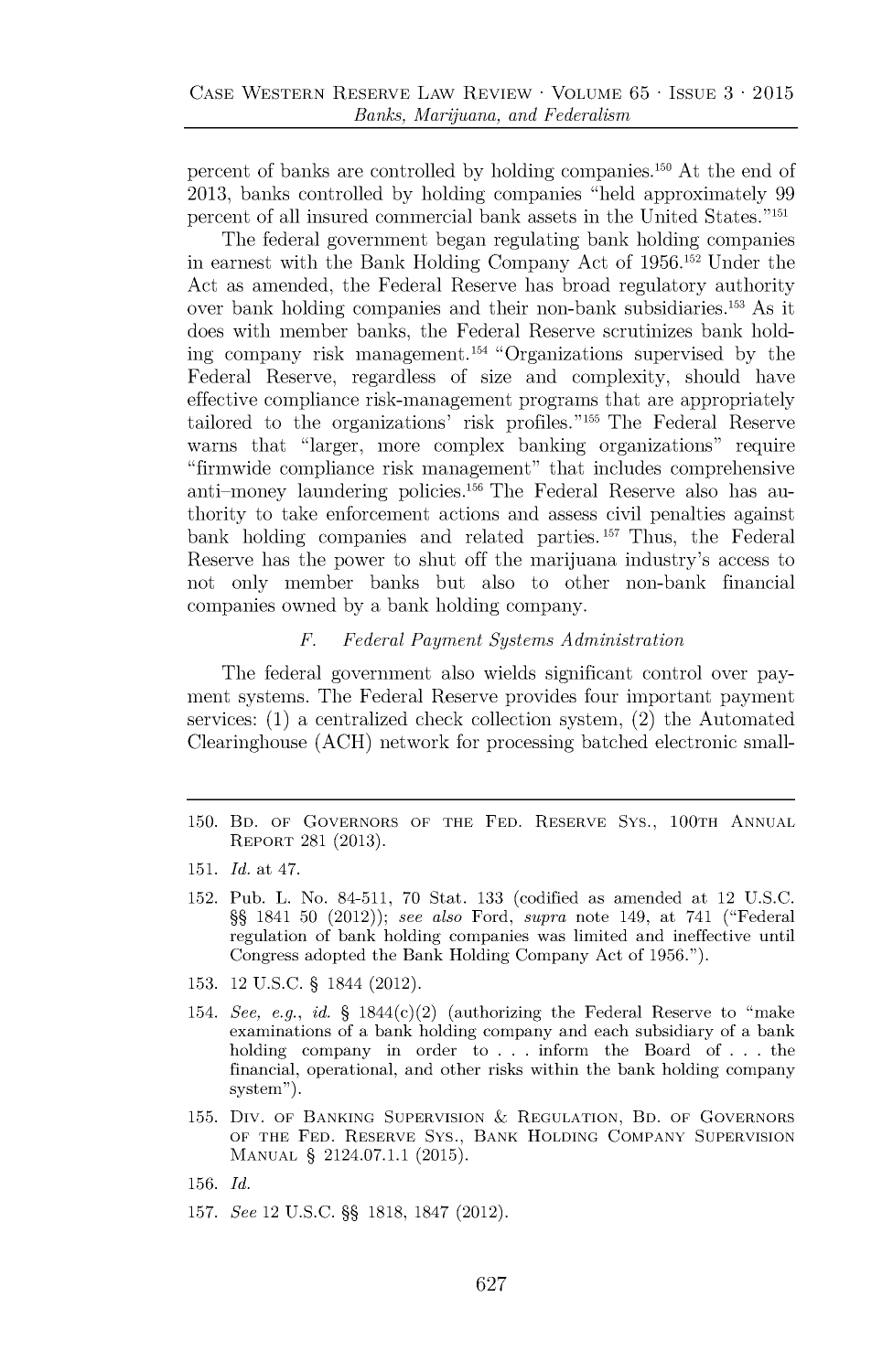dollar payments, **(3)** the Fedwire system for larger electronic payments, and  $(4)$  coin and currency services.<sup>158</sup>

Financial institutions use each of these systems to provide customers payment services. The Monetary Control Act of **1980** requires that the Federal Reserve offer payment system services to all "depository institutions," regardless of whether the institution is a member of the Federal Reserve System.<sup>159</sup> Thus, the Federal Reserve currently provides services to banks and credit unions alike.<sup>160</sup> By establishing regulations and policies governing access to its payment systems, the Federal Reserve has the ability to impact practices at all financial institutions using these systems.

Accessing the Federal Reserve's payment systems is not administratively difficult. It requires only a resolution from the financial institution's board of directions and the completion of forms designating individuals authorized to initiate transactions and identifying the types of services wanted.<sup>161</sup> Under normal circumstances, once a financial institution receives a charter, the Federal Reserve

- **158.** *What Is the Advantage of Putting Your Money in a Fed Member Bank Versus a Bank That Is a Nonmember? How Do You Know Which Banks Are Fed Members?,* **FED.** RESERVE BANK OF **S.F.** (Oct. **2003),** http://www.frbsf.org/education/publications/doctor-econ/2003/october/ member-nonmember-banks; *see also* BD. OF GOVERNORS OF THE **FED.** RESERVE, **POLICIES:** THE FEDERAL RESERVE **IN** THE **PAYMENTS** SYSTEM **(1990)** [hereinafter THE FEDERAL RESERVE **IN** THE **PAYMENTS** SYSTEM].
- **159.** 12 **U.S.C. §** 248a (2012) (requiring that the Federal Reserve provide a single fee schedule for providing payment systems services to member and non-member depository institutions); *id.* **§ 461(b)(1)(A)** (defining depository institution to include "any insured bank **. . .** or any bank which is eligible to make application to become an insured bank" and "any insured credit union **. . .** or any credit union which is eligible to make application to become an insured credit union").
- 160. *See* FED. RESERVE BANK SERVS., FEDERAL RESERVE OPERATING CIR-<br> **CULAR** 1: ACCOUNT RELATIONSHIPS § 2.2 (Feb. 1, 2013). **CULAR 1:** ACCOUNT **RELATIONSHIPS §** 2.2 (Feb. **1, 2013),** http://www.frbservices.org/files/regulations/pdf/operating\_circular\_1\_ **02012013.pdf** [hereinafter **FED.** CIRCULAR **1]** (describing the types of financial institutions that can maintain an account with a Federal Reserve Bank and access Federal Reserve payment services); THE FEDERAL RESERVE **IN** THE **PAYMENTS** SYSTEM, *supra* note **158** ("Since implementation of [The Monetary Control Act of **1980],** the Reserve Banks have provided access to Federal Reserve services to nonmember banks, mutual savings banks, savings and loan associations, and credit unions.").
- **161.** *See* **FED.** RESERVE BANK SERVS., FEDERAL RESERVE ACCOUNT **MANAGEMENT GUIDE 1-3** (Apr. 2014), http://www.frbservices.org/file s/regulations/pdf/amg\_0414.pdf; *New Financial Services Customer Setup Service or Access,* **FED.** RES. BANK SERVS. http://www.frbser vices. org/servicesetup/new-customer\_setup. html (last visited Jan. 21, **2015).**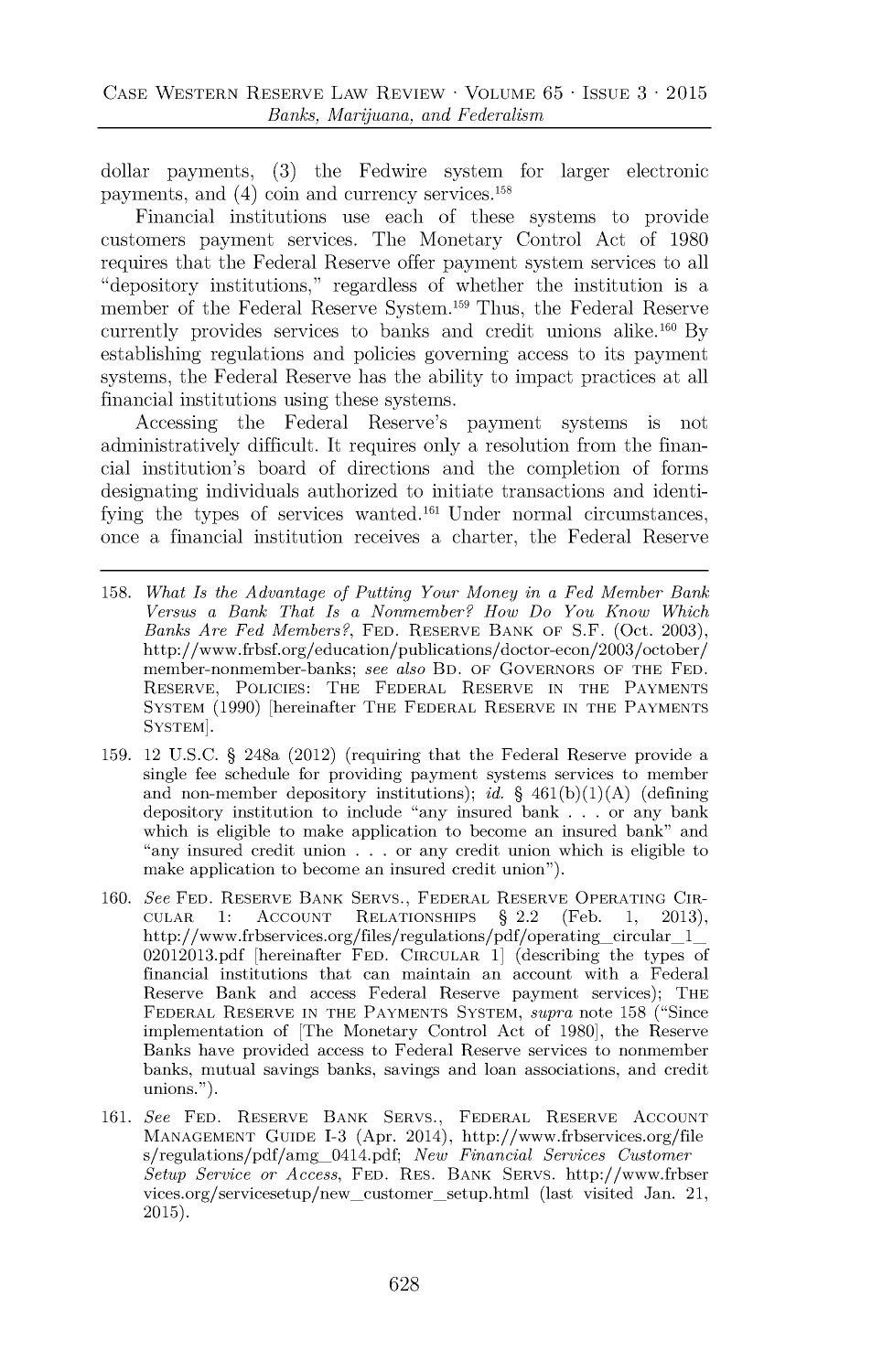grants the institution a "master account" and access to payment services.<sup>162</sup> This process makes sense because the prospective financial institution has already been vetted **by** the chartering authority, and usually **by** the deposit or share insurer as well.

**Of** course, nothing prevents the Federal Reserve from adjusting the terms and conditions for use of the Federal Reserve's payment systems. It is possible that future terms and conditions could cut off access to financial institutions that provide services to the marijuana industry.<sup>163</sup>

One group of credit union organizers is learning firsthand that the Federal Reserve can prevent marijuana banking **by** limiting access to payment systems. As explained in Part **I.C,** Colorado has granted Fourth Corner Credit Union a charter to open a credit union focused on the marijuana industry.<sup>164</sup> Fourth Corner, however, is not currently operating because it has been unable to get access to the Federal Reserve's payment systems.<sup>165</sup> Fourth Corner requested a master account in 2014.166 Rather than access, "the credit union organizers got a letter from Esther George, president of the Federal Reserve Bank of Kansas City. The letter stated that issuance of a master account was 'within the Reserve Bank's discretion' and required the Fed to identify the risks 'posed **by** such a financial institution."'167 Months later Fourth Corner is still waiting for a decision.<sup>168</sup> It is possible that the decision will ultimately come not from the Federal Reserve Bank of Kansas City, but from the Board of Governors of the

- **162.** *See* Richtel, *supra* note **133** (noting that "granting of a master account **by** the Federal Reserve had usually been routine" and that Federal Reserve approval "comes in days"); David Migoya, *Denver Pot Credit Union Awaits Approval,* DENVER **POST,** Dec. 12, 2014, at **17A** ("Any credit union or bank needs a Federal Reserve master account to operate. Approval is typically procedural once a business has a valid charter and routing numbers.").
- **163.** For example, the National Automated Clearing House Association **(NACHA)** Rules private rules governing financial institutions that use the **ACH** network require that each originating depository financial institution have a contract with each customer originating payment. In that contract, the customer must "agree not to originate Entries that violate the laws of the United States." **NAT'L AUTOMATED CLEARING HOUSE** Ass'N, **NACHA** OPERATING **RULES & GUIDELINES §** 2.2.2.1(c) (2014). It is possible that the Federal Reserve could choose to add a similar requirement for accessing the **ACH** system.
- 164. *See supra* notes **131 135** and accompanying text.
- **165.** David Migoya, *Sen. Bennet Urges Fed to Move on Pot Bank Case,* DENVER **POST,** Mar. **10, 2015,** at **9A.**
- **166.** Migoya, *supra* note **131;** Migoya, *supra* note **162.**
- **167.** Richtel, *supra* note **133.**
- **168.** Migoya, *supra* note **165.**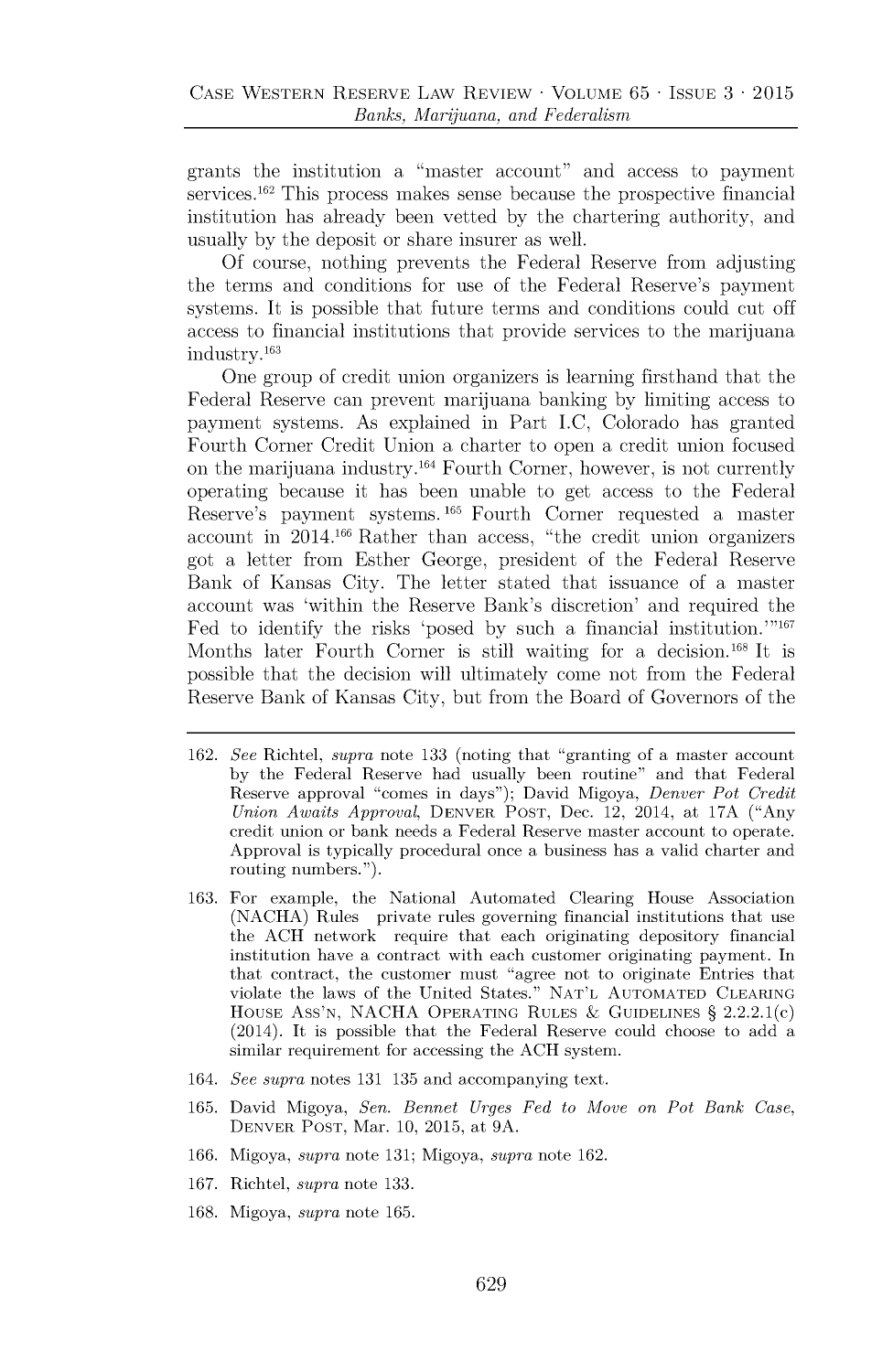Federal Reserve in Washington, D.C.<sup>169</sup> The Board may be coordinating with the NCUA as the NCUA considers Fourth Corner's application for share insurance.<sup> $170$ </sup> Currently, the outcome is far from certain. <sup>171</sup>At a minimum, Fourth Corner's experience shows the Federal Reserve's control over its payment systems access gives it significant regulatory power.

## *C. Limited State Control*

As the preceding parts explain, federal drug and anti-money laundering laws criminalize knowing efforts to bank state-legal marijuana businesses. In addition, federal laws aimed to prevent money laundering, protect the federal insurance funds, and manage risk give federal regulators power to punish (and close) both federaland state-chartered financial institutions. States have **no** legislative or administrative authority to prevent federal authorities from enforcing federal law.

States regulators can reassure financial institutions that state regulators will allow banks to service the marijuana industry, $172$  but the state regulators cannot speak for federal regulators. State regulators recognize the federal government's power. When asked about banks and marijuana, Scott Jarvis, director of Washington's Department of Financial Institutions, noted that "[s]o much is in the hands of our federal counterparts."<sup>173</sup> He explained that Washington state financial regulators do not provide advice to banks regarding marijuana businesses. "We're not telling them 'no.' We're not telling

- **169.** David Migoya, *Pot Bank Decision Appears Headed to Fed Board,* **DENVER POST,** Feb. 22, **2015,** at 1K.
- **170.** *See* Migoya, *supra* note **165** ("Although Fourth Corner has a Colorado charter to operate, it cannot formally open its doors until it has the master account, which in part hinges on deposit insurance **by** the National Credit Union Administration, which is also pending.").
- **171.** In another context, commentators have expressed skepticism that the Federal Reserve will grant payment system services to financial institutions aimed primarily at servicing the marijuana industry. *See infra* note 220. After all, processing payments for marijuana business violates criminal conspiracy and anti money laundering laws. *See supra* notes **52-56, 63-66,** and accompanying text.
- **172.** Steve Daniels, *Banks Reluctant to Bankroll Pot Biz,* **CRAIN'S CHI. Bus.,** Mar. **23, 2015,** at **26** ("'We are telling banks that it is a business decision on their part but that our examiners will not criticize a bank if they choose to provide financial services to medical cannabis providers,' a spokesman for the Illinois Department of Financial and Professional Regulation [said] in an email.").
- **173.** Jerry Cornfield, *Banks Willing to Serve Pot Industry, But Not Able,* **DAILY HERALD** (Everett, Wash.) (Oct. **28, 2013),**  ${\rm http://www.heraldnet.com/article/20131028/BIZ/710289959/Financia}$ centers-willing-but-not-able-to-serve-pot-industry.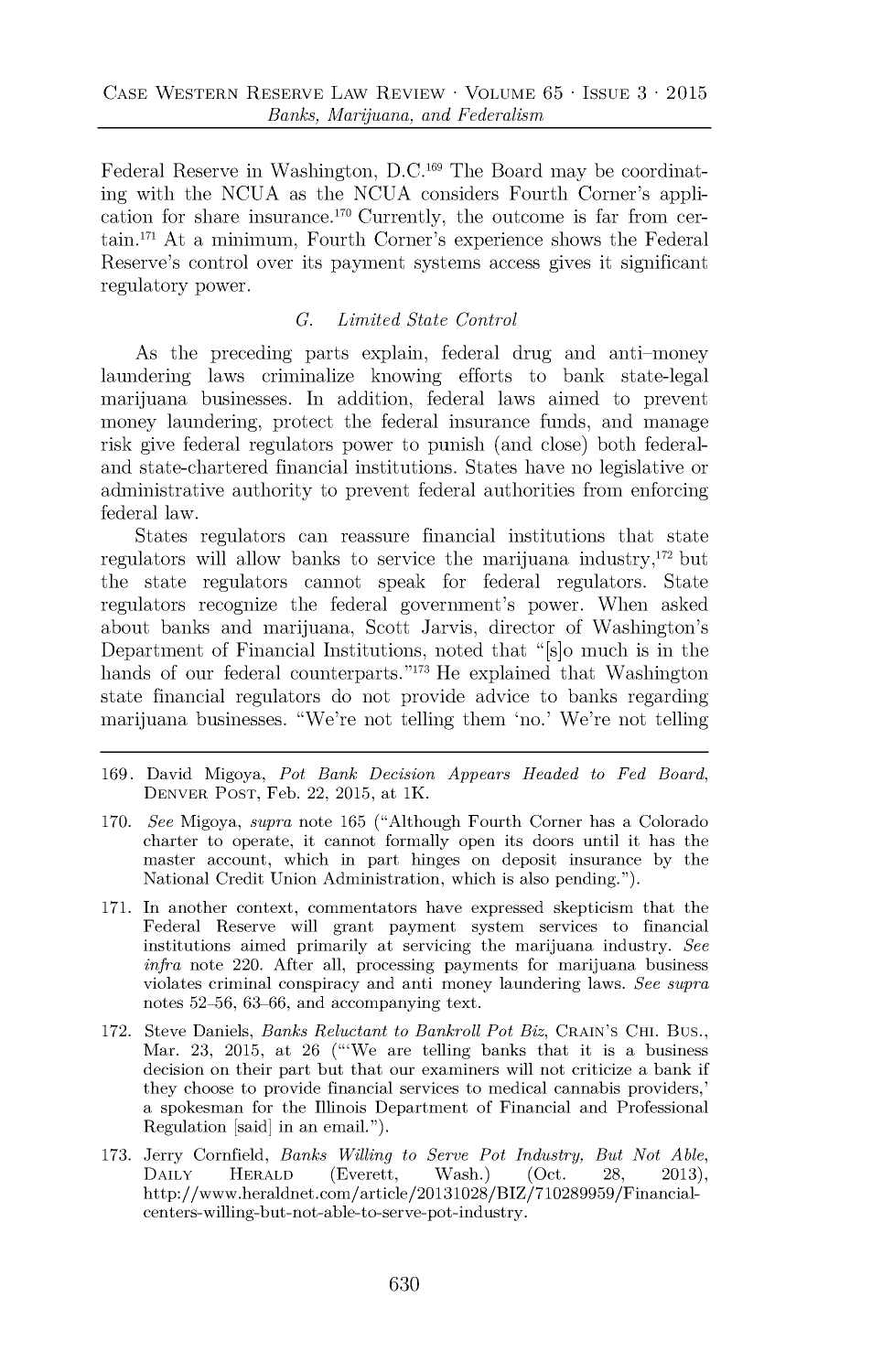them 'yes."' **174** Instead, the Washington Department of Financial Institutions issued a statement to banks considering marijuana business customers. The statement recommended hiring "independent legal counsel" and having counsel explain "the difference between a law and a policy of prosecutorial discretion (or priority-setting) related to enforcement of a law."<sup>175</sup>

## **II. ATTEMPTS TO BANK THE MARIJUANA INDUSTRY**

Notwithstanding the clarity of federal criminal law and the pervasiveness of federal banking regulation, both the federal and state governments are experimenting with measures to facilitate marijuana banking. So far efforts have been incremental; they have not made major changes to federal criminal or banking laws. At the federal level, the Department of Justice and FinCEN have issued guidance explaining current enforcement priorities. At the state level, Colorado has passed legislation authorizing the creation of a financial cooperative to provide banking services to the state-legal marijuana industry. Neither of these measures addresses the core concern for banks: at any time federal law enforcement and regulators may change their guidance and punish financial institutions for past practices.

## *A. Federal Guidance*

As explained in Part **I,** federal law is clear: it is illegal to manufacture, distribute, or dispense marijuana, or to knowingly provide banking services to those who do.<sup>176</sup> However, as states began to legalize marijuana and the state-legal marijuana industry began to flourish, the industry began to experience banking problems. States that had legalized marijuana clamored for federal authorities to address the issue.<sup>177</sup>

- **176.** *See supra* **Parts L.A and I.B.**
- **177.** *See* **Ed Roberts,** *Governors Ask NCUA, Bank Regulators for Guidance on Pot,* CREDIT **UNION J., Oct. 3, 2013, at 1; Kevin Wack,** *Regulators Pressed to Act on Marijuana Business,* CREDIT **UNION J., Dec. 23, 2013, at 1.**

<sup>174.</sup> *Id; see also* Robert **Barba,** *Former Colorado Bank Regulator Discusses Dodd-Frank, Pot, Bitcoin,* Am. BANKER, **Jan. 3, 2014, at 4 (reporting that Fred Joseph, who served as Colorado's Banking and Securities Commissioner from 2011 until 2014, believes that "as long as the specter is there at the federal level," he would "be shocked if banks want to take" marijuana industry accounts).**

**<sup>175.</sup> WASH.** DEP'T OF **FIN. INSTS.,** PROVIDING **BANKING SERVICES** TO **MARIJUANA** RELATED **BUSINESSES UNDER 1-502 1 (2d ed. 2014), http://www.dfi.wa.gov/documents/banks/marijuana-faqs.pdf (emphasis omitted).**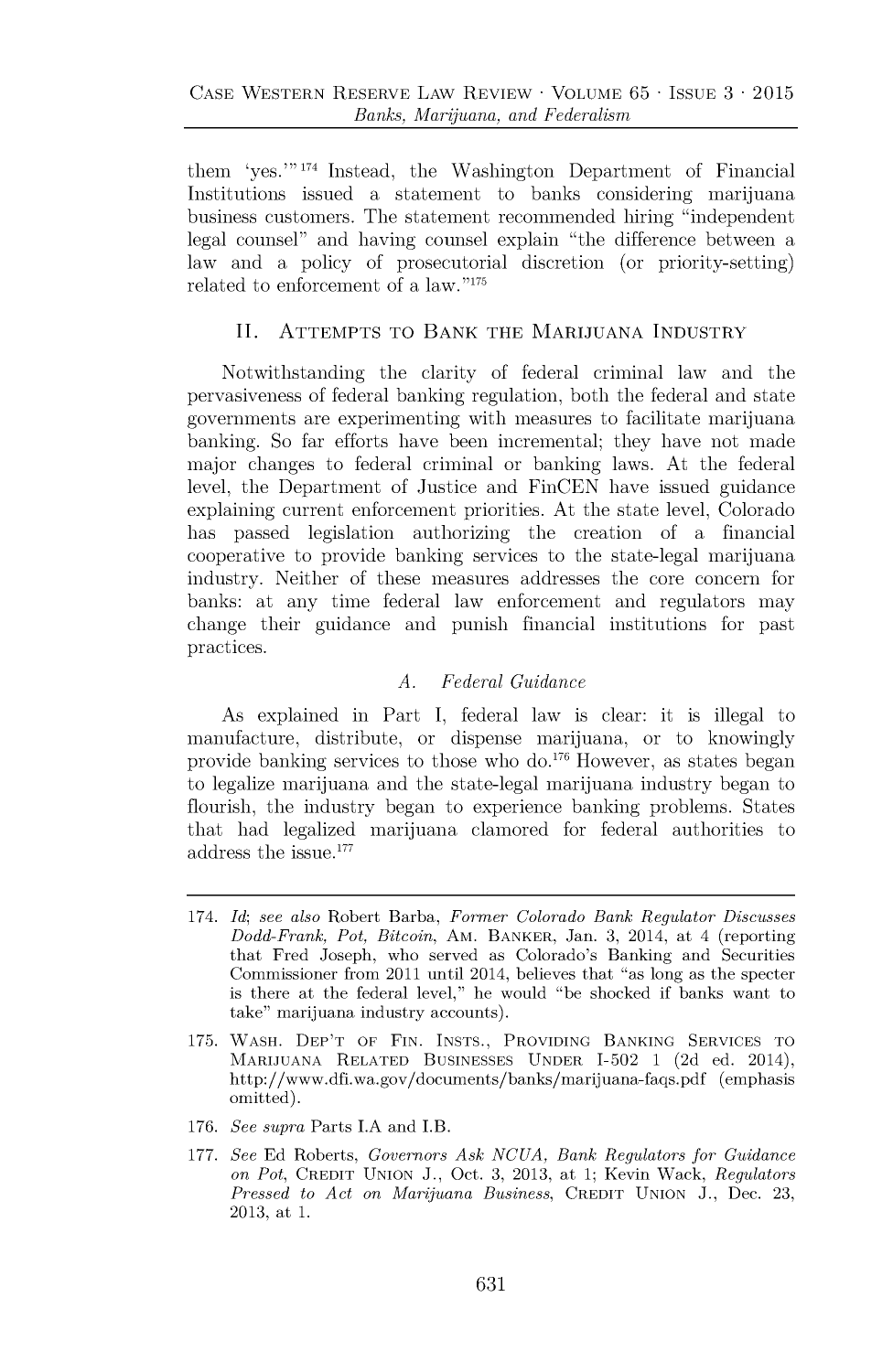Recognizing their limited enforcement resources, the Department of Justice and FinCEN issued guidance addressing marijuana banking.<sup>178</sup> As previously explained, the FinCEN guidance describes when financial institutions should file "Marijuana Limited," "Marijuana Priority," and "Marijuana Termination" suspicious activity reports."' According to FinCEN, the guidance was intended to "enhance the availability of financial services for, and the financial transparency of, marijuana-related businesses."<sup>180</sup> The Department of Justice guidance explains its marijuana enforcement priorities and suggests that banks may not face criminal prosecution if they only service state-legal marijuana businesses.<sup>181</sup>

Financial institutions' response to the guidance was tepid. According to Don Childears, president and **CEO** of the Colorado Bankers Association, the guidance did little to facilitate marijuana industry banking. "At best, [it] amounts to 'Serve these customers at your own risk' and it emphasizes all those risks."<sup>182</sup> The American Bankers Association agreed: "'[The] guidance **. . .** doesn't alter the underlying challenge for banks. **. . .** As it stands, possession or distribution of marijuana violates federal law, and banks that provide support for those activities face the risk of prosecution and assorted sanctions.'"<sup>183</sup>

Still, FinCEN was quick to declare the guidance a success in opening the doors for marijuana banking. In August 2014, FinCEN Director Jennifer Shasky Calvery revealed that FinCEN had received **502** "Marijuana Limited" reports.1 4 She also announced that based on the reports, "there are currently **105** individual financial institutions from states in more than one third of the country engaged in banking relationships with marijuana-related businesses."<sup>185</sup> Thus she concluded that "from our perspective the guidance is having the intended

- **178.** *See* Cole Marijuana Enforcement Memorandum **2013,** *supra* note **33; FINCEN MARIJUANA-RELATED BUSINESSES GUIDANCE,** *supra* note **33;** Cole Marijuana Related Financial Crimes Memorandum, *supra* note **33.**
- **179.** *See supra* notes **80 88** and accompanying text.
- **180. FINCEN MARIJUANA-RELATED BUSINESSES GUIDANCE,** *supra* note **33,** at **1.**
- **181.** *See supra* notes **57 59,** 94 **99,** and accompanying text.
- **182.** Pete Yost, *U.S. Offers Banks Rules On Marijuana,* **BoSToN GLOBE,** Feb. **15,** 2014, at B3.
- **183.** Andrew Grossman, *Banks Can Do Business with Legal Pot Sellers,* WALL **ST. J.,** Feb. **15,** 2014, at B2.
- 184. Jennifer Shasky Calvery, Dir., FinCEN, Remarks at the 2014 Mid-Atlantic AML Conference **5** (Aug. 12, 2014), http://www.fincen.gov/ news room/speech/pdf/20140812.pdf.
- **185.** *Id.* at 4.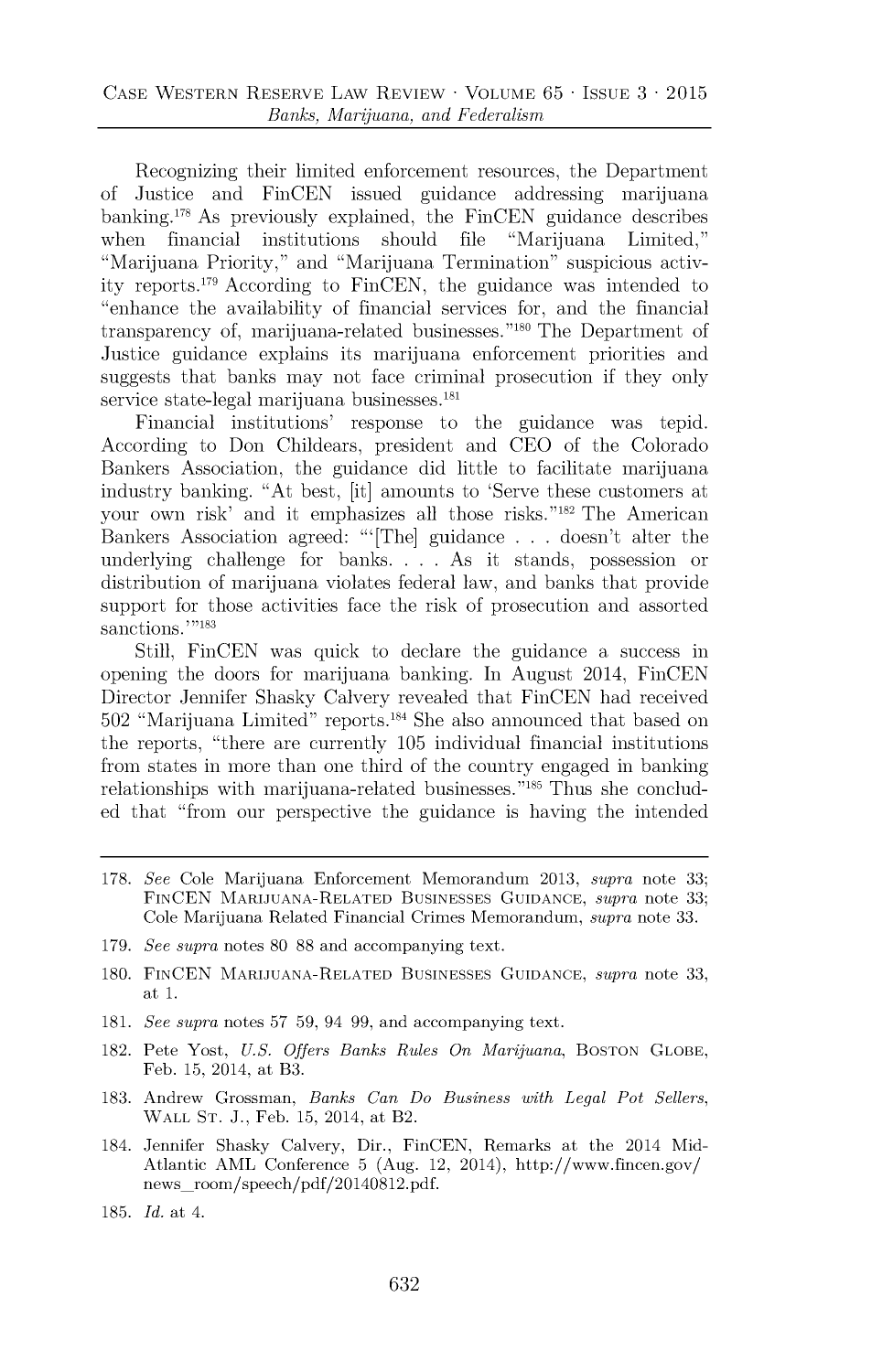effect. It is facilitating access to financial services, while ensuring that this activity is transparent and the funds are going into regulated financial institutions responsible for implementing appropriate [antimoney laundering safeguards."<sup>186</sup>

But those who believe that the FinCEN and Department of Justice guidance entirely solves the marijuana-banking problem are wrong. First, the marijuana industry continues to report difficulty in securing access to banking services.<sup>187</sup> Even if every "Marijuana Priority" report involved a separate marijuana business, the **502** reports cover far less than the state-legal marijuana industry. There are more than 502 state-licensed marijuana businesses in Colorado alone.<sup>188</sup>

Second, it is far from clear that most financial institutions feel comfortable offering services to the marijuana industry. There are more than 13,000 banks and credit unions.<sup>189</sup> The 105 institutions that have filed "Marijuana Priority" reports are a small drop in the bucket when considering the larger banking industry.<sup>190</sup> Since the FinCEN guidance, some of the largest banks, including Bank of America and Wells Fargo, have reiterated their position: they do not offer services to the marijuana industry.<sup>191</sup> Perhaps even more telling, press reports

**186.** *Id. at* **5.**

- **187.** *See* Rosenberg, *supra* note **11.**
- **188.** Memorandum from the Colo. Legis. Council Staff, to Use of Recreational Marijuana Sales Tax Revenue Comm., Background on Marijuana Policy and Tax Revenue 2 (Aug. **11,** 2014), *available* at http://www. colorado.gov/cs/Satellite?blobcol=urldata&blobheader=application%2F pdf&blobkey=id&blobtable=MungoBlobs&blobwhere= 1252029129668&s sbinary=true (listing 496 medical marijuana centers, **152** medical marijuana infused product manufacturers, 221 retail marijuana stores, **66** retail marijuana product manufacturers, and **13** retail marijuana testing facilities). Data on marijuana businesses in other states are not comprehensive. *See, e.g.,* Jim Camden, *State to Pursue Dispensaries' Taxes,* SPOKESMAN-REV. (Spokane, Wash.), May **1,** 2014, at **A6** (reporting that Washington had **286** registered medical marijuana businesses); Emily Alpert Reyes, *Taxing Illegal Pot Shops Targeted,* **L.A.** TIMES, Dec. **10,** 2014, at **AA3** (reporting that "[m]ore than 450 medical marijuana shops have renewed their paperwork to pay business taxes").
- **189. FED. DEPOSIT INS.** CORP., **ANNUAL** REPORT **5 (2013)** (reporting that the **FDIC** provided insurance for **6,800** institutions at the end of **2013); NAT'L** CREDIT **UNION ADMIN., ANNUAL** REPORT **9 (2013)** (reporting that there were **6,554** federally insured credit unions at the end of **2013).**
- **190.** Furthermore, it is not clear that these **105** financial institutions began offering banking services in response to the guidance. **A** FinCEN report stated that **"87** banks in Colorado had business relationships with marijuana dispensary businesses between June 2011 and September 2012." Wack, *supra* note **177.**
- **191.** John Hielscher, *The Problem with Financing Pot,* **SARASOTA** HERALD-TRIB., Aug. **6,** 2014, at **A01** ("'We abide **by** all federal laws, and the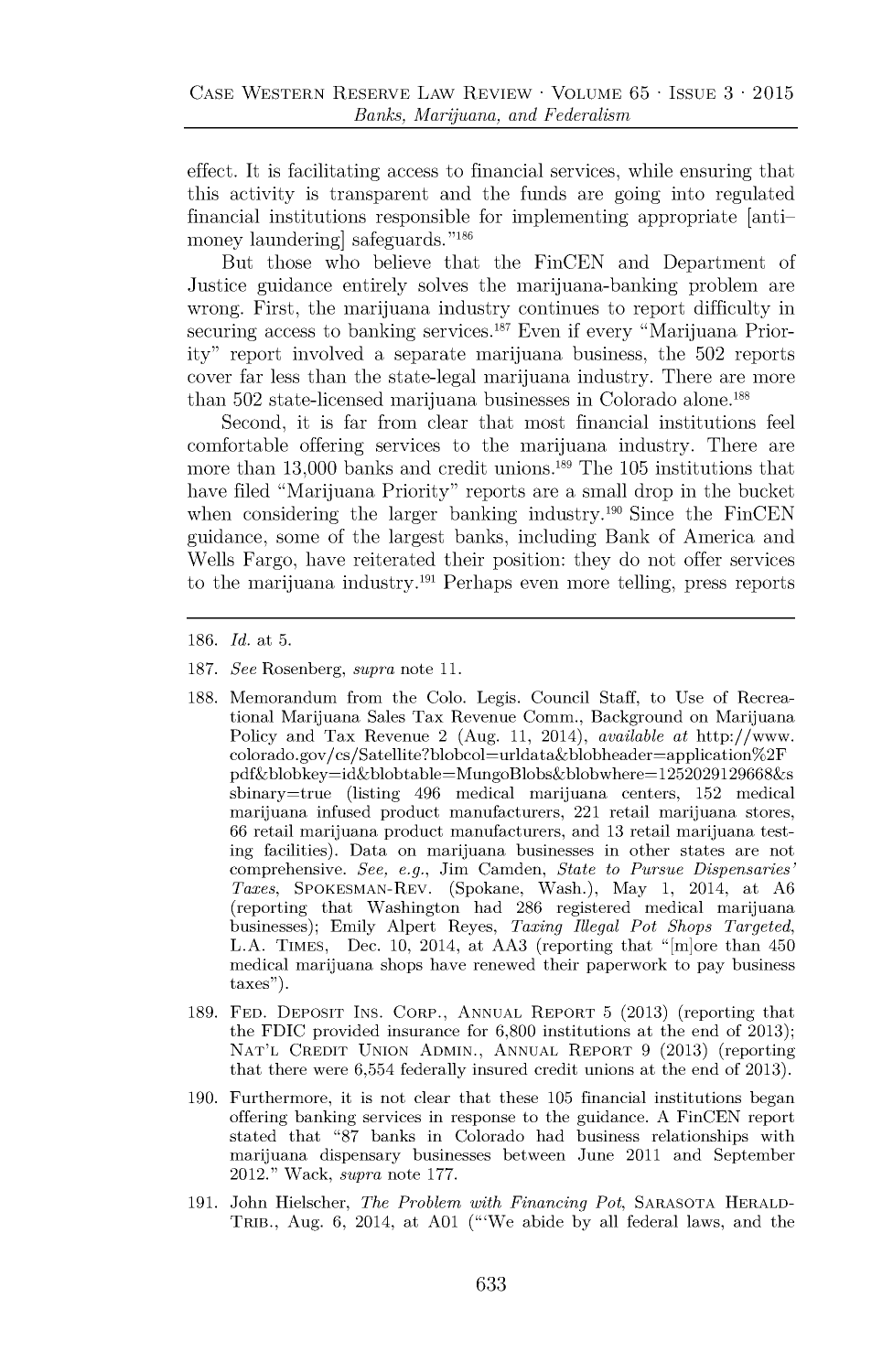rarely identify financial institutions that will provide banking services to the industry.<sup>192</sup> FinCEN's report data show that since the guidance, "[j]ust over 475 [reports] filed to date reflect 'Marijuana Termination.<sup>'"193</sup> This suggests financial institutions may actually be choosing to end relationships with state-legal marijuana businesses. $^{194}$ 

It is not hard to see why financial institutions are still skittish. Marijuana is still illegal under federal law. The FinCEN and Department of Justice guidance does not change that. Any bank or credit union providing services could face criminal prosecution at any time.<sup>195</sup> Even if financial institutions were willing to rely on public statements about enforcement priorities, the Department of Justice's assurance to banks is quite weak. It promises only that it "may not"

- **192. My** news search found only seven: **0** Bee Credit Union, Numerica Credit Union, Salal Credit Union, First Security Bank of Nevada, Mechanics Bank, Community Bank of the Bay, and Sterling Bank. Michael Muckian, *Washington CUs Open "Joint" Biz Accounts,* CREDIT **UNION TIMES,** Feb. 4, **2015,** at 1 (reporting that **0** Bee Credit Union was among the "about two dozen banks and credit unions serving the [marijuana] industry"); *Pot Banking Regulations So Close, Yet So Far Away,* SPOKESMAN-REV. (Spokane, Wash.), May **9,** 2014, at **A13** (reporting that in Washington Salal Credit Union and Numerica Credit Union will "accept growers and processors of marijuana as members"); Kathleen Pender, *Banking on Legal Pot Biz,* **SAN FRANCISCO** CHRON., May **25,** 2010, at **D1** (reporting that in California, Mechanics Bank, Community Bank of the Bay, and Sterling Bank all provide deposit and payment services for some medical marijuana dispensaries); Eli Segall, *CEO Exits Las Vegas Bank for Marijuana Startup,* **LAS VEGAS SUN,** Mar. **15, 2015,** at 1 (reporting that First Security Bank of Nevada "had taken more than **50** clients who were looking to open medical marijuana companies"); *see also* David Migoya, *Pot Shops in Colo. Keeping Account Info in the Bag,* DENVER **POST,** Feb **28,** 2014, at **9A** ("Colorado Springs State Bank was the last institution in [Colorado] to openly bank marijuana businesses. That ended in 2011, when it closed about **300** accounts, worried about banking businesses that are, under federal law, illegal."). "Jenifer Waller, senior vice president at the Colorado Bankers Association, says she knows of fewer than **10** banks that have gone through a regulatory exam and gotten the OK" to offer banking services to the marijuana industry. Kevin Wack, *Banks "Loosen Up" on Pot Business as FDIC Adopts Fincen Guidance,* AM. BANKER, Oct. **27,** 2014, at **1.**
- **193.** Shasky Calvery, *supra* note 184.
- 194. The data do not identify the location of the report or whether the report related to a business registered under a state marijuana law. *Id.*
- **195.** *See supra* Parts **L.A** and I.B.

distribution and sale of marijuana is illegal, so we don't bank the sale of medical or recreational marijuana,' said Cristie Drumm, a spokeswoman for [Wells Fargo Bank]."); Rosenberg, *supra* note **11** ("'As a federally regulated financial institution, we abide **by** federal law and do not bank marijuana-related businesses,' said Mark Pipitone, a spokesman for Bank of America.").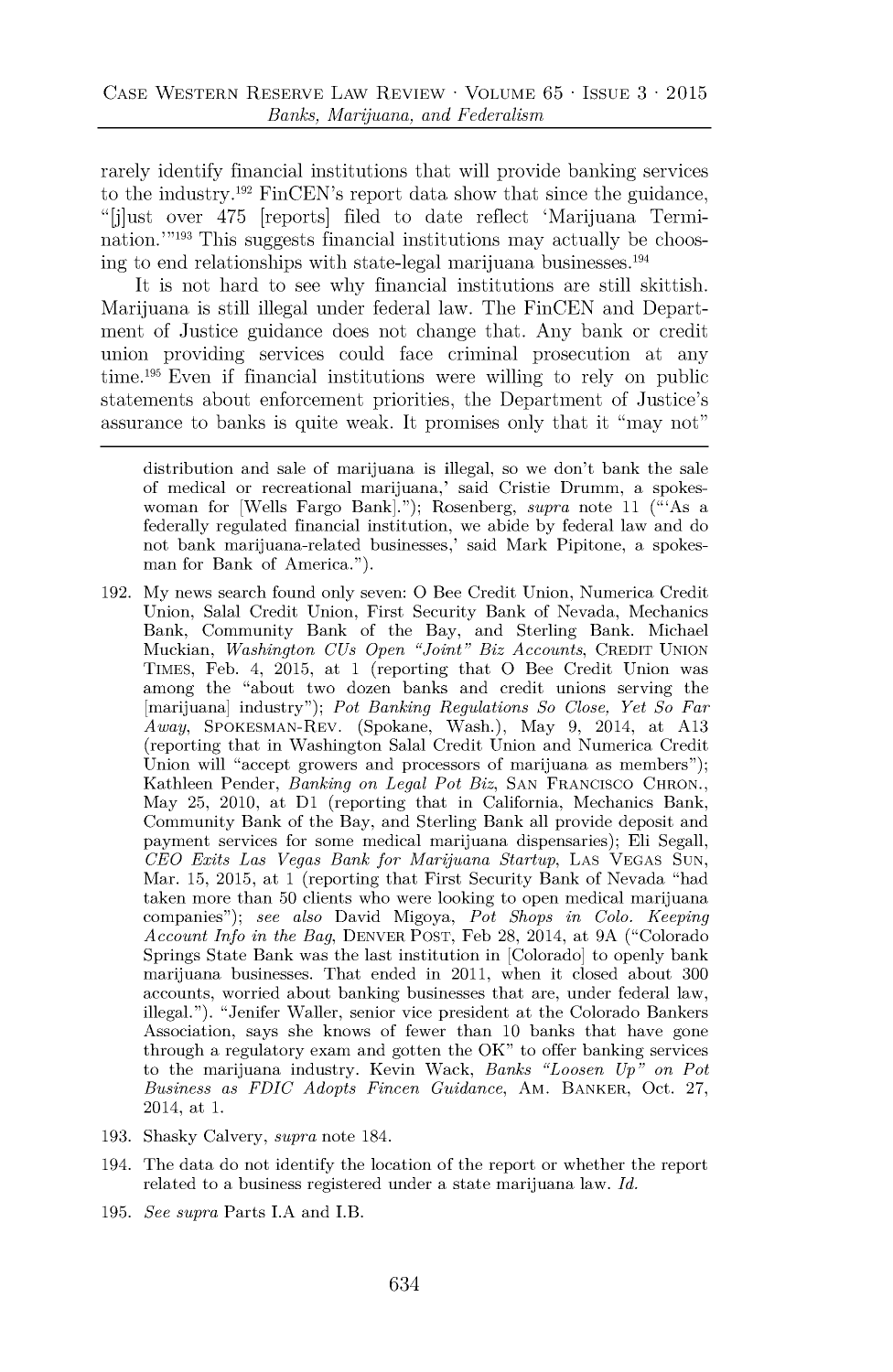prosecute financial institutions who provide financial services to statelegal marijuana businesses. 196 Actual enforcement practices could change anytime—with or without warning. $197$ 

Furthermore, the federal guidance seems to set the bar for financial institution compliance quite high. When comparing compliance costs with the profits available from the growing but still small marijuana industry, banking the industry may not make economic sense.<sup>198</sup> The paperwork associated with anti-money laundering reporting may be enough to dissuade some institutions from banking some marijuana businesses.<sup>199</sup> And then there is the problem of confirming that none of the institution's customers deal with marijuana in a way that implicates the Department of Justice's enforcement priorities. Among other things, a financial institution needs to ensure that its customers do not sell marijuana to minors and do not sell marijuana to customers that may transport it across state lines.<sup>200</sup> Such due diligence efforts will be costly.<sup>201</sup> Due to these concerns,

**196.** *See supra* note **97** and accompanying text.

- **197.** *See* Toni Lapp, *Legalized Marijuana Presents a Thorny Issue for Banks,* BANK **NEWS,** Apr. 2014, at 42 ("Furthermore, with regard to the banking activities of marijuana vendors, it is difficult to predict what stance the Justice Department in the next presidential administration will take."). The statute of limitations for violations of the Controlled Substances Act and for money laundering is five years. **18 U.S.C. § 3282** (2012).
- **198.** *See* Gordon Oliver, *Where Will Legal Marijuana Stash Its Cash?,* **COLUMBIAN** (Vancouver, Wash.), June **8,** 2014, at **Al** (observing that low interest rates and marijuana businesses' limited need for large, longterm capital investments mean that "the marijuana industry is not a sure-fire sugar daddy for Washington banks"); Kim Gittleson, *Colorado's Marijuana Firms Beg Banks to Take Their Cash,* BBC **NEWS** (Feb. 20, 2014), http://www.bbc.com/news/business-26248396 ("'Quite honestly banks don't care a lot right now [marijuana business is] not a high priority for them at this point in time,' says [Colorado Bankers Association President Don] Childears.").
- **199.** *See* Wack, *supra* note **192** (reporting that, according to Lance Ott, a principal in Guardian Data Systems, the small number of banks handling marijuana business are "doing a hell of a lot of due diligence").
- 200. *See supra* notes **58,** 94 **99,** and accompanying text.
- 201. According to Robert Rowe III, Vice President and Senior Counsel at the American Bankers Association's Center for Regulatory Compliance, "the only way [a bank] could even begin to come close to" ensuring that customers do not violate the Department of Justice and FinCEN guidance "would be [to have] an embedded employee who was at the business 24/7." Josh Long, *Fearful of Prosecution, Banks Still Shunning Marijuana Dispensaries,* **NATURAL** PRODS. **INSIDER** (June **16,** 2014), http://www.naturalproductsinsider.com/news/2014/06/fearful-of-prosec ution-banks-still-shunning-mj.aspx (noting that even an embedded employee would not "guarantee[] **. . . 100** percent compliance"); *see also Banking the "Legal" Marijuana Industry Is Still a Risky Business,*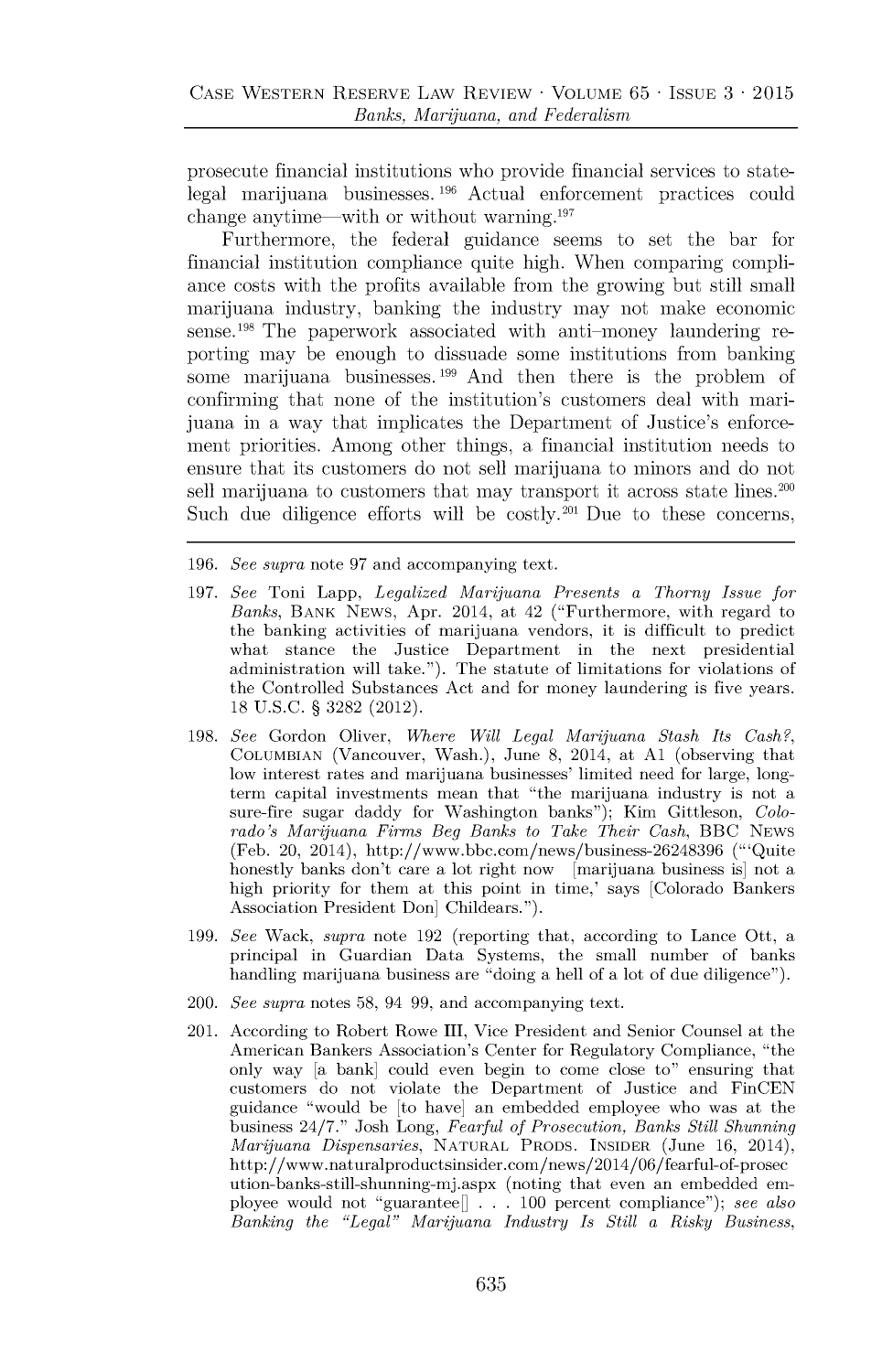some financial institutions that will accept accounts from marijuana growers will not accept accounts from marijuana dispensaries.<sup>202</sup> Most financial institutions, however, seem to avoid marijuana businesses altogether.

Finally, the Department of Justice and FinCEN are only two of the many federal authorities with regulatory oversight of financial institutions. Even if a financial institution felt confident that it could rely on Department of Justice and FinCEN guidance and that it could implement a robust (but economic) compliance program, the **FDIC, NCUA,** or Federal Reserve might determine that the institution was not effectively managing its risk and take civil enforcement action.<sup>203</sup>

Recognizing the broad regulatory oversight of the federal banking agencies, the governors of Colorado and Washington sent a letter to the agencies asking for further clarification on the marijuana banking question.204 The Federal Reserve, **FDIC, NCUA,** and **OCC** responded with a joint letter that did little but confirm the uncertain state of marijuana banking.<sup>20</sup><sup>5</sup>

**SPENCER FANE BRITT & BROWNE** LLP (Feb. 20, 2014, **9:35** AM), http://www.spencerfane.com/communitybankcounselors/blog.aspx?entr **y=508** ("Based upon the plain language of the Guidance, it would appear that a bank seeking to provide financial services to the legal marijuana industry is essentially tasked with active, day-to-day policing of these businesses in a manner that extends far beyond account monitoring.").

- 202. *See* Oliver, *supra* note **198** (reporting that Numerica Credit Union and Salal Credit Union do not bank marijuana retailers because "sales to minors or to out-of-state residents could put the credit unions at risk"); Missy Baxter, *Washington Credit Unions Move to Serve Pot Growers,* **CREDIT UNION TIMES,** May 21, 2014, at *7* ("Salal opted to focus on growers and producers because it's anticipated they will have fewer  $\parallel$  but larger transactions, and require relatively less oversight to comply with federal guidelines."); *see also* Pender, *supra* note **192** (reporting that one bank described medical marijuana dispensaries as "'more work [because] they are cash intensive"').
- **203.** *See supra* Parts **J.C** I.F.
- 204. Letter from John W. Hickenlooper, Governor, Colorado, and Jay Inslee, Governor, Washington, to Janet Yellen, Chairman, Bd. of Governors of the Federal Reserve, Martin **J.** Gruenberg, Chairman, **FDIC,** Thomas **J.** Curry, Comptroller, **OCC,** and Debbie Matz, Chairman, **NCUA** (May **23,** 2014), *available* at http://www.governor.wa.gov/documents/ Financial\_Regulation\_Guidance\_Request052314.pdf (stating that " [b]anks and credit unions in Colorado and Washington are waiting for the Federal Banking Agencies to furnish the instructions given to bank and credit union examiners before deciding whether and how to provide banking services to state licensed recreational marijuana businesses").
- **205.** Letter from Thomas **J.** Curry, Comptroller, **OCC,** Martin **J.** Gruenberg, Chairman, **FDIC,** Janet L. Yellen, Chair, Bd. of Governors of the Fed. Reserve, and Deborah Matz, Chairman, **NCUA,** to Jay Inslee, Governor, Washington (Aug. **13,** 2014), *available* at http://www.dfi.wa.gov/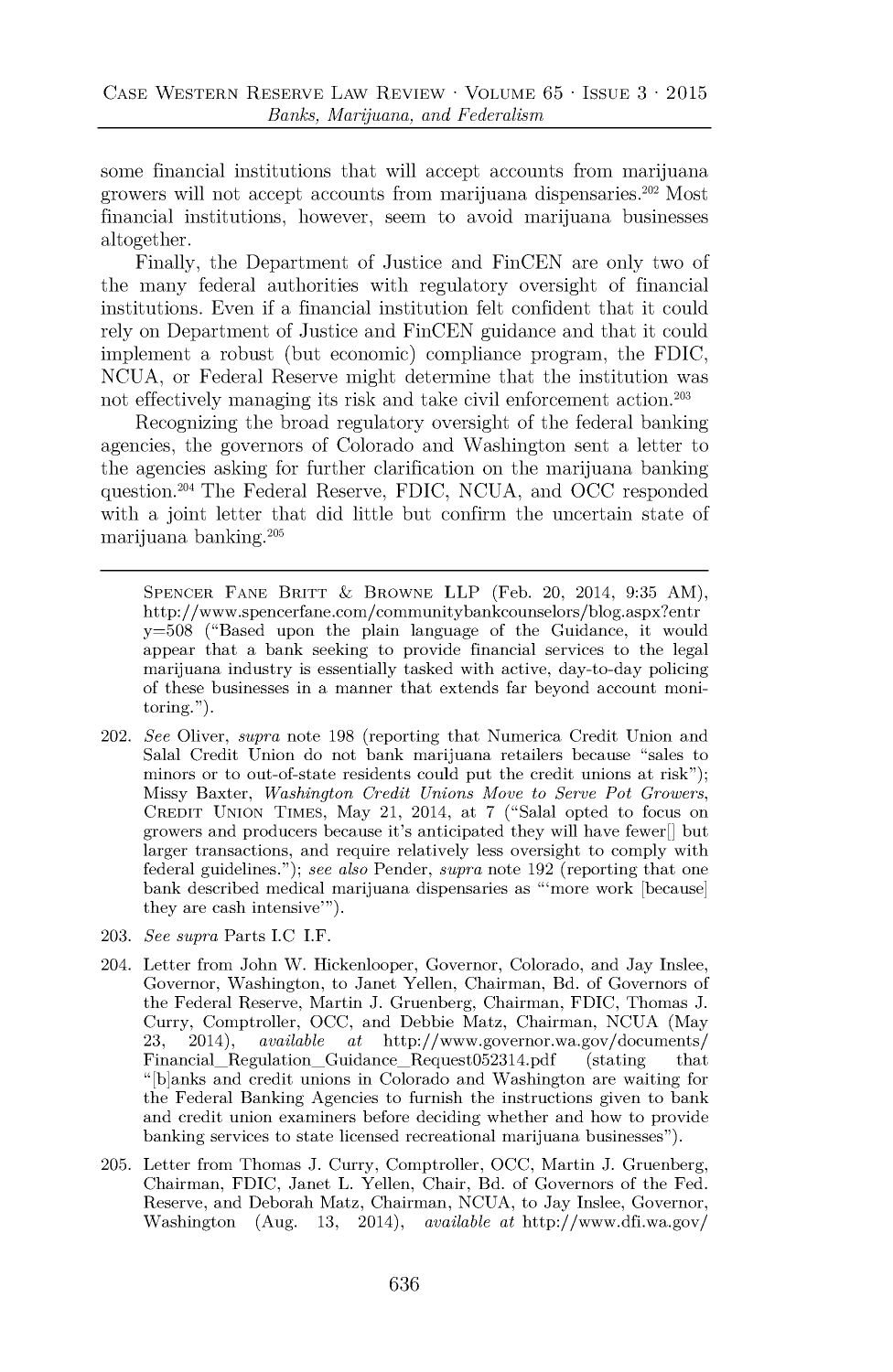According to the joint letter, "[t]he **DOJ** is primarily responsible for the interpretation and enforcement of federal criminal laws related to marijuana.<sup>"206</sup> The letter explains that the Federal Reserve, FDIC, **NCUA,** and **OCC** are reviewing both the FinCEN and Department of Justice marijuana guidance "for inclusion in the Federal Financial Institutions Examination Council BSA/Anti-Money Laundering Examination Manual."207

The letter also notes that "[a]s the Agencies have stated previously, generally the decision to open, close, or decline a particular account or relationship is made **by** a bank or credit union, without involvement **by** its supervisor." **208** The letter suggests a financial institution's decision to service an account should be "based **on** the bank or credit union's particular business objectives, its evaluation of the risks associated with offering particular products or services, and its capacity and systems to effectively manage those risks." <sup>209</sup>

Yet the banking regulators' joint letter stops short of sanctioning marijuana banking. It explains that "further clarity from Congress on the legal treatment of state-licensed marijuana-related businesses under federal law would provide greater legal certainty for both marijuana-related businesses and banks and credit unions.<sup>"210</sup> This seems to acknowledge that the banking regulatory guidance does not override federal criminal law and is subject to change at any time.

In sum, non-binding guidance from some of the federal officials that oversee banking activity is not sufficient to assure financial

documents/banks/gov-inslee-interagency-response.pdf [hereinafter Joint Agency Letter].

- **206.** *Id.; see also* Wack, *supra* note **192** ("The FDIC's decision to use the guidance is significant because federal banking agencies had previously refused to say whether they'd align themselves with the document **. . . .").**
- **207.** Joint Agency Letter, *supra* note **205.** There are some anecdotal reports that after the FinCEN guidance, a very small number of banks have gone through a regulatory examination and received tacit approval from their regulators to engage in some form of marijuana banking. David Migoya, *Bank Regulators' Thawing Position,* DENVER **POST,** Oct. 22, 2014, at 14A (reporting that some "banks have received 'tacit' and Ipassive' approval from regulators to continue the banking relationship with marijuana businesses"); Wack, *supra* note **192** (reporting that fewer than ten banks had passed through a regulatory exam without receiving sanctions for marijuana banking). On the other hand, there are also anecdotal reports that after the FinCEN guidance, some **NCUA** examiners are instructing credit unions that there is no legal way to bank the marijuana industry. Missy Baxter, *CUs Forces [sic] to Close Marijuana Accounts,* CREDIT **UNION** TIMES, Oct. **29,** 2014, at **1.**
- **208.** Joint Agency Letter, *supra* note **205.**
- **209.** *Id.*
- *210. Id.*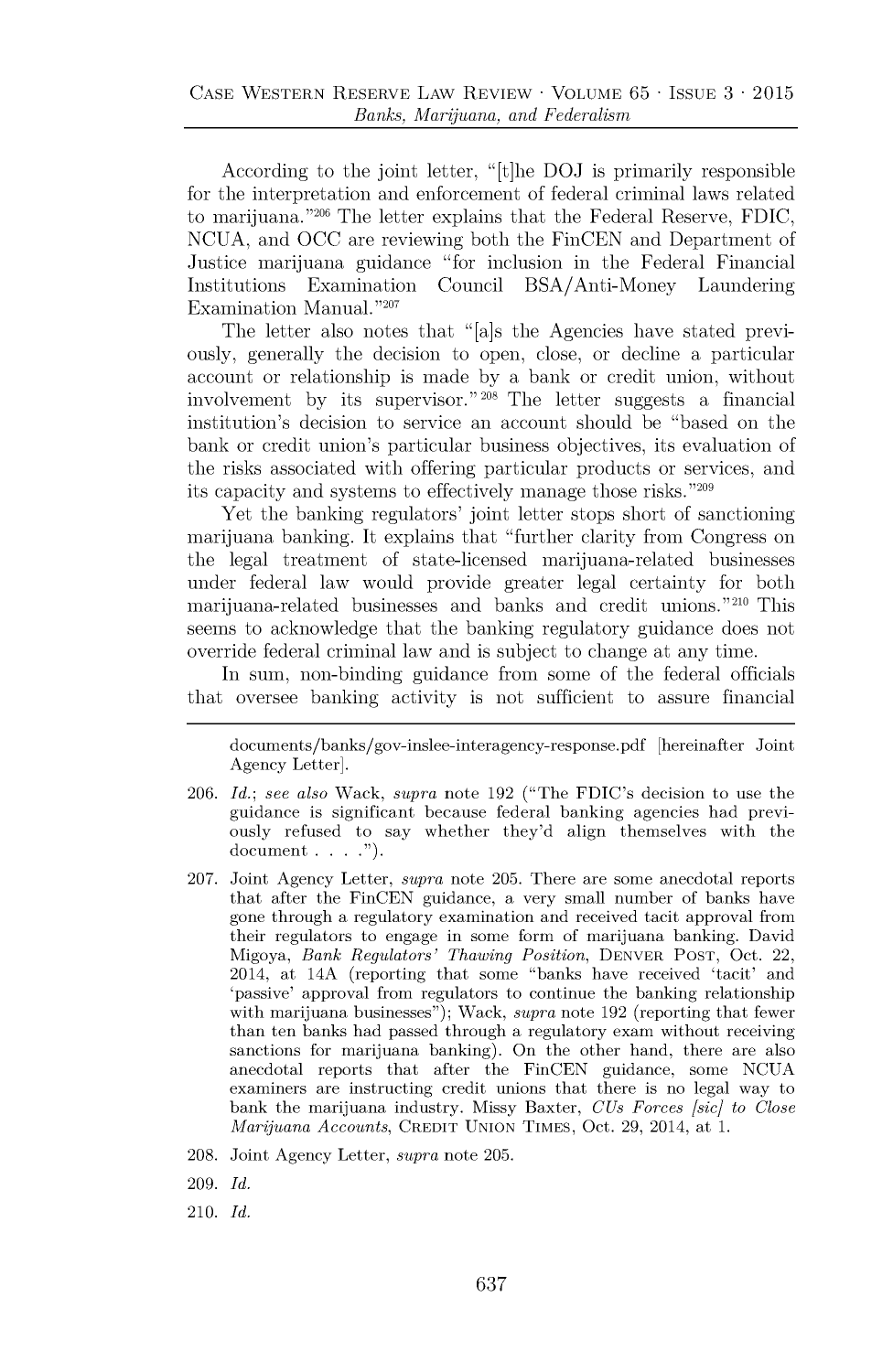institutions they can offer services to the state-legal marijuana industry without risking federal reprisal.

#### *B. State-Chartered Financial Cooperatives*

When the federal guidance failed to alleviate the marijuana banking problems, Colorado tried to take matters into its own hands. In 2014 Colorado passed legislation allowing licensed marijuana businesses to form financial services cooperatives.<sup>211</sup> These "cannabis credit co-ops"<sup>212</sup> are empowered to provide financial services, including deposit services and loans, to marijuana-related businesses.<sup>213</sup> Entities eligible for co-op membership include "licensed marijuana businesses, industrial hemp businesses, and entities that provide goods or services to licensed marijuana businesses and that provide documentation to the co-op of an inability to get comparable services from a bank or credit union. **"214**

Although Colorado cannabis credit co-ops do not need to secure federal deposit insurance<sup>215</sup> and will not be owned by a federally regulated holding company,<sup>216</sup> the co-ops are still dependent upon federal banking regulators. To be granted a charter, each co-op must "provide the Commissioner written evidence of approval **by** the Federal Reserve System Board of Governors for access **by** the co-op to the

- 211. **COLO.** REV. **STAT. §§ 11-33-101** to **-128** (2014); *see also* David Migoya, *"Is the Fed Going to Do What the Banks Won't Already Do? No." Marijuana Financial Co-ops Face More Work, but Analysts Say They're Unlikely to Succeed,* DENVER **POST,** May **18,** 2014, at 6K (noting that the legislation was passed because "[f]ederal regulators and prosecutors have done little to alleviate the marijuana banking logjam, offering advice on how to approach the issue, but ultimately causing banks to keep what could be a lucrative relationship at arm's length").
- 212. **COLO.** REV. **STAT. §§** 11-33-104(1), **-108(2)** (noting that a co-op may be called a "cannabis credit cooperative," "marijuana credit cooperative," "cannabis credit co-op," "marijuana credit co-op," "cannabis financial services cooperative," "marijuana financial services cooperative," "cannabis financial services co-op," or "marijuana financial services **co-op").**
- **213.** *See id.* **§ 11-33-107** (describing the powers of a cannabis credit co-op). **A** co-op may also "[m]ake deposits in state and national financial institutions insured **by** an agency of the federal government" and invest in government securities. *Id.*
- 214. *Id.* § 11-33-106(2)(a) (describing entities eligible for membership in a cannabis credit co-op).
- **215.** Indeed, each co-op must disclose to its members and prospective members that it is "[n]ot federally insured." *Id.* § 11-33-106(4)(a)(II)(B).
- **216.** *See id.* **§ 11-33-116** (noting that "[t]he capital of a cannabis credit co-op consists of the payments that have been made to it in shares **by** its members").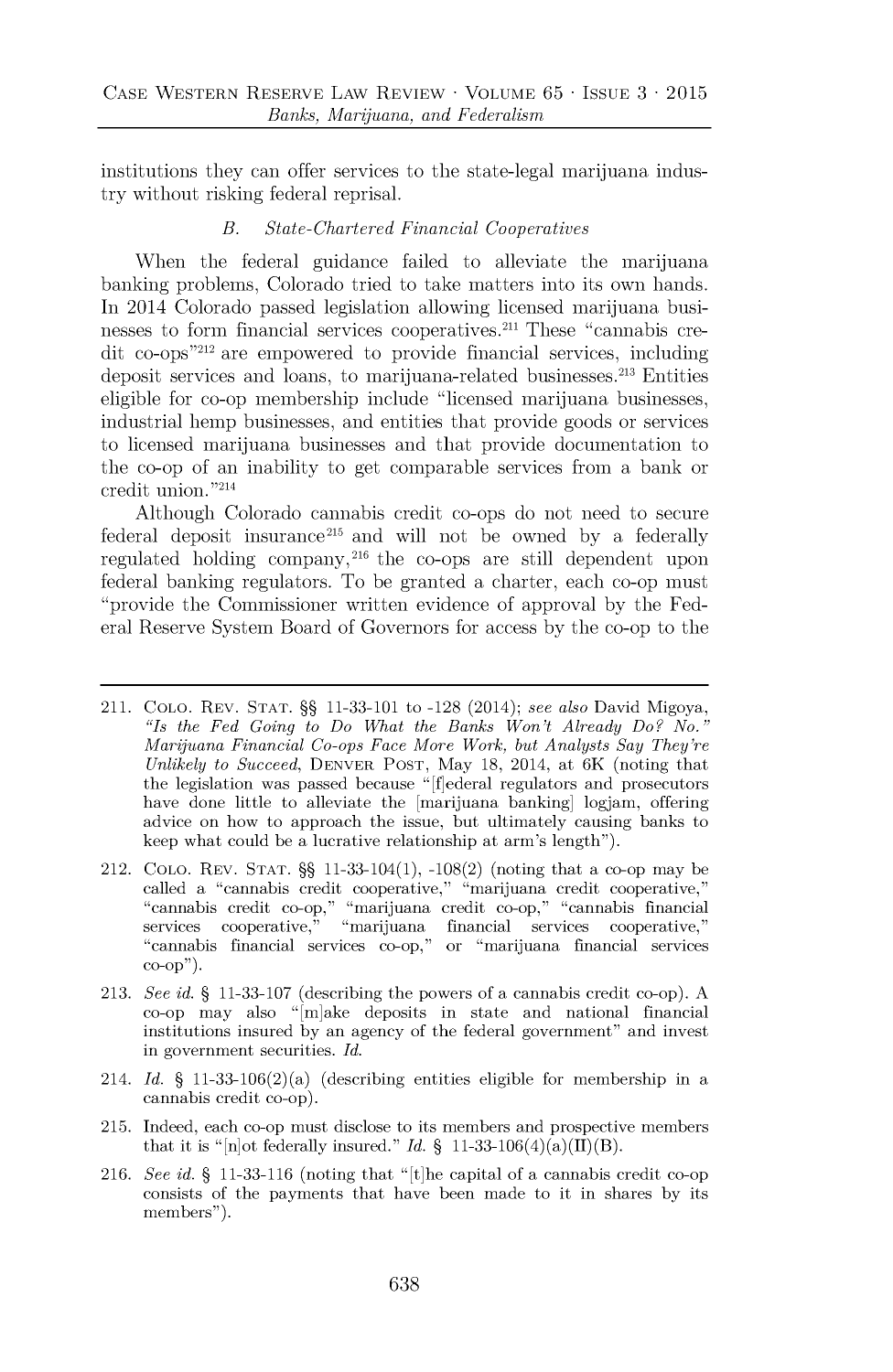Federal Reserve System in connection with the proposed depository activities of the co-op."217

**By** requiring that any cannabis credit co-op get "approval **. . .** for access **. . .** to the Federal Reserve System," the Colorado legislature was trying to ensure that any co-op would have access to the payment services provided by the Federal Reserve.<sup>218</sup> After all, lack of access to payment systems was the primary banking problem lawmakers hoped the cannabis credit co-ops would alleviate.<sup>219</sup> Unless the Federal Reserve granted access to its payment systems, the co-ops would not be able to effectively meet the marijuana industry's banking needs.

Is the Federal Reserve likely to grant cannabis credit co-ops access to any of the Fed's payment services? Most commentators say no, although few offer a precise legal basis for their **conclusion. <sup>220</sup>**

One potential problem is that, **by** design, cannabis credit co-ops are not banks or credit unions. Under the Monetary Control Act of

#### **217.** *Id.* **§** 11-33-104(4)(a).

- **218.** The language of the statute is somewhat vague and could possibly be read as requiring membership in the Federal Reserve System. But it is not clear that a cannabis credit co-op would qualify for membership in the Federal Reserve System. Federal Reserve membership is open to all state-chartered banks. *See supra* note **136** and accompanying text. However, under Colorado law, a cannabis credit co-op is not a bank and cannot use "the word 'bank' **. . .** in its articles of incorporation, trade name, or an advertisement or offer of services." *Id.* **§ 11-33-108.** Furthermore, Colorado law regarding "bank" charters specifically authorizes banks to purchase Federal Reserve stock. *See id.* **§ 11-103- 603.** The cannabis credit co-ops were not granted that power. *Id.* at **§ 11-33-107** (describing the powers of a cannabis credit co-op).
- **219.** *See id.* **§ 11-33-102** (noting that "most Colorado-licensed marijuana businesses must operate almost entirely on a cash-only basis").
- 220. *See, e.g.,* Ray Birch, *Marijuana Industry Needs a Light From CUs and Banks,* CREDIT **UNION J.,** Aug. 4, 2014, at 1 ("'The cannabis credit coops will be violating federal law, as well, and the assumption is that the Federal Reserve won't allow the cooperatives access to the **ACH** system if they are violating federal law,' [Michael Elliott, executive director of the Marijuana Industry Group,] said."); Heather Draper, *Colorado's New Cannabis Co-Ops Law: Bankers, Pot Advocates Agree It Probably Won't Work,* DENVER Bus. **J.** (June **9,** 2014, **7:35** AM), http://www.bizjournals.com/denver/blog/finance-etc/2014/06/colorado s-new-cannabis-co-ops-law-bankers-pot.html?page=all ("'They'll never get access to the Federal Reserve System, and if they can't do that, the co-ops will never be formed,' [Don Childears, president and **CEO** of the Colorado Bankers Association,] said."); Migoya, *supra* note 211 ("'Arguably it's all a charade, thinking that some members of the (Federal Reserve) board **. . .** will allow access to the payment system,' said Bert **Ely,** a banking structure consultant in Alexandria, Va.").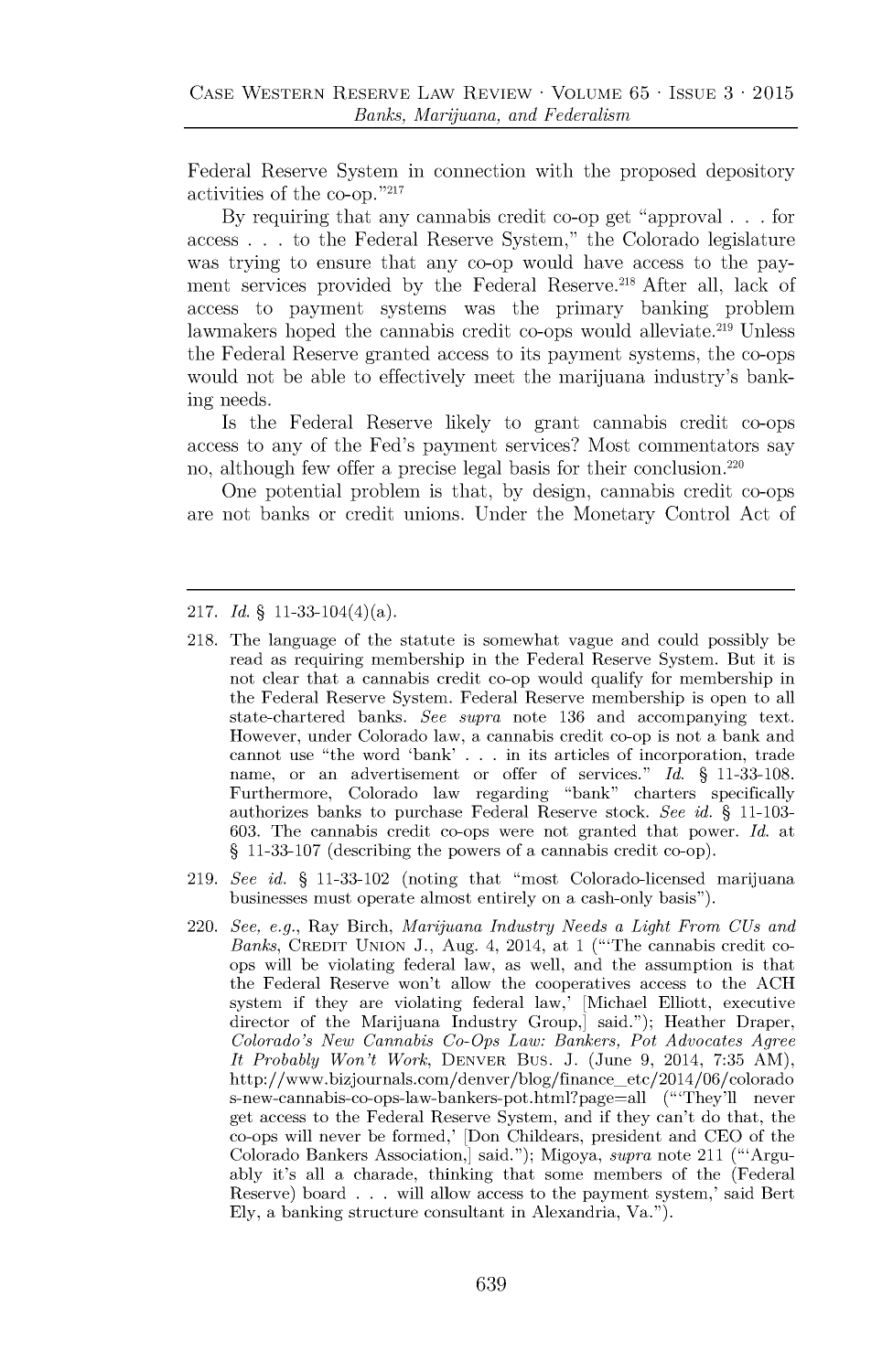1980,221 the Federal Reserve must provide services to "nonmember depository institutions" at the same price as it does to members of the Federal Reserve.<sup>222</sup> "Depository institution" is defined to include all federally insured financial institutions.<sup>223</sup> "Depository institution" also includes banks, mutual savings banks, savings banks, credit unions, and savings associations that are eligible to apply for federal deposit or share insurance. <sup>22</sup><sup>4</sup>The cannabis credit co-op does not fit into any of those categories. According to Colorado law, a cannabis credit coop cannot be federally insured. <sup>22</sup><sup>5</sup>Furthermore, a cannabis credit co-op is not a bank or credit union and cannot use "bank" or "credit union" in its name. **226** Thus, the co-ops are not the type of financial institution to which Congress expected the Federal Reserve to regularly provide payment services.

Perhaps the Federal Reserve could interpret the Money Control Act to allow services to additional types of financial institutions, but so far it has not done so. Instead, Operating Circular **1,** which governs access to Federal Reserve services, refers to the statutory definition of "depository institution," which includes various types of banks and credit **unions.227**

Colorado cannabis credit co-ops might argue that under the Money Control Act, the Federal Reserve should give "due regard to **. . .** the provision of an adequate level of [payment] services nationwide."<sup>228</sup> The co-ops may argue that the marijuana industry clearly lacks access to basic payment services. $229$  The efficacy of this argument, however, would be undercut so long as marijuana is illegal under federal law. Any illegal enterprise is likely to have difficulty accessing payment systems. That is precisely the purpose of antimoney laundering laws.

**If** the Federal Reserve provided payment services to a cannabis credit co-op, the Federal Reserve and its employees would be engag-

- 221. Pub. L. No. **96-221,** 94 Stat. **132 (1980)** (codified in scattered sections throughout 12 **U.S.C.).**
- 222. 12 **U.S.C. §** 248a (2012).
- **223.** *Id.* **§** 461(b)(1)(a).
- 224. *Id.*
- **225. COLO.** REV. **STAT. §** 11-33-106(4)(a)(JJ)(B) (2014).
- **226.** *Id.* **§ 11-33-108.**
- **227. FED.** CIRCULAR **1,** *supra* note **160,** at **§** 2.2.
- **228.** 12 **U.S.C. §** 248a(c)(3) (2012).
- **229.** Members of any cannabis credit co-op must "provide[] documentation to the co-op of an inability to get comparable services from a bank or credit union." **CoLO.** REV. **STAT. §§ 11-33-103(5),** 11-33-104(2)(a)(J) (2014).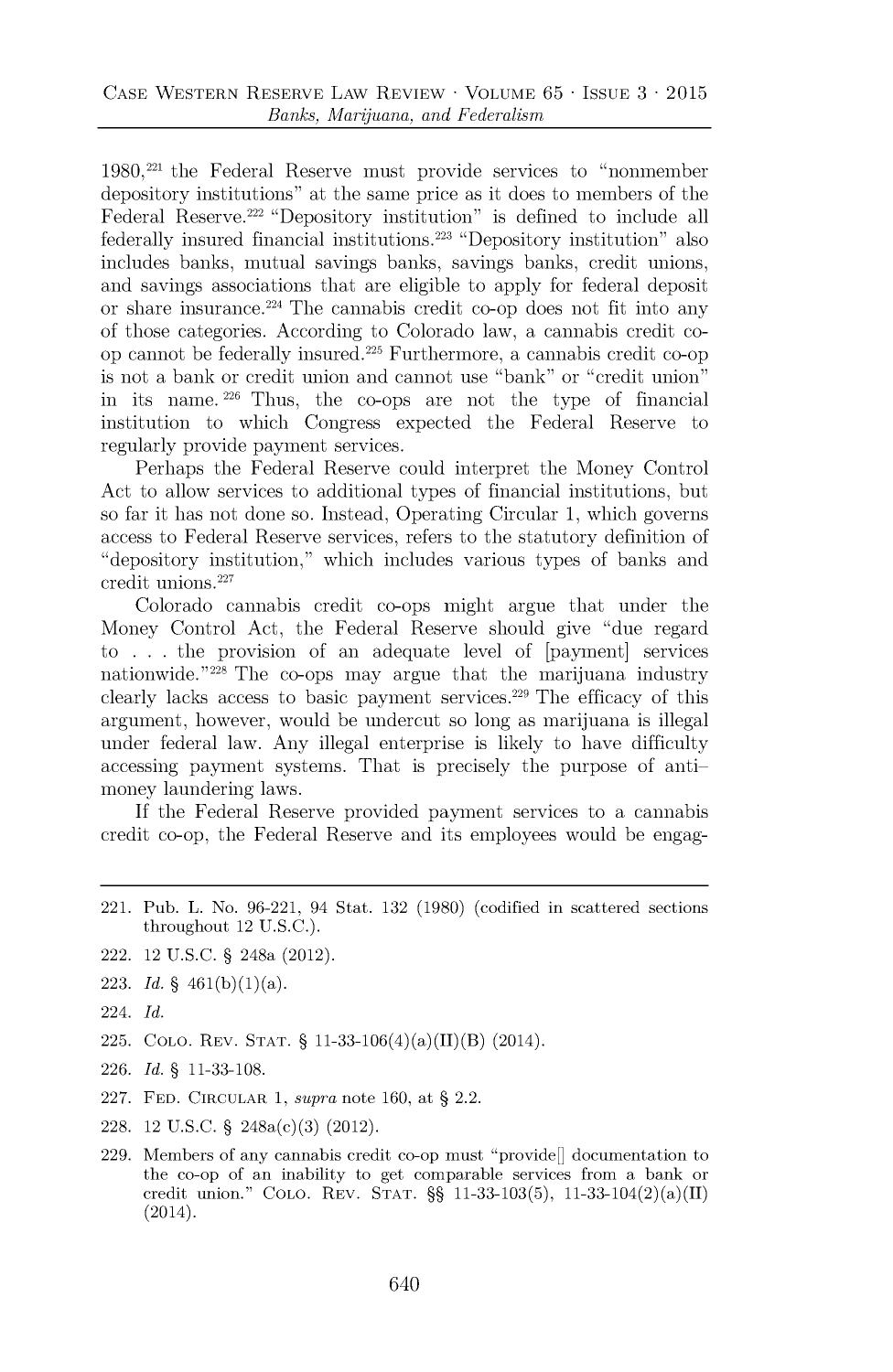ing in money laundering.<sup>230</sup> They might also be conspiring to manufacture and distribute marijuana, aiding and abetting the manufacture and distribution of marijuana, and acting as accessories after the fact for the manufacture and distribution of marijuana.<sup>231</sup> Even if many policymakers at the Federal Reserve were convinced of the necessity of marijuana banking, it is difficult to imagine the Federal Reserve openly defying federal drug law. <sup>232</sup>

But federal hurdles are not the only impediments to the creation of cannabis credit co-ops. First, a group of marijuana businesses must decide to form a co-op. Given the legal uncertainty, private actors may be unwilling to invest in start-up plans for a co-op. So far, Colorado has not received any applications. $233$  Indeed, one group of financial institution organizers interested in marijuana banking have decided to pursue a standard credit union charter rather than a cannabis credit co-op charter.<sup>234</sup> Second, Colorado must develop an administrative structure for regulating co-ops<sup>235</sup>—a process that could take several years. **236** According to Chris Myklebust, Colorado's

- **230.** *See supra* notes **63 66** and accompanying text.
- **231.** *See supra* notes **52 56** and accompanying text.
- **232.** The Federal Reserve is currently considering a master account application from Fourth Corner Credit Union. *See supra* notes 164 **171** and accompanying text. While Colorado granted Fourth Corner's charter under the standard credit union statute rather than the cannabis credit co-op statute, the credit union plans to primarily serve the marijuana industry. *See supra* notes **131-132.** Thus, the Federal Reserve's decision on Fourth Corner's application may inform what the Federal Reserve would do if presented with an application from a cannabis credit co-op.
- **233.** David Migoya, *Green Light Doesn't Suffice,* DENVER **POST,** Sept. 14, 2014, at 7K.
- 234. *See supra* notes **131-135,** 164-171, and accompanying text (describing organizers' efforts to form Fourth Corner Credit Union in Colorado).
- **235.** *See* Migoya, *supra* note 211 (quoting Chris Myklebust, Colorado Commissioner of the Division of Financial Services, as stating that Colorado needs to "put rules into place, come up with standards and bylaws, and a foundation for what one of these cooperatives will look like from an organizational standpoint").
- **236.** *See* Migoya, *supra* note 211 (reporting that Chris Mykelbust, Colorado Commissioner of the Division of Financial Services, believes the regulatory structure will not be completed until **2015,** or "more likely **2016").** This timing could create a pointless standoff between federal and state regulators. In order for the Federal Reserve to grant access to its payment systems, Colorado would need to robustly regulate the coops. The Federal Reserve does not typically perform extensive due diligence before granting an eligible financial institution access to its services. *See supra* notes **161 162** and accompanying text. However, the Federal Reserve might rethink this policy if Colorado's regulatory system was undeveloped or insufficient to inspire confidence and trust.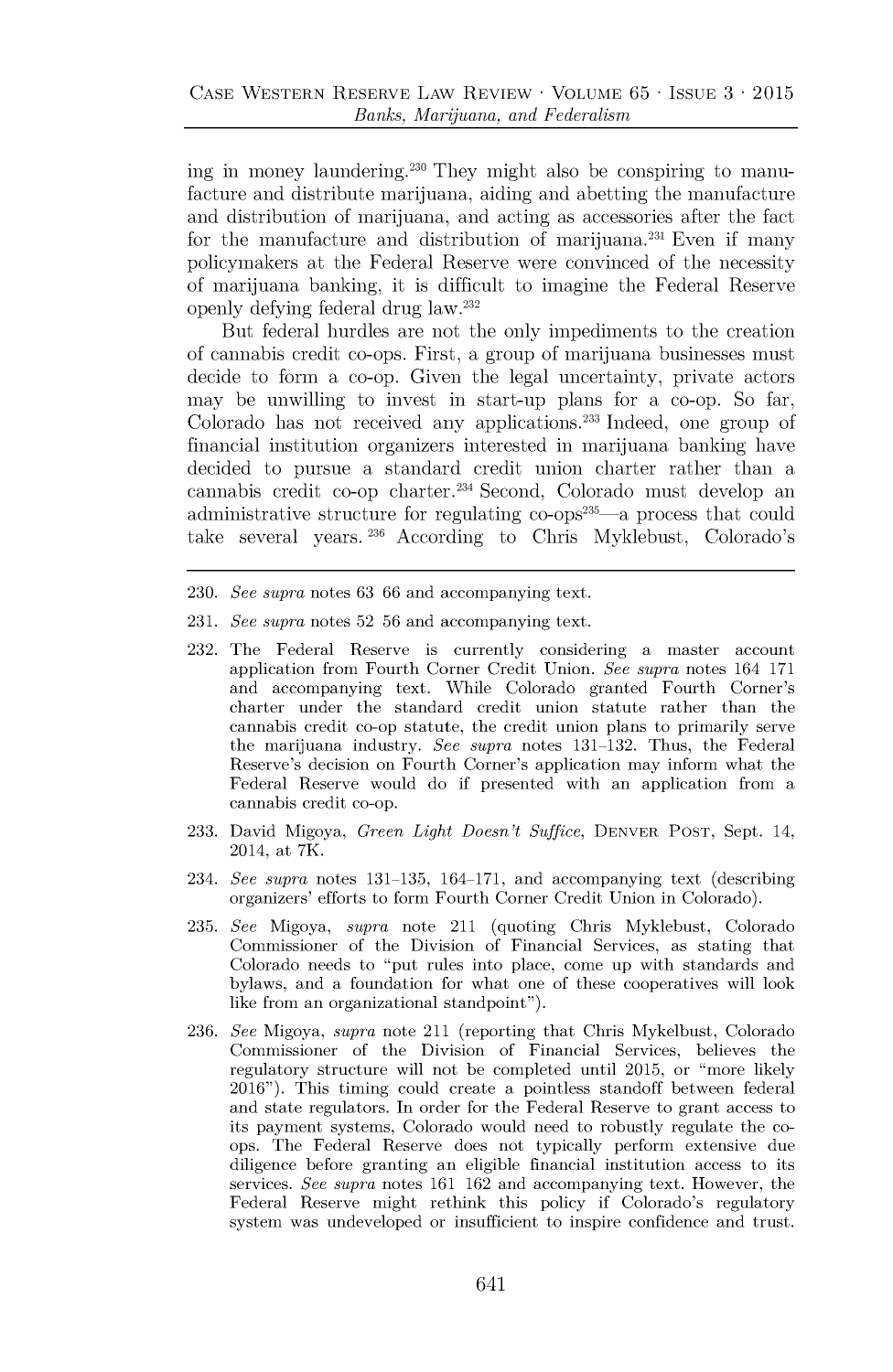Commissioner of the Division of Financial Services, "[r]ule-making wouldn't occur until after access to the federal system was granted and an application [was] approved **by** [the Colorado Commissioner]."<sup>237</sup> As part of the approval process, Colorado regulatory authorities would "convene a stakeholder group, including all trade associations representing banks and credit unions, to identify conflicts that may exist" between the cannabis credit co-op law and other state law.<sup>238</sup> Banking trade associations may be hostile to coops, particularly if co-ops can bank customers who are off limits to traditional financial institutions.<sup>239</sup> Regulators may not grant any coop charters "until the general assembly resolves all of the identified state law conflicts."<sup>240</sup>

Finally, even if Colorado authorities issue a cannabis credit co-op charter, it is not clear that the co-op could operate consistent with Colorado law. Under Colorado law, the co-op must "comply with all applicable requirements of federal law, including **. . .** [t]he federal 'Bank Secrecy Act.'<sup>"241</sup> Yet, elsewhere, the Colorado statute requires a co-op to disclose to its members that "[f]ederal law does not authorize financial institutions, including marijuana financial services cooperatives, to accept proceeds from activity that is illegal under federal law, such as that from licensed marijuana businesses." <sup>242</sup>**If** a cannabis credit co-op must comply with federal law and cannot accept deposits from state-legal marijuana businesses, it will likely be of little use to the marijuana industry.

Colorado, on the other hand, seems unwilling to develop a regulatory structure until the Federal Reserve has granted access to its system. *See supra* note **235;** *see also* Migoya, *supra* note **233** ("The legislation is still scant in details, with a cart-before-the horse sense about it. **A** group cannot apply to [Colorado] for approval until it has gotten tacit approval from the Federal Reserve board. And the Federal Reserve doesn't usually do anything tacitly. But it also can't approve access to the financial system without a formal application, and only a real bank or financial service can apply.").

- **237.** Migoya, *supra* note **233.**
- **238. COLO.** REV. **STAT. §** 11-33-104(4)(b)(J) (2014).
- **239.** *See* Heather Draper, *"Cannabis Credit Co-ops" Bill Aims to Get Colorado Pot Businesses Access to Fed Payment System,* **DENVER** Bus. **J.** (May 1, 2014, 5:32 PM) http://www.bizjournals.com/denver/ blog/finance-etc/2014/05/cannabis-credit-co-ops-bill-aims-to-getcolorado.html?page=all (reporting that the Colorado Bankers Association was "neutral" on the co-op legislation because it did not believe the legislation would work, and the Independent Bankers of Colorado were opposed to the legislation because it created "an entirely new type of financial institution").
- 240. **COLO.** REV. **STAT. §** 11-33-104(4)(b)(JJ).
- 241. *Id.* **§** 11-33-126(1)(a).
- 242. *Id.* **§** 11-33-106(4)(a)(I).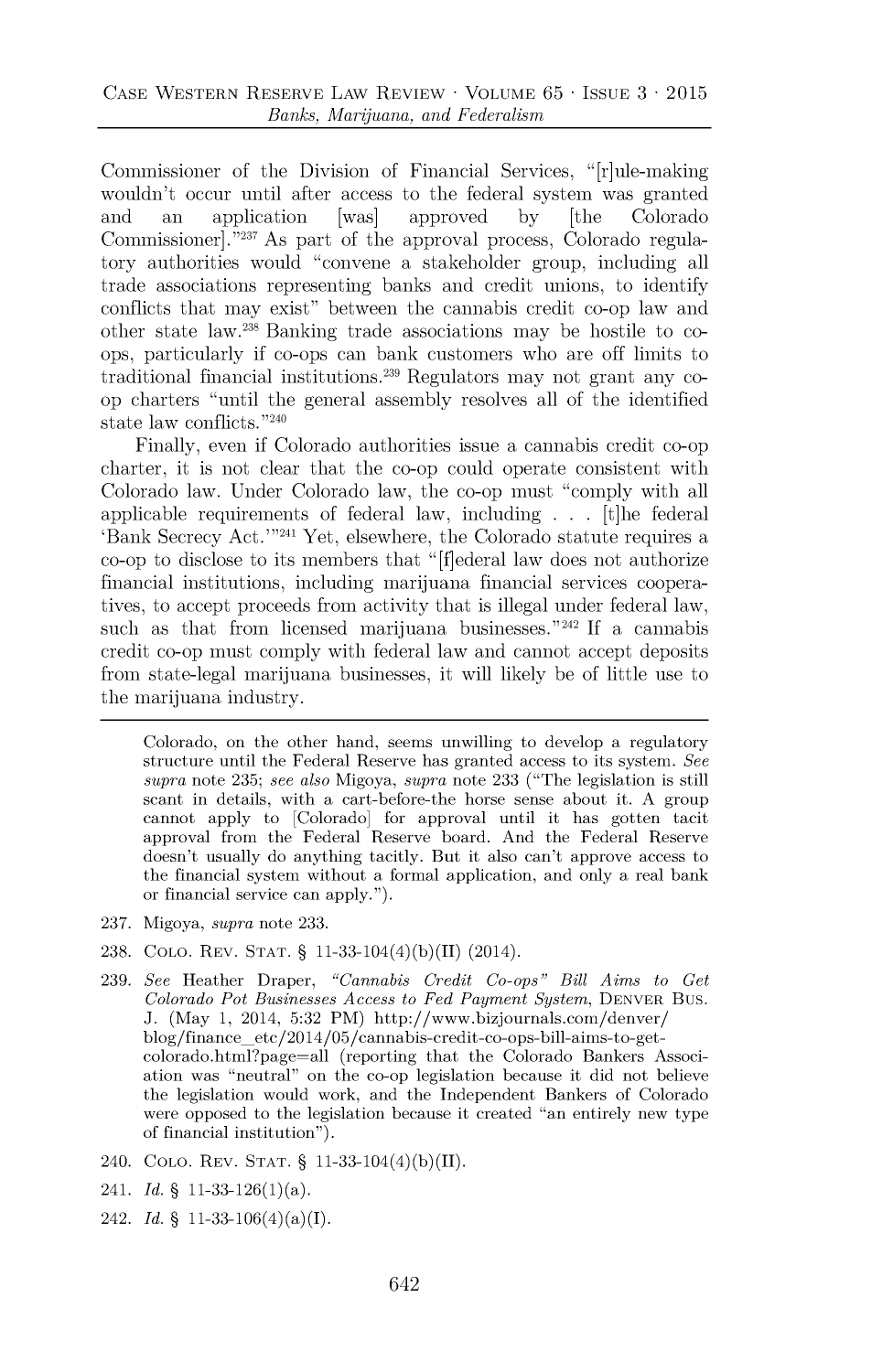Given the potential problems with cannabis credit co-ops, some believe that the primary utility of Colorado's legislation is to "force the federal government's hand" on the issue of marijuana banking.<sup>243</sup> Colorado Commissioner Myklebust explains: "We want an answer, on the record, a written response. Can we do this?"<sup>244</sup> Others think the co-op legislation might motivate Congress to address the marijuana banking issue.<sup>245</sup> It is still too soon to say whether the co-op legislation will motivate action **by** federal legislators or regulators. One thing, however, is clear: Colorado's cannabis credit co-op legislation is not itself the solution to the marijuana banking problem.

## III. THE PATH TO **BANKING** SERVICE

Department of Justice and FinCEN guidance failed to adequately address marijuana banking. Colorado's cannabis credit co-op legislation will also fail to provide banking for the marijuana industry. These failed attempts show that for banking services to become widely available to the marijuana industry, Congress must act. But federal legislation alone may not be enough. Federal financial regulators have broad authority over all financial institutions. Regulators may be tempted to use this authority to require that banks and credit unions police the marijuana industry's compliance with state and federal law. **If** compliance costs are too high or the risk of punishment too great, financial institutions will continue to avoid the marijuana industry. Marijuana banking requires not just clear statutory authority to provide services; it requires a regulatory and enforcement approach recognizing the benefits of bringing the state-legal marijuana industry within the mainstream banking system.

#### *A. Congressional Action*

Marijuana banking access problems cannot be solved **by** the states acting alone for two reasons. First, marijuana is illegal under federal law. Second, federal law enforcement and federal financial regulators

<sup>243.</sup> Migoya, *supra* note 211 (" [The cannabis credit co-op bill] was conceived **by** marijuana-industry stakeholders, with help from Gov. John Hickenlooper's office, as a means to force the federal government's hand at deciding with finality whether pot and banking can go together.").

<sup>244.</sup> *Id.; see also* Gail Sullivan, *With Regular Banks Wary of Pot, Colorado Lawmakers Okay Special Bank for Marijuana Trade,* WASH. **PosT** (May **8,** 2014), http://www.washingtonpost.com/news/morning-mix/wp/2014 /05/08/colorado-lawmakers-okay-pot-bank/ (reporting that Colorado state Senator Pat Stedman explained the co-op legislation was an attempt to "force a dialogue" in Washington).

<sup>245.</sup> Draper, *supra* note **239 ("'If** it doesn't work, this says to Congress, "Get off the dime. You need to address [marijuana banking],"' [Don] Childears[, president and **CEO** of the Colorado Bankers Association,] said.").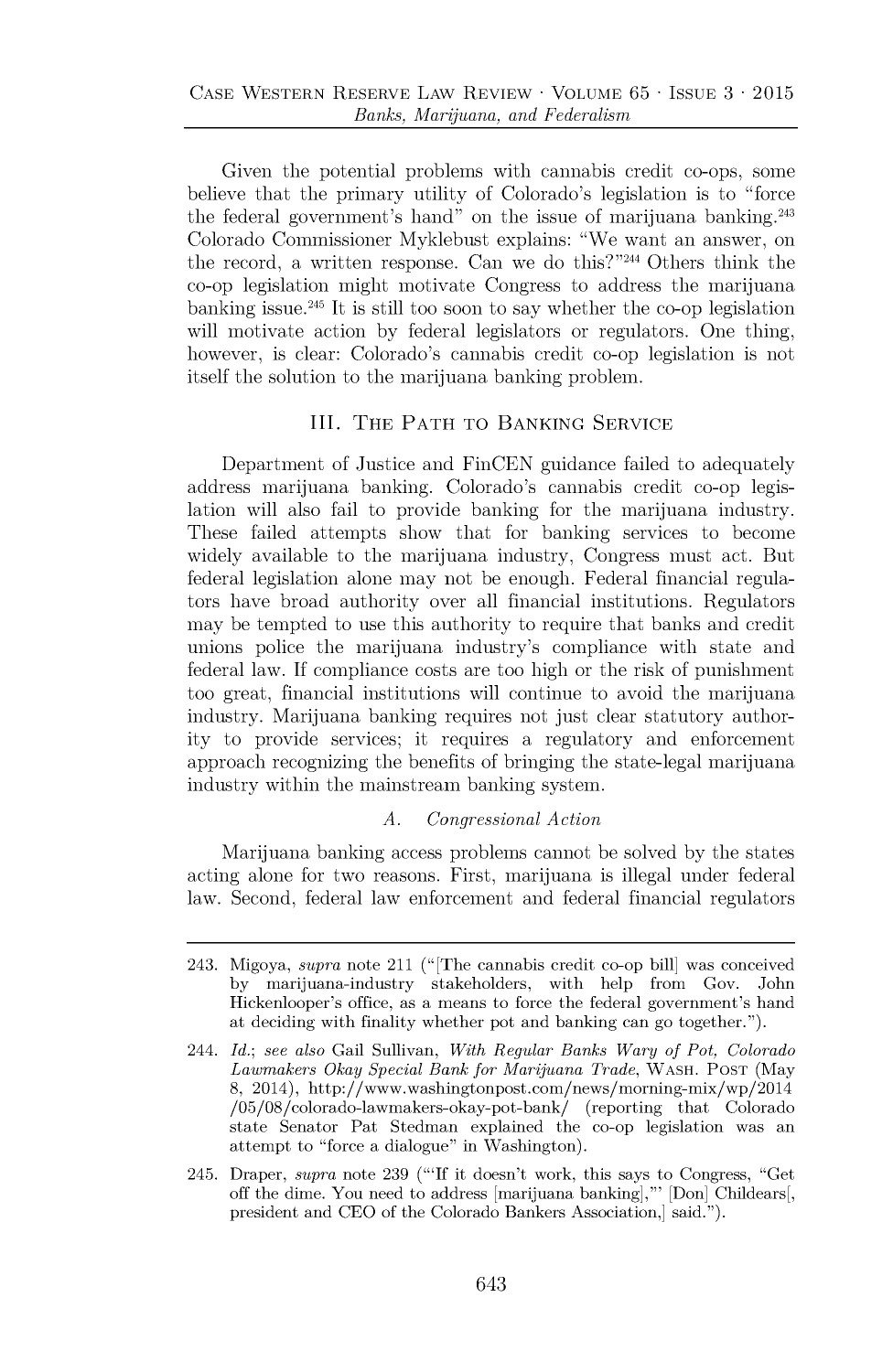have significant power to punish institutions that do **not** comply with federal law. Unless Congress acts to remove one or both of those barriers, most financial institutions will not provide services to the marijuana industry. Nearly all commentators agree congressional action is necessary.<sup>246</sup> Even FinCEN Director Jennifer Shasky Calvery concedes marijuana banking is "a unique and complex issue" and "only legislative change can fully and completely address it." $247$ 

Congress could facilitate banking services for the marijuana industry **by** legalizing or decriminalizing marijuana. Federal legislation would not necessarily mean that all marijuana-related activities are allowed. Congress could choose to legalize only some marijuanarelated activities (medical use, use **by** adults, etc.). Alternatively, Congress could broadly decriminalize marijuana instead allowing states freedom to determine marijuana policies. Even if Congress chooses not to criminalize the possession, sale, or cultivation of marijuana, states could impose their own prohibitions and restrict**ions. <sup>2</sup><sup>48</sup>**From a banking perspective, the key is that marijuana-related entities must have the capacity to operate without running afoul of state or federal law. **If** marijuana businesses cannot operate without violating federal and state law, and banks must follow the law, then banks will not be able to provide services to marijuana businesses.

Another option for congressional action is legislation aimed narrowly at the marijuana banking problem. Rather than adjust the legality of marijuana, Congress could excuse banks from complying with the law.<sup>249</sup> Proposals in this vein range from expansive to narrow.

- 246. *See, e.g.,* Alex Altman, *Colorado's New Pot Banking Law Won't Solve Cash Problems,* TIME (June **6,** 2014), http://time.com/2839059/color ados-new-pot-banking-law-wont-solve-cash-problems/; Don Childears, Opinion, *Marijuana Industry Banking Requires an Act of Congress,* **DENVER POST,** Feb. 12, 2014, at **19A;** Jeffrey **S.** Gard, *Banks, Stay Wary of Marijuana-Related Businesses, AM. BANKER (Mar. 18, 2014, 2:02 PM), http://www.americanbanker.com/bankthink/banks-stay*http://www.americanbanker.com/bankthink/banks-staywary-of-marijuana-related-businesses-1066321-1.html.
- 247. Jennifer Shasky Calvery, Dir., FinCEN, Remarks at the Association of Certified Anti-Money Laundering Specialists **(ACAMS)** 19th Annual International AML and Financial Crime Conference (Mar. **18,** 2014), *available at* http://www.fincen.gov/news-room/speech/ html/20140318.html.
- 248. Alex Kreit, *Beyond the Prohibition Debate: Thoughts on Federal Drug Laws in an Age of State Reforms,* **13 CHAP.** L. REV. **555, 562** (2010) (" [U]nless the federal government decided to preempt state law, it could not unilaterally 'legalize' a controlled substance even if it wanted to.").
- 249. *See* David Blake **&** Jack Finlaw, *Marijuana Legalization in Colorado: Learned Lessons,* **8 HARV.** L. **&** POL'Y REV. **359, 371** (2014) (noting that such legislation "may be **. . .** the only real solution to the [marijuana] banking dilemma").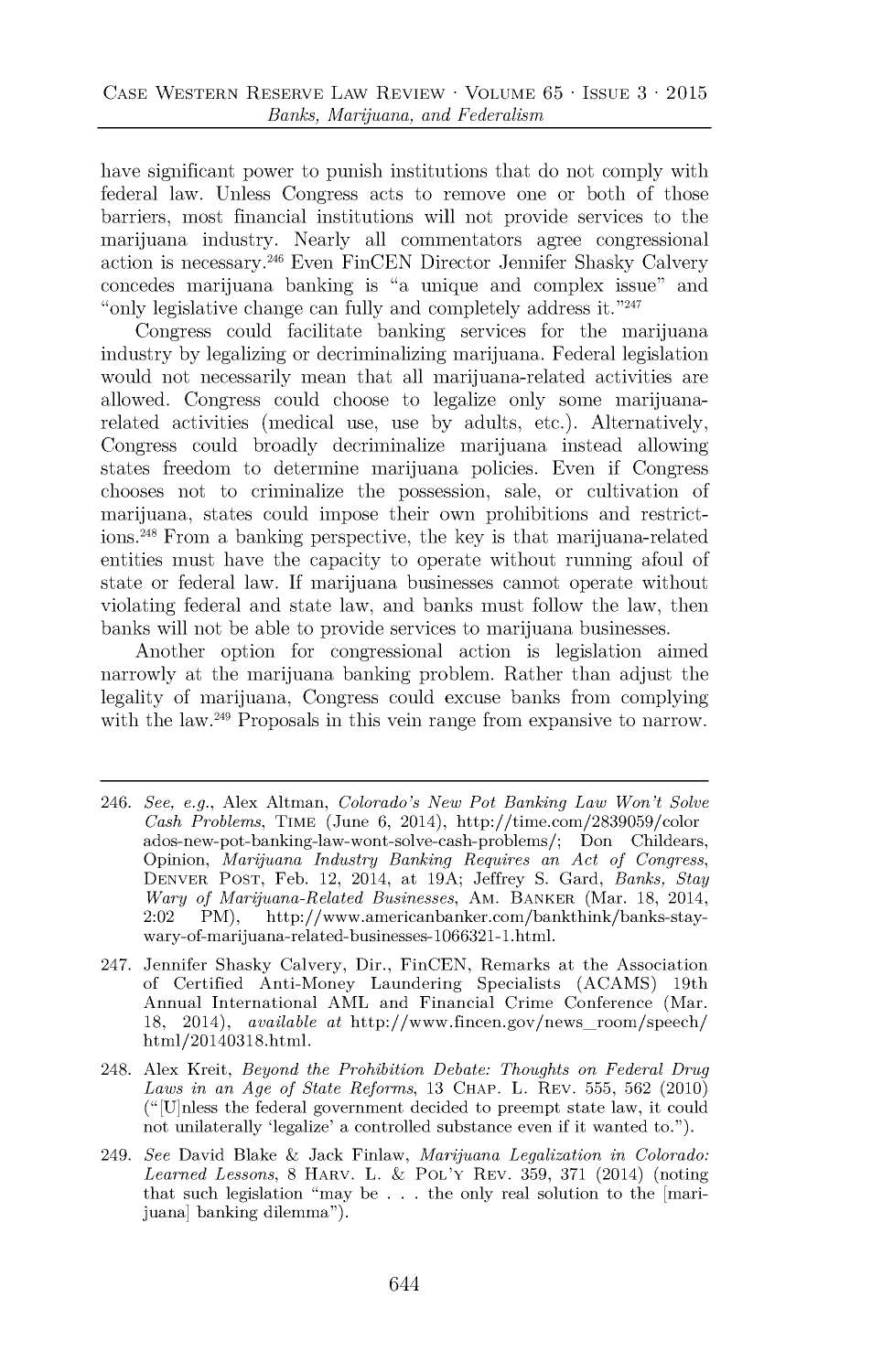On the expansive end of the spectrum is a **2013** bill introduced **by** Representative **Ed** Perlmutter from Colorado-the Marijuana Business Access to Banking Act.<sup>250</sup> Under the bill, "[a] depository institution that provides financial services to a marijuana-related legitimate business, and the officers, directors, and employees of that depository institution, shall be immune from Federal criminal prosecution or investigation for providing those services." 251 Additionally, federal banking regulators could not "terminate or limit deposit insurance" or "prohibit, penalize or otherwise discourage a depository institution from providing financial services to a marijuana-related legitimate business."<sup>252</sup> The bill, however, has not been reported out of committee and seems unlikely to gain traction.<sup>253</sup> Still, legislation that, like Representative Perhmutter's bill, directly addresses many of the impediments to marijuana banking may hold hope for future marijuana banking. <sup>2</sup><sup>54</sup>

Other proposed federal marijuana banking legislation is narrower. In July 2014, as part of the financial services appropriations bill, the House of Representatives passed a provision introduced **by** Representative Denny Heck from Washington.<sup>255</sup> The provision would prohibit funds appropriated **by** the bill from being used

to penalize a financial institution solely because the institution provides financial services to an entity that is a manufacturer, producer, or a person that participates in any business or organized activity that involves handling marijuana or marijuana products and engages in such activity pursuant to a law established **by** a State or a unit of local government. <sup>256</sup>

To become law, the provision would need to be approved **by** the Senate and President as well. Even if enacted, the provision is insufficient to open doors to marijuana banking. Federal financial

- **251.** *Id.* § **3.**
- **252.** *Id.* § 2.
- **253.** *See* **Blake & Finlaw,** *supra* **note 249, at 371 (noting that "the chances of** [the Marijuana Business Access **to** Banking Act] moving through a gridlocked Congress any time soon seem very low").
- 254. Even the proposed Marijuana Business Access **to** Banking Act is somewhat incomplete. For example, **it** does not address federal financial **regulation or enforcement aimed at bank holding companies. It also does not mention share** insurance provided **by** the **NCUA** and does not directly address access to the Federal Reserve's payment systems services.
- **255.** Financial Services and General Government Appropriations Act, H.R. **5016,** 113th Cong. **§ 916** (as passed **by** House, July **16,** 2014).
- **256.** *Id.*

**<sup>250.</sup>** Marijuana Businesses Access to Banking Act of **2013,** H.R. **2652,** 113th Cong. **(2013).**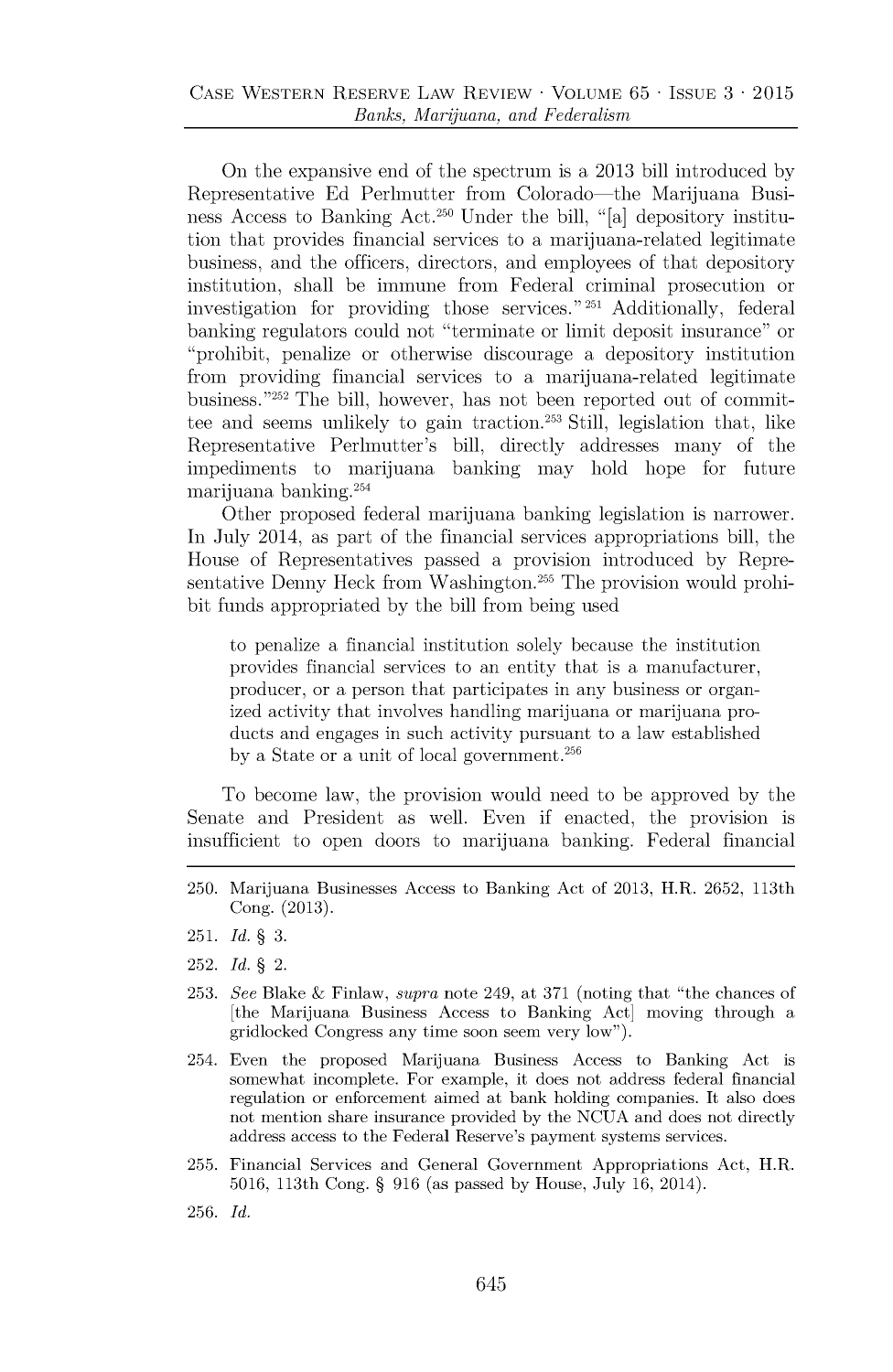institution regulators generally do not rely on congressional appropriations for funding. The **FDIC, NCUA,** and Federal Reserve are all funded **by** assessments on regulated institutions and investment income.<sup>257</sup> In addition, the provision does not change federal prosecutors' ability to bring criminal charges related to marijuana banking. Thus, even with the appropriations rider, federal law enforcement and federal financial regulators would retain significant power to punish financial institutions for providing marijuana banking services.

In sum, marijuana banking requires congressional action. Congress can either decriminalize marijuana or protect financial institutions from federal punishment or both. Congressional measures that leave open the possibility federal officials will punish financial institutions that provide services to the marijuana industry will not be sufficient.

#### *B. Reasonable Federal Banking Regulation*

While congressional action is a necessary first step toward banking the marijuana industry, congressional action may not be sufficient. Federal legislative reforms will almost certainly leave the system of federal financial regulators intact. Federal anti-money laundering laws will remain in effect. Federal regulators will retain their authority to supervise the safety and soundness of financial institutions. **And** the Federal Reserve will continue to offer its payment services. **If** current regulatory guidance is any indication, $258$  federal regulators may use anti-money laundering and safety and soundness concerns as justifications to set a high bar for financial institution due diligence when dealing with the marijuana industry. If the compliance bar is so high that any customer misstep can result in federal criminal or civil liability for the financial institution, then marijuana banking will **not occur.**

To be sure, some due diligence is reasonable and warranted. Financial institutions can and should check to make sure customers have the necessary permits to operate a marijuana-related business. Institutions can file suspicious activity reports when transactions seem inconsistent with normal business operations. Institutions could even monitor press reports to check for indications that customers are involved in illegal activity.<sup>2</sup><sup>59</sup>

**<sup>257.</sup>** *See* **RICHARD SCOTT CARNELL, JONATHAN** R. **MACEY & GEOFFREY** P. **MILLER, THE LAW OF FINANCIAL INSTITUTIONS 61 62** (5th ed. **2013). FinCEN does receive congressional appropriations.** *See* Financial **Services and General Government Appropriations Act, H.R. 5016, 113th Cong. (as passed by House, July 16, 2014).**

**<sup>258.</sup>** *See supra* **notes 58,** 94 **99, and accompanying text.**

**<sup>259.</sup> Current FinCEN guidance requires that financial institutions check for these and other "red flags." FINCEN MARIJUANA-RELATED BUSINESSES GUIDANCE,** *supra* **note 33, at 5 7.**